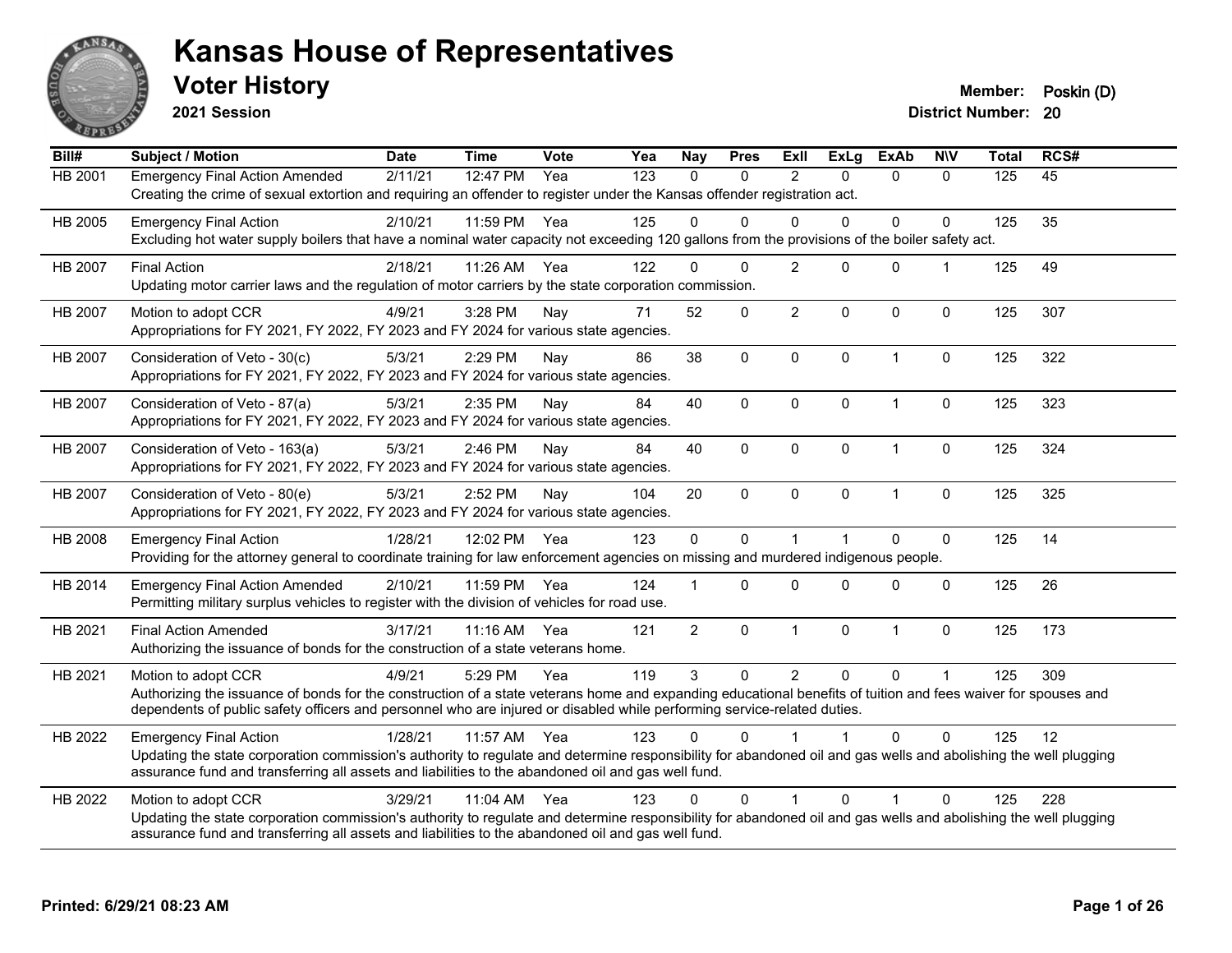

**2021 Session**

| Bill#          | <b>Subject / Motion</b>                                                                                                                                                                                                                                                                                                                                                                                                                                                                                                                                                                                                                                                         | <b>Date</b> | <b>Time</b> | Vote | Yea              | Nay          | <b>Pres</b> | ExII           | <b>ExLg</b>  | <b>ExAb</b>   | <b>NIV</b>   | Total | RCS# |
|----------------|---------------------------------------------------------------------------------------------------------------------------------------------------------------------------------------------------------------------------------------------------------------------------------------------------------------------------------------------------------------------------------------------------------------------------------------------------------------------------------------------------------------------------------------------------------------------------------------------------------------------------------------------------------------------------------|-------------|-------------|------|------------------|--------------|-------------|----------------|--------------|---------------|--------------|-------|------|
| <b>HB 2026</b> | <b>Emergency Final Action</b><br>Creating a drug abuse treatment program for people on diversion and allowing county and district attorneys to enter into agreements with chief judges and community<br>corrections for supervision.                                                                                                                                                                                                                                                                                                                                                                                                                                            | 1/28/21     | 12:00 PM    | Yea  | $\overline{123}$ | $\mathbf{0}$ | $\Omega$    | 1              |              | $\Omega$      | $\Omega$     | 125   | 13   |
| HB 2026        | Motion to adopt CCR<br>Creating a drug abuse treatment program for people on diversion and allowing county and district attorneys to enter into agreements with chief judges and community<br>corrections for supervision, clarifying jurisdiction and supervision of offenders in a certified drug abuse treatment program, authorizing the Kansas sentencing<br>commission to change risk assessment cut-off levels for participation in the certified drug abuse treatment program, modifying the criminal penalties for tampering with<br>electronic monitoring equipment and increasing the criminal penalties for riot and incitement to riot in a correctional facility. | 5/5/21      | $2:18$ PM   | Yea  | 121              | $\Omega$     | $\Omega$    | $\overline{2}$ | $\Omega$     | 2             | $\mathbf{0}$ | 125   | 330  |
| HB 2029        | <b>Emergency Final Action</b><br>Counting any crime with a domestic violence designation as a prior conviction under domestic battery.                                                                                                                                                                                                                                                                                                                                                                                                                                                                                                                                          | 2/3/21      | 12:37 PM    | Yea  | 118              | 7            | $\Omega$    | $\Omega$       | $\Omega$     | $\Omega$      | $\mathbf{0}$ | 125   | 19   |
| HB 2030        | <b>Emergency Final Action</b><br>Extending terminal medical release to inmates in the custody of the department of corrections with a condition likely to cause death within 120 days.                                                                                                                                                                                                                                                                                                                                                                                                                                                                                          | 2/10/21     | 11:59 PM    | Yea  | 96               | 29           | $\Omega$    | $\mathbf 0$    | $\mathbf{0}$ | $\Omega$      | $\Omega$     | 125   | 29   |
| HB 2039        | <b>Final Action Amended</b><br>Requiring students to pass an American civics test in order to graduate with a high school diploma.                                                                                                                                                                                                                                                                                                                                                                                                                                                                                                                                              | 3/4/21      | 1:34 PM     | Nay  | 69               | 54           | $\Omega$    |                | $\Omega$     | 1             | $\mathbf{0}$ | 125   | 143  |
| HB 2039        | Motion to adopt CCR<br>Requiring administration of a basic civics test as part of the course in United States history and government that is necessary for high school graduation and requiring<br>students to take and pass a personal financial literacy course for high school graduation beginning in school year 2024-2025.                                                                                                                                                                                                                                                                                                                                                | 4/9/21      | 3:45 PM     | Nay  | 72               | 51           | $\Omega$    | $\overline{2}$ | $\Omega$     | $\Omega$      | $\mathbf 0$  | 125   | 308  |
| HB 2045        | <b>Final Action Amended</b><br>Revising two tax credits - first by updating the Kansas angel investor tax credit act with respect to the definition of qualified securities, tax credit limitations and amounts,<br>investor requirements and extending the date that credits may be allowed, and second by increasing the tax credit for expenses incurred to make a residence accessible<br>to persons with a disability.                                                                                                                                                                                                                                                     | 3/3/21      | 11:38 AM    | Yea  | 112              | 11           |             |                | $\Omega$     | $\Omega$      | $\mathbf 0$  | 125   | 117  |
| HB 2049        | <b>Emergency Final Action on Substitute</b><br>Bill<br>Substitute for HB 2049 by Committee on Judiciary - Prohibiting a public agency from charging a fee for records requested for an audit by the legislative division of post<br>audit.                                                                                                                                                                                                                                                                                                                                                                                                                                      | 2/3/21      | 12:39 PM    | Yea  | 124              |              | $\Omega$    | $\Omega$       | $\Omega$     | $\mathbf{0}$  | $\mathbf{0}$ | 125   | 20   |
| HB 2050        | <b>Final Action</b><br>Removing the requirement that certain entities submit certain documents to the division of post audit.                                                                                                                                                                                                                                                                                                                                                                                                                                                                                                                                                   | 2/11/21     | 11:20 AM    | Yea  | 122              | 0            | $\Omega$    | 3              | $\Omega$     | $\Omega$      | $\mathbf{0}$ | 125   | 37   |
| HB 2052        | <b>Final Action Amended</b><br>Authorizing legislative assistants and committee assistants to accept gifts from legislators.                                                                                                                                                                                                                                                                                                                                                                                                                                                                                                                                                    | 2/25/21     | 11:24 AM    | Yea  | 119              | 5            | $\Omega$    | $\mathbf{1}$   | $\mathbf{0}$ | $\mathbf{0}$  | $\mathbf 0$  | 125   | 73   |
| HB 2056        | <b>Emergency Final Action</b><br>Regulating the sale and distribution of kratom products as a part of and supplemental to the Kansas food, drug and cosmetic act.                                                                                                                                                                                                                                                                                                                                                                                                                                                                                                               | 5/6/21      | 3:37 PM     | Yea  | 97               | 24           | $\Omega$    | $\Omega$       |              | $\mathcal{P}$ | $\mathbf{1}$ | 125   | 343  |
| HB 2057        | <b>Final Action</b><br>Allowing an alcoholic liquor manufacturer to obtain a drinking establishment license under certain conditions.                                                                                                                                                                                                                                                                                                                                                                                                                                                                                                                                           | 3/3/21      | 11:40 AM    | Yea  | 124              | 0            | 0           |                | $\Omega$     | $\Omega$      | $\mathbf 0$  | 125   | 118  |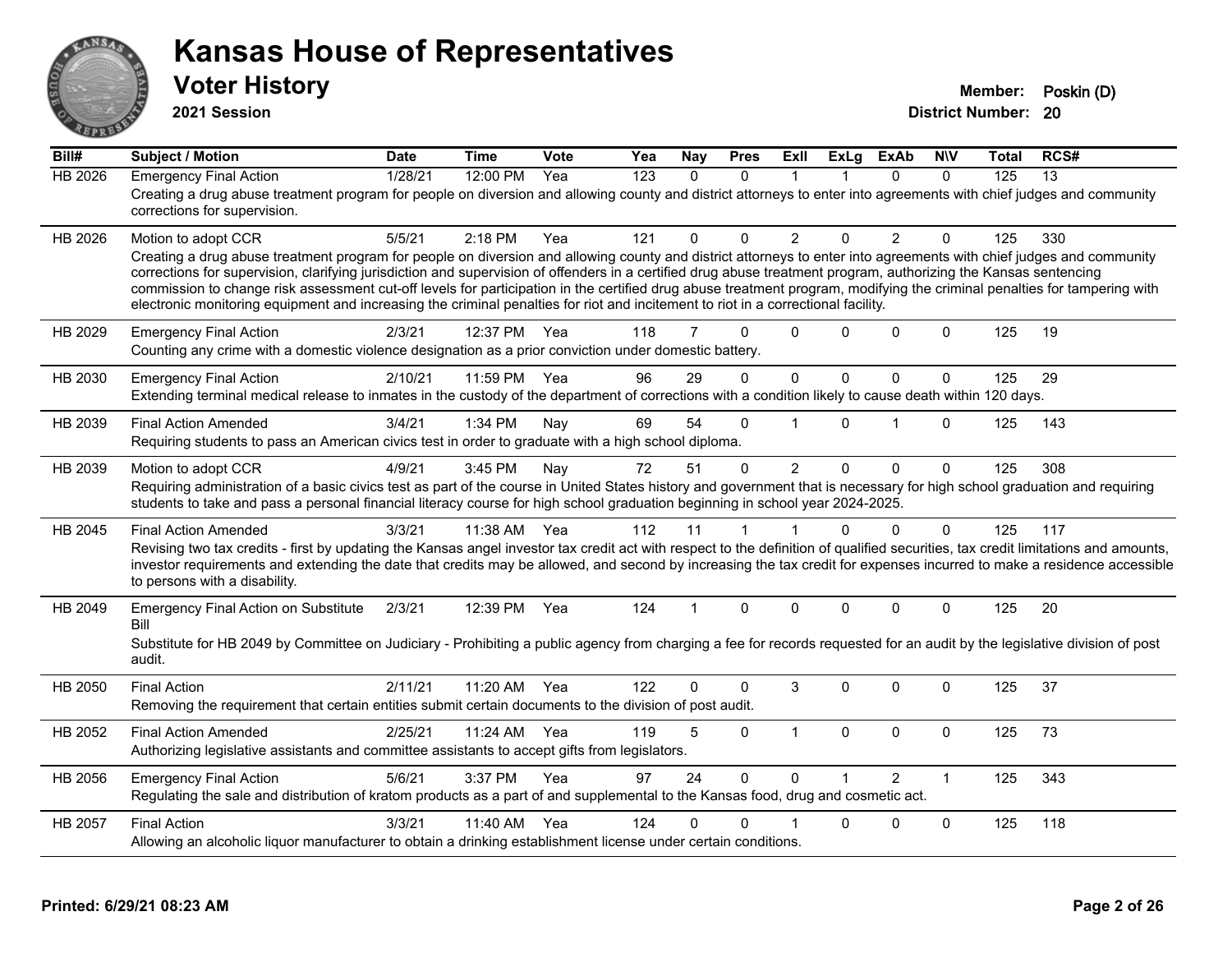

**2021 Session**

| Bill#          | <b>Subject / Motion</b>                                                                                                                                                      | <b>Date</b> | <b>Time</b>  | <b>Vote</b> | Yea | <b>Nay</b>    | <b>Pres</b>  | Exll           | <b>ExLg</b> | <b>ExAb</b>    | <b>NIV</b>   | <b>Total</b> | RCS# |
|----------------|------------------------------------------------------------------------------------------------------------------------------------------------------------------------------|-------------|--------------|-------------|-----|---------------|--------------|----------------|-------------|----------------|--------------|--------------|------|
| <b>HB 2058</b> | <b>Final Action Amended</b>                                                                                                                                                  | 3/4/21      | 1:39 PM      | Nay         | 85  | 38            | $\Omega$     |                | $\Omega$    |                | $\Omega$     | 125          | 144  |
|                | Allowing reciprocity to recognize out-of-state licenses to carry a concealed handgun.                                                                                        |             |              |             |     |               |              |                |             |                |              |              |      |
| HB 2058        | Motion to Concur                                                                                                                                                             | 4/8/21      | 9:24 PM      | Nay         | 80  | 43            | $\mathbf 0$  |                | $\Omega$    | $\overline{1}$ | $\mathbf 0$  | 125          | 293  |
|                | Providing reciprocity for licenses to carry concealed handguns and creating a new class of concealed carry license for individuals 18 to 20 years of age, and creating the   |             |              |             |     |               |              |                |             |                |              |              |      |
|                | Kansas protection of firearm rights act to restore the right to possess a firearm upon expungement of certain convictions.                                                   |             |              |             |     |               |              |                |             |                |              |              |      |
| HB 2058        | <b>Consideration of Veto</b>                                                                                                                                                 | 5/3/21      | 12:15 PM     | Nay         | 84  | 39            | $\Omega$     | 0              | 0           |                |              | 125          | 320  |
|                | Providing reciprocity for licenses to carry concealed handguns and creating a new class of concealed carry license for individuals 18 to 20 years of age, and creating the   |             |              |             |     |               |              |                |             |                |              |              |      |
|                | Kansas protection of firearm rights act to restore the right to possess a firearm upon expungement of certain convictions.                                                   |             |              |             |     |               |              |                |             |                |              |              |      |
| HB 2062        | <b>Emergency Final Action</b>                                                                                                                                                | 2/10/21     | 11:59 PM     | Yea         | 125 | U             | $\mathbf 0$  | $\Omega$       | $\Omega$    | $\pmb{0}$      | $\mathbf 0$  | 125          | 31   |
|                | Providing certain exceptions to the confidentiality of state child death review board documents.                                                                             |             |              |             |     |               |              |                |             |                |              |              |      |
| HB 2063        | <b>Emergency Final Action Amended</b>                                                                                                                                        | 2/10/21     | 11:59 PM Yea |             | 125 | $\Omega$      | $\mathbf{0}$ | $\Omega$       | 0           | $\Omega$       | $\Omega$     | 125          | 28   |
|                | Providing certain KP&F tier II spousal and children's benefits for death resulting from a service-connected disability and enacting the Michael Wells memorial act.          |             |              |             |     |               |              |                |             |                |              |              |      |
| HB 2064        | <b>Emergency Final Action Amended</b>                                                                                                                                        | 2/10/21     | 11:59 PM     | Yea         | 125 | $\Omega$      | $\mathbf{0}$ | $\mathbf{0}$   | $\Omega$    | $\Omega$       | $\Omega$     | 125          | 33   |
|                | Making DROP elections revocable and allowing DROP members who first elected a DROP period of less than five years to extend such DROP period.                                |             |              |             |     |               |              |                |             |                |              |              |      |
| HB 2064        | Motion to adopt CCR                                                                                                                                                          | 4/9/21      | 5:35 PM      | Yea         | 118 |               | $\Omega$     | $\overline{2}$ |             | $\Omega$       |              | 125          | 310  |
|                | Creating the Kansas promise scholarship act to provide postsecondary educational scholarships for certain two-year associate degree programs, career and technical           |             |              |             |     |               |              |                |             |                |              |              |      |
|                | education certificates and other stand-alone programs.                                                                                                                       |             |              |             |     |               |              |                |             |                |              |              |      |
| HB 2066        | Final Action Sub Bill Amended                                                                                                                                                | 3/3/21      | 11:45 AM     | Nay         | 103 | 21            | $\mathbf 0$  |                | $\Omega$    | $\Omega$       | $\Omega$     | 125          | 119  |
|                | Substitute for HB 2066 by Committee on Commerce, Labor and Economic Development - Expanding the military spouse and service member's expedited licensure law                 |             |              |             |     |               |              |                |             |                |              |              |      |
|                | to all applicants who have established or intend to establish residency in Kansas.                                                                                           |             |              |             |     |               |              |                |             |                |              |              |      |
| HB 2066        | Motion to adopt CCR                                                                                                                                                          | 4/8/21      | 5:08 PM      | Yea         | 105 | 17            | $\Omega$     |                | $\Omega$    | $\overline{2}$ | $\Omega$     | 125          | 287  |
|                | Substitute for HB 2066 by Committee on Commerce, Labor and Economic Development - Expanding the military spouse and service memberGÇÖs expedited licensure                   |             |              |             |     |               |              |                |             |                |              |              |      |
|                | law to all applicants who have established or intend to establish residency in Kansas.                                                                                       |             |              |             |     |               |              |                |             |                |              |              |      |
| HB 2070        | <b>Final Action</b>                                                                                                                                                          | 2/18/21     | 11:27 AM     | Yea         | 119 | $\mathcal{S}$ | $\Omega$     | $\overline{2}$ | $\Omega$    | $\Omega$       | $\mathbf{1}$ | 125          | 50   |
|                | Allowing certain private not-for-profit postsecondary educational institutions to recoup credit card fees by permitting a surcharge for credit card transactions in the same |             |              |             |     |               |              |                |             |                |              |              |      |
|                | manner as municipal universities, community colleges, technical colleges and vocational educational schools.                                                                 |             |              |             |     |               |              |                |             |                |              |              |      |
| HB 2071        | <b>Emergency Final Action</b>                                                                                                                                                | 2/3/21      | 12:32 PM     | Yea         | 125 | $\Omega$      | $\Omega$     | $\Omega$       | $\Omega$    | 0              | $\Omega$     | 125          | 17   |
|                | Increasing the criminal penalties for stalking a minor.                                                                                                                      |             |              |             |     |               |              |                |             |                |              |              |      |
|                |                                                                                                                                                                              | 4/6/21      |              |             |     |               |              | 1              |             | 5              |              |              | 261  |
| HB 2071        | Motion to Concur<br>Increasing the criminal penalties for stalking a minor.                                                                                                  |             | 2:33 PM      | Yea         | 119 | 0             | $\mathbf 0$  |                | 0           |                | $\mathbf 0$  | 125          |      |
|                |                                                                                                                                                                              |             |              |             |     |               |              |                |             |                |              |              |      |
| HB 2072        | <b>Final Action</b>                                                                                                                                                          | 2/10/21     | 11:59 PM     | Yea         | 123 | $\Omega$      | $\mathbf 0$  | $\mathbf 0$    | $\Omega$    | $\overline{2}$ | $\mathbf 0$  | 125          | 24   |
|                | Updating the version of risk-based capital instructions in effect.                                                                                                           |             |              |             |     |               |              |                |             |                |              |              |      |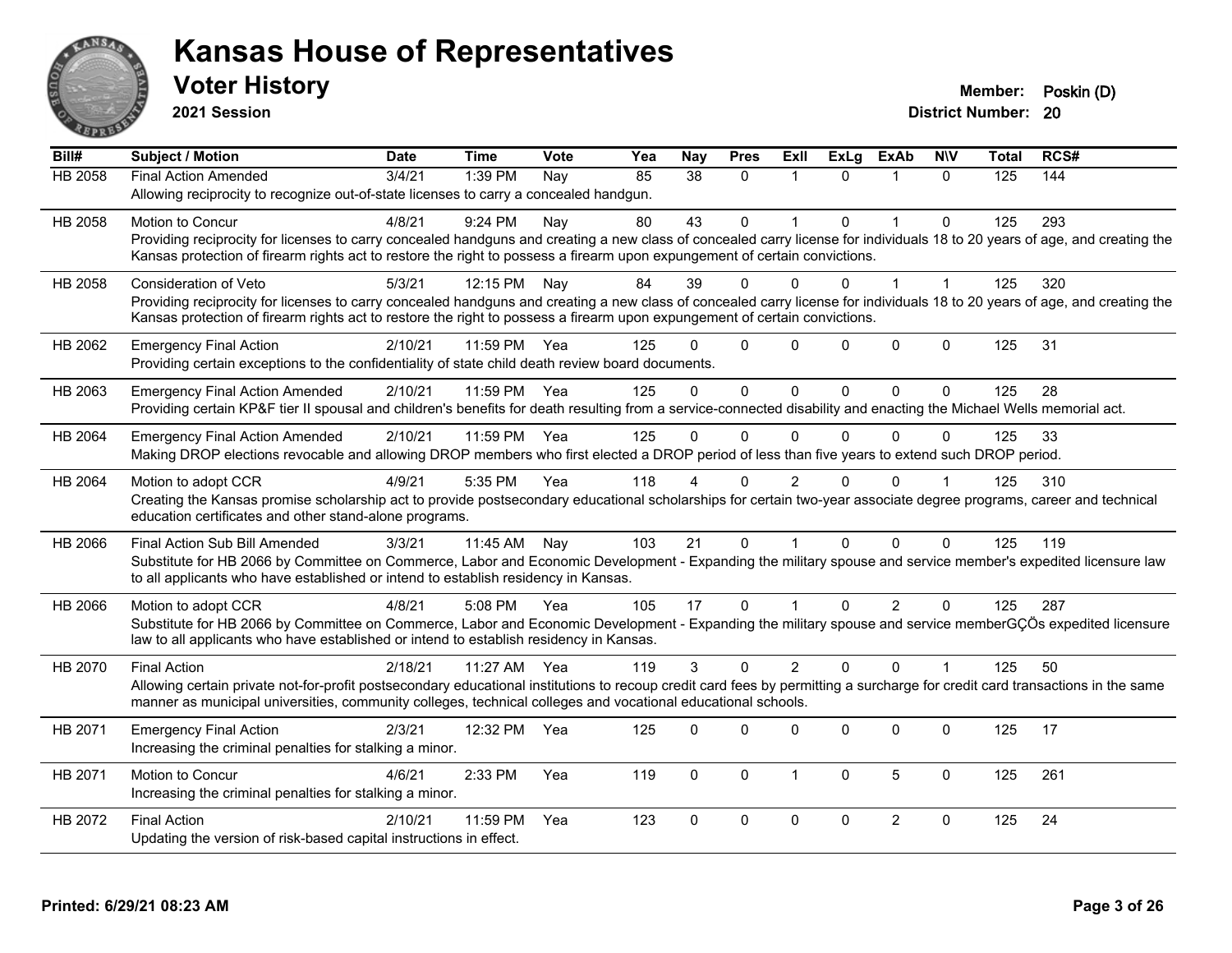

| Bill#   | <b>Subject / Motion</b>                                                                                                                                                                                                                                                                                                                                                                                                                                                                                                                                       | <b>Date</b> | Time     | Vote | Yea | Nay         | <b>Pres</b> | ExII           | <b>ExLg</b> | <b>ExAb</b>    | <b>NIV</b>     | Total | RCS# |
|---------|---------------------------------------------------------------------------------------------------------------------------------------------------------------------------------------------------------------------------------------------------------------------------------------------------------------------------------------------------------------------------------------------------------------------------------------------------------------------------------------------------------------------------------------------------------------|-------------|----------|------|-----|-------------|-------------|----------------|-------------|----------------|----------------|-------|------|
| HB 2072 | <b>Motion to Concur</b>                                                                                                                                                                                                                                                                                                                                                                                                                                                                                                                                       | 3/29/21     | 11:01 AM | Yea  | 113 | 9           | $\Omega$    |                | $\Omega$    |                | $\overline{1}$ | 125   | 227  |
|         | Senate Substitute for HB 2072 by Committee on Financial Institutions and Insurance - Providing for the Kansas corporation commission to authorize the securitization of<br>certain public utility generating facilities, qualified extraordinary costs and issuance of securitized utility tariff bonds.                                                                                                                                                                                                                                                      |             |          |      |     |             |             |                |             |                |                |       |      |
| HB 2074 | <b>Emergency Final Action</b>                                                                                                                                                                                                                                                                                                                                                                                                                                                                                                                                 | 2/11/21     | 12:46 PM | Yea  | 123 | 0           | 0           | $\mathcal{P}$  | $\Omega$    | $\Omega$       | $\Omega$       | 125   | 44   |
|         | Updating producer licensing statutes pertaining to appointment, fees, licensing, renewal dates, continuing education, suspension, revocation and denial of licensure and<br>reinstatement.                                                                                                                                                                                                                                                                                                                                                                    |             |          |      |     |             |             |                |             |                |                |       |      |
| HB 2074 | Motion to adopt CCR                                                                                                                                                                                                                                                                                                                                                                                                                                                                                                                                           | 4/9/21      | 11:39 AM | Yea  | 103 | 20          | $\mathbf 0$ | $\overline{2}$ | 0           | $\mathbf 0$    | $\Omega$       | 125   | 301  |
|         | Senate Substitute for HB 2074 by Committee on Financial Institutions and Insurance - Enacting the technology-enabled fiduciary financial institution act, providing<br>requirements, fiduciary powers, duties, functions and limitations for such financial institutions and the administration thereof by the state bank commissioner, creating an<br>income and privilege tax credit for certain qualified distributions from technology-enabled fiduciary financial institutions and the joint committee on fiduciary financial<br>institutions oversight. |             |          |      |     |             |             |                |             |                |                |       |      |
| HB 2075 | <b>Emergency Final Action</b>                                                                                                                                                                                                                                                                                                                                                                                                                                                                                                                                 | 2/10/21     | 11:59 PM | Yea  | 125 | $\mathbf 0$ | $\Omega$    | $\Omega$       | $\Omega$    | $\Omega$       | $\Omega$       | 125   | 30   |
|         | Allowing venue for an adoption when the state is the agency to be where the state agency or its subcontracting agency has an office.                                                                                                                                                                                                                                                                                                                                                                                                                          |             |          |      |     |             |             |                |             |                |                |       |      |
| HB 2076 | <b>Final Action Amended</b>                                                                                                                                                                                                                                                                                                                                                                                                                                                                                                                                   | 2/18/21     | 11:29 AM | Yea  | 122 | $\Omega$    | $\Omega$    | $\mathcal{P}$  | $\Omega$    | $\Omega$       |                | 125   | 51   |
|         | Clarifying that bond agents seeking discharge as a surety are required to return the person released on bond to the court in the county where the complaint subject to<br>the bond was filed.                                                                                                                                                                                                                                                                                                                                                                 |             |          |      |     |             |             |                |             |                |                |       |      |
| HB 2077 | <b>Emergency Final Action Amended</b>                                                                                                                                                                                                                                                                                                                                                                                                                                                                                                                         | 2/3/21      | 12:29 PM | Yea  | 120 | 5           | $\Omega$    | $\Omega$       | $\Omega$    | $\Omega$       | $\Omega$       | 125   | 16   |
|         | Extending the Kansas criminal justice reform commission, limiting the commission's scope of study and adding a public defender.                                                                                                                                                                                                                                                                                                                                                                                                                               |             |          |      |     |             |             |                |             |                |                |       |      |
| HB 2077 | Motion to adopt CCR                                                                                                                                                                                                                                                                                                                                                                                                                                                                                                                                           | 5/5/21      | 2:23 PM  | Yea  | 115 | 6           | $\Omega$    | $\mathcal{P}$  | $\Omega$    | $\overline{2}$ | $\Omega$       | 125   | 331  |
|         | Extending the Kansas closed case task force, providing for staff assistance and renaming the task force the Alvin Sykes cold case DNA task force, extending the Kansas<br>criminal justice reform commission, limiting the commission's scope of study and adding a public defender, and authorizing the crime victims compensation board to<br>waive application time restrictions for certain victims to receive compensation for mental health counseling and adding certain children to the definition of victim.                                         |             |          |      |     |             |             |                |             |                |                |       |      |
| HB 2078 | <b>Final Action Amended</b>                                                                                                                                                                                                                                                                                                                                                                                                                                                                                                                                   | 2/25/21     | 11:36 AM | Yea  | 107 | 17          | 0           |                | $\Omega$    | $\Omega$       | 0              | 125   | 74   |
|         | Suspending statutory speedy trial rights until May 1, 2024, in all criminal cases and providing guidelines for prioritizing trials.                                                                                                                                                                                                                                                                                                                                                                                                                           |             |          |      |     |             |             |                |             |                |                |       |      |
| HB 2078 | Motion to Concur                                                                                                                                                                                                                                                                                                                                                                                                                                                                                                                                              | 3/22/21     | 11:14 AM | Yea  | 114 | 7           | $\Omega$    | $\Omega$       | $\Omega$    | 4              | $\Omega$       | 125   | 187  |
|         | Suspending statutory speedy trial rights until May 1, 2023, in all criminal cases, providing guidelines for prioritizing trials and requiring the office of judicial administration<br>to prepare and submit a report to the legislature in 2022 and 2023.                                                                                                                                                                                                                                                                                                    |             |          |      |     |             |             |                |             |                |                |       |      |
| HB 2079 | <b>Emergency Final Action Amended</b>                                                                                                                                                                                                                                                                                                                                                                                                                                                                                                                         | 2/3/21      | 12:46 PM | Nay  | 70  | 54          |             | $\Omega$       | $\Omega$    | $\Omega$       | 0              | 125   | 22   |
|         | Transferring duties concerning address confidentiality program (safe at home) and the registration for charitable organizations from the secretary of state to the attorney<br>general.                                                                                                                                                                                                                                                                                                                                                                       |             |          |      |     |             |             |                |             |                |                |       |      |
| HB 2079 | Motion to adopt CCR                                                                                                                                                                                                                                                                                                                                                                                                                                                                                                                                           | 5/5/21      | 2:32 PM  | Nay  | 78  | 42          | 1           | $\overline{2}$ | $\Omega$    | $\overline{2}$ | $\Omega$       | 125   | 332  |
|         | Transferring duties concerning address confidentiality program (safe at home) and the registration of charitable organizations from the secretary of state to the attorney<br>general, enacting the Kansas fights addiction act to establish a grant program for the purpose of preventing, reducing, treating and mitigating the effects of substance<br>abuse and addiction and requiring posting of a human trafficking awareness notice approved by the attorney general in certain businesses and public places.                                         |             |          |      |     |             |             |                |             |                |                |       |      |
|         |                                                                                                                                                                                                                                                                                                                                                                                                                                                                                                                                                               |             |          |      |     |             |             |                |             |                |                |       |      |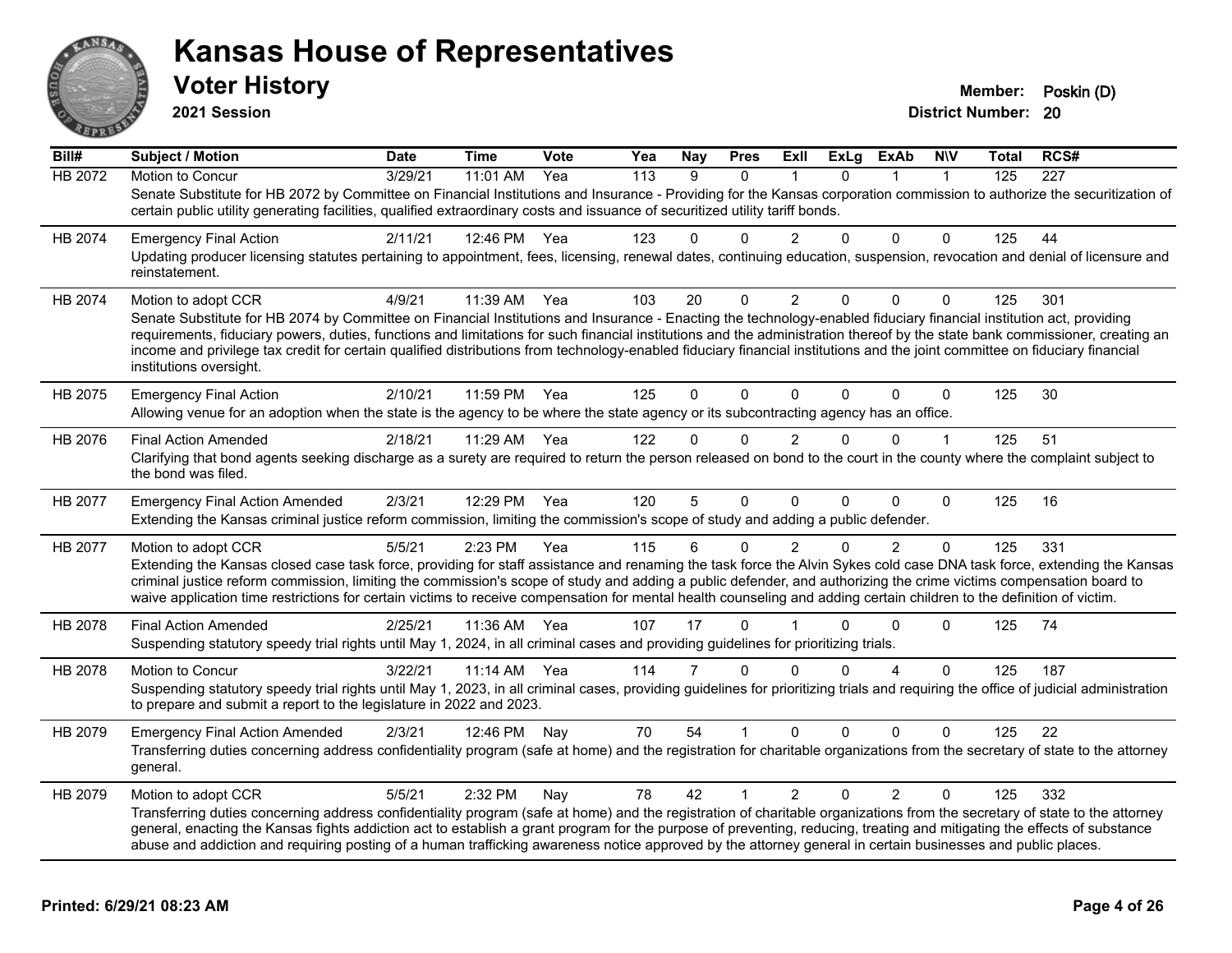

**2021 Session**

| Bill#          | <b>Subject / Motion</b>                                                                                                                                                          | <b>Date</b> | <b>Time</b> | Vote | Yea | <b>Nay</b>     | <b>Pres</b>  | <b>ExII</b>    | <b>ExLg</b>  | <b>ExAb</b>    | <b>NIV</b>           | Total | RCS# |
|----------------|----------------------------------------------------------------------------------------------------------------------------------------------------------------------------------|-------------|-------------|------|-----|----------------|--------------|----------------|--------------|----------------|----------------------|-------|------|
| HB 2081        | <b>Emergency Final Action Amended</b>                                                                                                                                            | 2/10/21     | 11:59 PM    | Yea  | 69  | 56             | $\mathbf{0}$ | 0              | 0            | 0              | $\mathbf{0}$         | 125   | 32   |
|                | Modifying how certain prior convictions are counted for the special sentencing rule related to possession of a controlled substance and providing concurrent or                  |             |             |      |     |                |              |                |              |                |                      |       |      |
|                | consecutive sentencing for persons convicted of new crimes while on release for a felony.                                                                                        |             |             |      |     |                |              |                |              |                |                      |       |      |
| HB 2082        | <b>Emergency Final Action</b>                                                                                                                                                    | 2/3/21      | 12:41 PM    | Yea  | 125 | 0              | $\Omega$     | $\Omega$       | $\Omega$     | 0              | $\Omega$             | 125   | 21   |
|                | Authorizing the crime victims compensation board to waive application time restrictions for a victim of a sexually violent crime to receive compensation for mental health       |             |             |      |     |                |              |                |              |                |                      |       |      |
|                | counseling and adding certain children to the definition of victim.                                                                                                              |             |             |      |     |                |              |                |              |                |                      |       |      |
| HB 2085        | <b>Final Action</b>                                                                                                                                                              | 3/4/21      | 1:41 PM     | Yea  | 123 | $\Omega$       | $\mathbf 0$  | $\mathbf{1}$   | $\mathbf{0}$ | $\mathbf{1}$   | $\mathbf 0$          | 125   | 145  |
|                | Creating the students' right to know act to provide information on postsecondary education options.                                                                              |             |             |      |     |                |              |                |              |                |                      |       |      |
| <b>HB 2087</b> | <b>Final Action Amended</b>                                                                                                                                                      | 2/18/21     | 11:30 AM    | Yea  | 109 | 13             | $\Omega$     | $\overline{2}$ | $\Omega$     | $\mathbf{0}$   | $\mathbf{1}$         | 125   | 52   |
|                | Limiting the review of certain rules and regulations by the director of the budget.                                                                                              |             |             |      |     |                |              |                |              |                |                      |       |      |
| <b>HB 2088</b> | <b>Final Action Amended</b>                                                                                                                                                      | 3/4/21      | 1:42 PM     | Yea  | 121 | $\overline{2}$ | $\mathbf 0$  | $\mathbf{1}$   | $\mathbf{0}$ | $\mathbf{1}$   | $\Omega$             | 125   | 146  |
|                | Requiring visual observation of an alleged victim of child abuse or neglect as part of an investigation.                                                                         |             |             |      |     |                |              |                |              |                |                      |       |      |
|                |                                                                                                                                                                                  |             |             |      |     |                |              |                |              |                |                      |       |      |
| HB 2089        | <b>Final Action Sub Bill</b><br>Substitute for HB 2089 by Committee on Federal and State Affairs - Standardizing firearm safety education training programs in school districts. | 3/18/21     | 11:26 AM    | Nay  | 75  | 47             | $\Omega$     |                | $\Omega$     | $\overline{2}$ | $\Omega$             | 125   | 180  |
|                |                                                                                                                                                                                  |             |             |      |     |                |              |                |              |                |                      |       |      |
| HB 2089        | Motion to Concur                                                                                                                                                                 | 4/8/21      | 9:28 PM     | Nay  | 79  | 44             | $\Omega$     |                | $\Omega$     |                | $\Omega$             | 125   | 294  |
|                | Substitute for HB 2089 by Committee on Federal and State Affairs - Standardizing firearm safety education training programs in school districts.                                 |             |             |      |     |                |              |                |              |                |                      |       |      |
| HB 2090        | <b>Emergency Final Action Amended</b>                                                                                                                                            | 2/3/21      | 12:34 PM    | Yea  | 125 | 0              | $\Omega$     | $\Omega$       | $\Omega$     | $\Omega$       | $\Omega$             | 125   | 18   |
|                | Creating a procedure for appointment of acting official when an elected official's military service causes a vacancy.                                                            |             |             |      |     |                |              |                |              |                |                      |       |      |
| HB 2093        | <b>Final Action Amended</b>                                                                                                                                                      | 2/25/21     | 11:38 AM    | Yea  | 124 | 0              | $\Omega$     |                | $\Omega$     | $\Omega$       | $\Omega$             | 125   | 75   |
|                | Increasing criminal penalties for fleeing or attempting to elude a police officer when operating a stolen vehicle, committing certain driving violations or causing a collision  |             |             |      |     |                |              |                |              |                |                      |       |      |
|                | involving another driver and making fleeing or attempting to elude a police officer evidence of intent to commit theft of a vehicle.                                             |             |             |      |     |                |              |                |              |                |                      |       |      |
| HB 2094        | <b>Final Action Sub Bill</b>                                                                                                                                                     | 3/17/21     | $11:17$ AM  | Yea  | 117 | 6              | $\Omega$     |                | $\Omega$     | 1              | $\Omega$             | 125   | 174  |
|                | Substitute for HB 2094 by Committee on Appropriations - Expanding educational benefits of tuition and fees waiver for spouses and dependents of public safety officers           |             |             |      |     |                |              |                |              |                |                      |       |      |
|                | and personnel who are injured or disabled while performing service-related duties.                                                                                               |             |             |      |     |                |              |                |              |                |                      |       |      |
| HB 2096        | <b>Final Action</b>                                                                                                                                                              | 2/18/21     | 11:32 AM    | Yea  | 122 | $\Omega$       | $\Omega$     | $\overline{2}$ | $\Omega$     | $\Omega$       | $\blacktriangleleft$ | 125   | 53   |
|                | Authorizing department of corrections employees, local correctional or detention officers, judicial branch employees, municipal court employees and administrative               |             |             |      |     |                |              |                |              |                |                      |       |      |
|                | hearing officers to have identifying information restricted from public access on public websites that identify home addresses or home ownership.                                |             |             |      |     |                |              |                |              |                |                      |       |      |
| HB 2097        | <b>Final Action</b>                                                                                                                                                              | 3/3/21      | 11:47 AM    | Yea  | 124 | 0              | $\Omega$     |                | $\Omega$     | $\Omega$       | $\Omega$             | 125   | 120  |
|                | Decoupling the KIT and KIR workforce training programs from the high performance incentive fund program.                                                                         |             |             |      |     |                |              |                |              |                |                      |       |      |
| HB 2101        | <b>Emergency Final Action Amended</b>                                                                                                                                            | 2/25/21     | 12:56 PM    | Yea  | 112 | 12             | $\Omega$     | $\overline{1}$ | $\Omega$     | $\mathbf 0$    | $\mathbf 0$          | 125   | 83   |
|                | Extending transfers from the expanded lottery act revenues fund to the university engineering initiative.                                                                        |             |             |      |     |                |              |                |              |                |                      |       |      |
|                |                                                                                                                                                                                  |             |             |      |     |                |              |                |              |                |                      |       |      |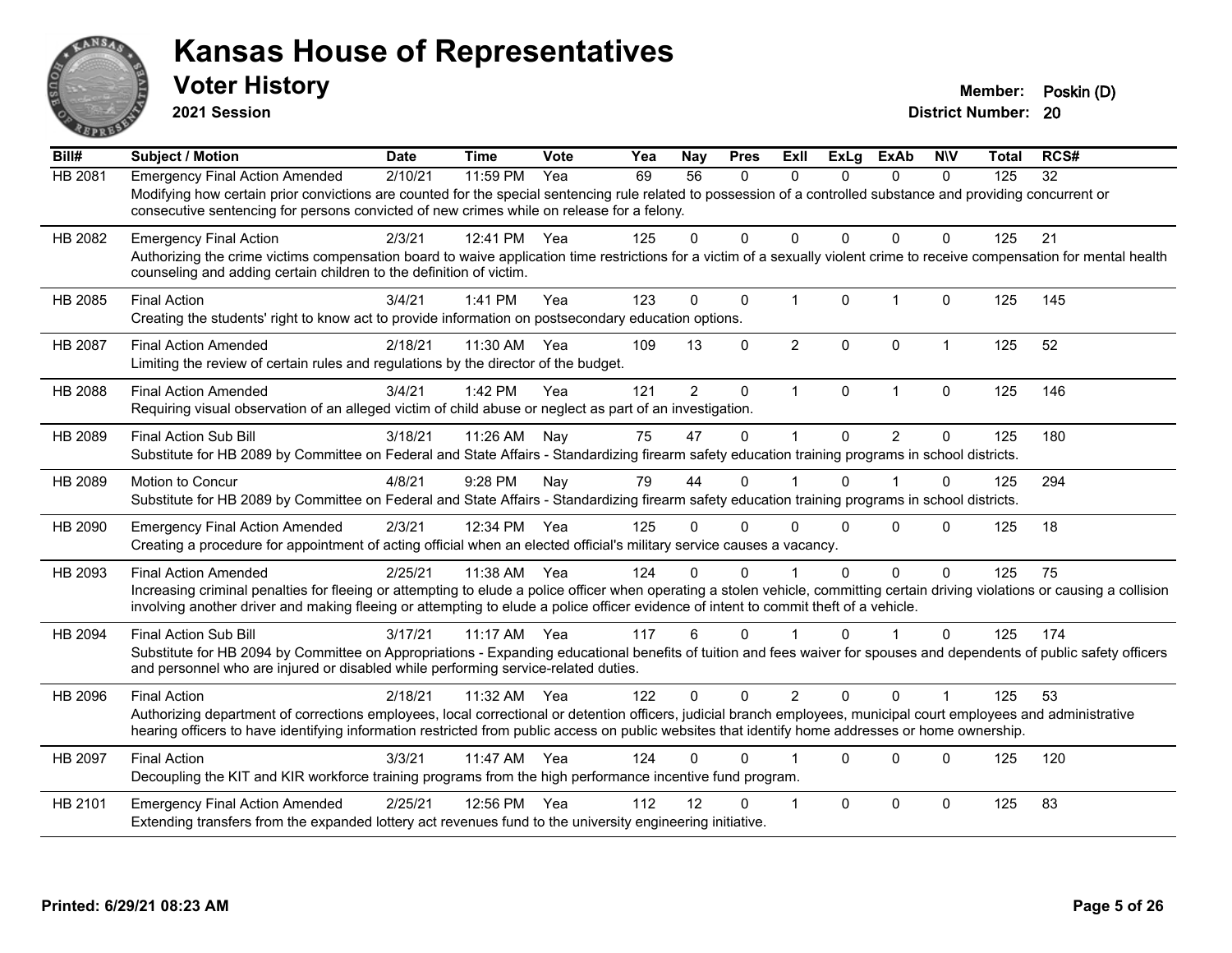

| Bill#          | <b>Subject / Motion</b>                                                                                                                                                                                                                                                                                                                                                                                                                                                                                                                                                                                                                                                                                                                                                                                                                                                                                                                                                                                                                                                                                                                                                                                                                                                                                     | <b>Date</b> | <b>Time</b>  | Vote | Yea | <b>Nay</b>     | <b>Pres</b>  | Exll           | <b>ExLg</b>  | <b>ExAb</b>  | <b>NIV</b>     | <b>Total</b> | RCS# |
|----------------|-------------------------------------------------------------------------------------------------------------------------------------------------------------------------------------------------------------------------------------------------------------------------------------------------------------------------------------------------------------------------------------------------------------------------------------------------------------------------------------------------------------------------------------------------------------------------------------------------------------------------------------------------------------------------------------------------------------------------------------------------------------------------------------------------------------------------------------------------------------------------------------------------------------------------------------------------------------------------------------------------------------------------------------------------------------------------------------------------------------------------------------------------------------------------------------------------------------------------------------------------------------------------------------------------------------|-------------|--------------|------|-----|----------------|--------------|----------------|--------------|--------------|----------------|--------------|------|
| <b>HB 2102</b> | <b>Emergency Final Action</b><br>Updating egg repackaging requirements for retailers.                                                                                                                                                                                                                                                                                                                                                                                                                                                                                                                                                                                                                                                                                                                                                                                                                                                                                                                                                                                                                                                                                                                                                                                                                       | 2/10/21     | 11:59 PM     | Yea  | 123 | $\overline{2}$ | $\mathbf 0$  | $\mathbf 0$    | 0            | $\mathbf 0$  | $\mathbf 0$    | 125          | 25   |
| HB 2102        | Mot to Concur in Conference<br>Senate Substitute for HB 2102 by Committee on Agriculture and Natural Resources - Updating egg repackaging requirements for retailers.                                                                                                                                                                                                                                                                                                                                                                                                                                                                                                                                                                                                                                                                                                                                                                                                                                                                                                                                                                                                                                                                                                                                       | 4/9/21      | 2:22 PM      | Yea  | 122 | $\mathbf{1}$   | $\Omega$     | $\overline{2}$ | $\Omega$     | $\Omega$     | $\mathbf{0}$   | 125          | 303  |
| HB 2103        | <b>Emergency Final Action</b><br>Establishing the Kansas pesticide waste disposal program and permitting up to \$50,000 to be transferred annually from the Kansas agricultural remediation fund to a<br>new Kansas pesticide waste disposal fund.                                                                                                                                                                                                                                                                                                                                                                                                                                                                                                                                                                                                                                                                                                                                                                                                                                                                                                                                                                                                                                                          | 2/11/21     | 12:38 PM     | Yea  | 123 | 0              | $\Omega$     | 2              | 0            | 0            | $\mathbf{0}$   | 125          | 39   |
| HB 2104        | <b>Final Action Amended</b><br>Modifying the sales tax exemption for construction materials by allowing certain educational institutions a sales tax exemption for purchases thereof.                                                                                                                                                                                                                                                                                                                                                                                                                                                                                                                                                                                                                                                                                                                                                                                                                                                                                                                                                                                                                                                                                                                       | 2/18/21     | 11:35 AM     | Yea  | 114 | 8              | $\Omega$     | 2              | $\Omega$     | $\Omega$     | $\overline{1}$ | 125          | 54   |
| HB 2104        | Motion to Adopt CCR<br>Senate Substitute for HB 2104 by Committee on Assessment ant Taxation - Extending certain budget due dates for schools and notice and hearing requirements when<br>exceeding the revenue neutral rate for property tax purposes, changing time to request full and complete opinion from the state board tax appeals, requiring the state<br>board of tax appeals to serve orders and notices by electronic means if requested by the party, prohibiting valuation increases of certain property in appeals, requiring<br>appraisal directives to require compliance with uniform standards of professional appraisal practice, providing for notice and opportunity to be heard prior to removal<br>from county appraiser eligibility list, providing notification when person no longer holds office of county appraiser, placing the burden of proof on the county appraiser in<br>certain valuation and classification appeal hearings before the district court, requiring appraisal courses for appraisers to be courses approved by the Kansas real estate<br>appraisal board, extending the time a state board of tax appeals member may continue to serve after such member's term expires and authorizing appointment of a<br>member pro tempore under certain conditions. | 4/6/21      | 2:57 PM      | Nay  | 77  | 42             | $\Omega$     |                | $\Omega$     | 5            | $\mathbf{0}$   | 125          | 262  |
| HB 2106        | <b>Emergency Final Action</b><br>Extending the dates when corporate tax returns are required to be filed.                                                                                                                                                                                                                                                                                                                                                                                                                                                                                                                                                                                                                                                                                                                                                                                                                                                                                                                                                                                                                                                                                                                                                                                                   | 3/4/21      | 4:36 PM      | Yea  | 123 | 0              | $\mathbf{0}$ | $\overline{1}$ | $\Omega$     | $\mathbf 1$  | 0              | 125          | 160  |
| HB 2109        | <b>Emergency Final Action</b><br>Increasing the county population threshold for a county to be required to have a lawyer representative, increasing the number of lawyer members and decreasing the<br>number of non-lawyer members on the board of indigents' defense services.                                                                                                                                                                                                                                                                                                                                                                                                                                                                                                                                                                                                                                                                                                                                                                                                                                                                                                                                                                                                                            | 2/11/21     | 12:41 PM     | Yea  | 87  | 36             | $\mathbf 0$  | $\overline{2}$ | $\mathbf{0}$ | $\mathbf 0$  | $\mathbf 0$    | 125          | 41   |
| HB 2112        | <b>Emergency Final Action</b><br>Permitting online advertisement and sales of abandoned property by self-storage rental unit operators; providing for the designation by occupants of an alternate contact<br>and limiting claims for loss or damage of stored property to the property value limit provided in the rental agreement.                                                                                                                                                                                                                                                                                                                                                                                                                                                                                                                                                                                                                                                                                                                                                                                                                                                                                                                                                                       | 2/10/21     | 11:59 PM Yea |      | 120 | 5              | $\Omega$     | $\Omega$       | $\Omega$     | $\Omega$     | $\Omega$       | 125          | 27   |
| HB 2114        | <b>Emergency Final Action Amended</b><br>Establishing the Kansas senior care task force.                                                                                                                                                                                                                                                                                                                                                                                                                                                                                                                                                                                                                                                                                                                                                                                                                                                                                                                                                                                                                                                                                                                                                                                                                    | 2/18/21     | 12:38 PM     | Yea  | 113 | 8              | 0            | $\overline{2}$ | 0            | $\mathbf{1}$ | $\mathbf{1}$   | 125          | 60   |
| HB 2114        | Motion to adopt CCR<br>Establishing the senior care task force, a definition of financial exploitation and Kansas elder and dependent adult abuse multidisciplinary team coordinator and teams,<br>requiring additional mandatory reporters, increasing investigation days for reports of abuse, neglect and financial exploitation of certain adults and directing the<br>department for children and families to inform certain chief administrative officers of substantiated findings of such reports.                                                                                                                                                                                                                                                                                                                                                                                                                                                                                                                                                                                                                                                                                                                                                                                                  | 4/9/21      | 5:41 PM      | Yea  | 115 | 7              | $\Omega$     | $\overline{2}$ | $\Omega$     | 0            |                | 125          | 311  |
| HB 2115        | <b>Final Action Amended</b><br>Establishing the joint committee on child welfare system oversight.                                                                                                                                                                                                                                                                                                                                                                                                                                                                                                                                                                                                                                                                                                                                                                                                                                                                                                                                                                                                                                                                                                                                                                                                          | 2/18/21     | 11:38 AM     | Yea  | 118 | 4              | $\Omega$     | 2              | 0            | $\Omega$     | $\mathbf 1$    | 125          | 55   |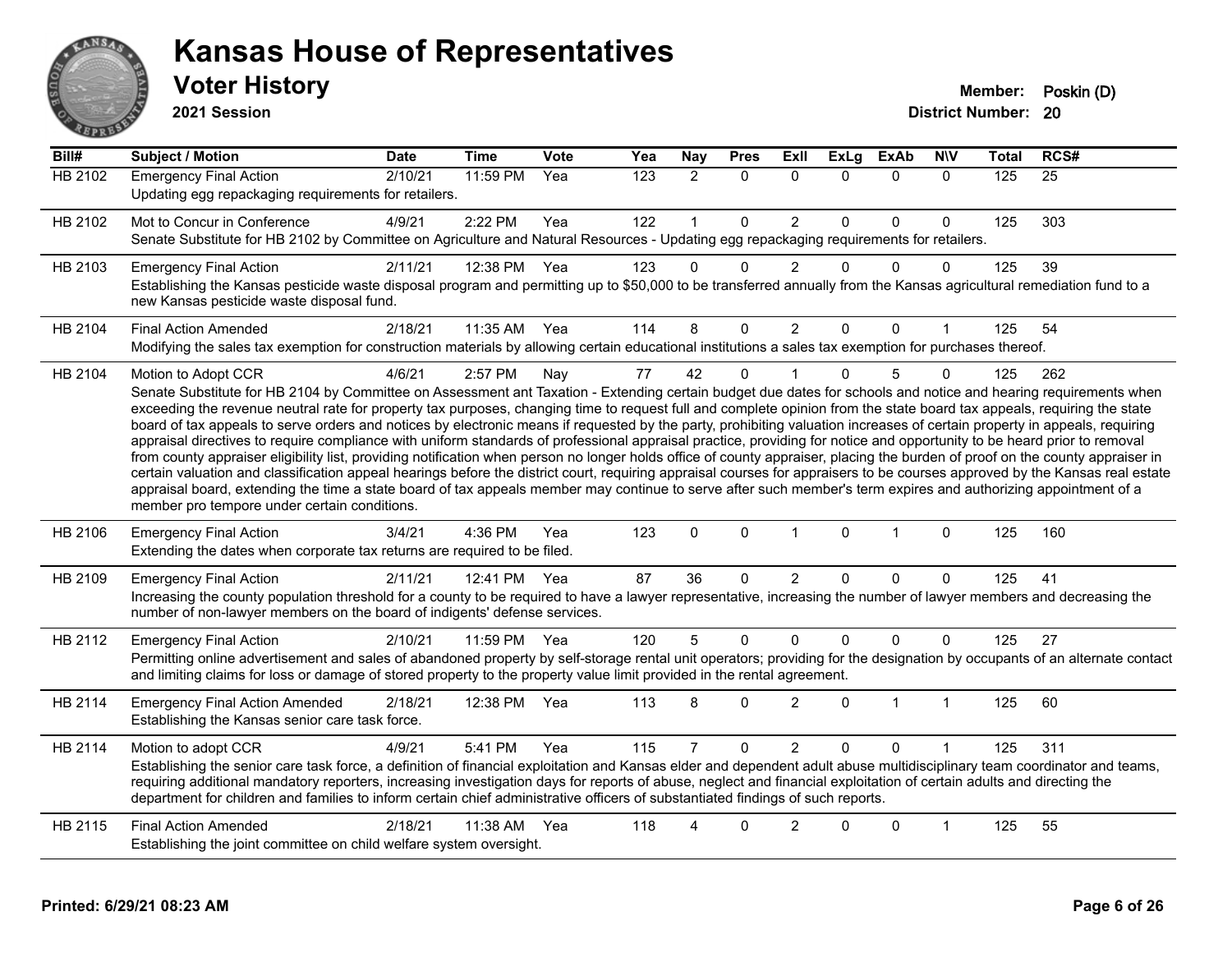

**2021 Session**

**Bill# Subject / Motion Date Time Vote Yea Nay Pres Exll ExLg ExAb N\V Total RCS#** HB 2116 Emergency Final Action 3/4/21 4:43 PM Yea 123 0 0 1 0 1 0 125 165 Exempting the caregiver of a child in state out-of-home placement from the child care assistance 20-hour-per-week work requirement. HB 2119 EFA Sub Bill Amended 3/30/21 7:56 PM Nay 65 58 0 1 0 1 0 125 255 Substitute for HB 2119 by Committee on K-12 Education Budget - Making and concerning appropriations for the department of education for fiscal years ending June 30, 2021, June 30, 2022, and June 30, 2023, creating and expanding school choice programs, restricting remote learning and remote enrollment and extending the statewide property tax levy for schools. HB 2120 Emergency Final Action 2/11/21 12:50 PM Yea 110 13 0 2 0 0 0 125 46 Removing the spousal exception from the crime of sexual battery. HB 2121 Emergency Final Action Amended 2/11/21 12:43 PM Yea 101 22 0 2 0 0 0 125 42 Adding definitions related to defendants who abscond from supervision in the criminal procedure code and for parole. HB 2121 Motion to adopt CCR 6 5/5/21 2:39 PM Yea 121 0 0 2 0 2 0 125 333 Increasing the criminal penalty for mistreatment of a dependent adult or elder person when the victim is a resident of an adult care home, adding definitions related to defendants who abscond from supervision in the criminal procedure code and for parole and clarifying that bond agents seeking discharge as a surety are required to return the person released on bond to the court in the county where the complaint subject to the bond was filed, requiring the department of corrections to develop guidance to be used by parole officers when responding to violations of parole and postrelease supervision and that incentivize compliant behavior, and authorizing court services officers and community corrections officers to provide a certification of identification to offenders for use to obtain a new driver's license. HB 2124 Emergency Final Action (a) 2/18/21 12:39 PM Yea 121 0 0 2 0 1 1 125 61 Clarifying the authority of healing arts school clinics to provide healing arts services. HB 2125 Emergency Final Action Amended 2/18/21 12:46 PM Yea 118 3 0 2 0 1 1 1 125 64 Allowing a copy of a will to be filed and admitted to probate and allowing a will or a copy of a will filed within six months after the death of the testator to be admitted to probate at any time. HB 2126 Final Action Amended 3/4/21 1:44 PM Nay 85 37 1 1 0 1 0 125 147 Providing immunity from civil liability for COVID-19 claims for adult care facilities. HB 2128 Final Action Amended 3/2/21 10:32 AM Yea 124 0 0 1 0 0 0 125 92 Clarifying jurisdiction and supervision of offenders in a certified drug abuse treatment program. HB 2134 Emergency Final Action (2/11/21 12:39 PM Yea 123 0 0 2 0 0 0 125 40 Updating the national association of insurance commissioners credit for reinsurance model law and codifying the credit for reinsurance model regulation. HB 2134 Motion to adopt CCR 6/7/21 6:51 PM Yea 107 9 0 1 0 6 2 125 352 Making appropriations for the Kansas state department of education for FY 2021, FY 2022 and FY 2023; requiring a Kansas foster care children annual academic report card; authorizing limited remote learning; providing the criteria for identification of students eligible to receive at-risk programs and services; requiring boards of education to allocate sufficient school district moneys to improve student academic performance; authorizing school districts to pay tuition and fees for concurrent and dual enrollment programs; expanding student eligibility under the tax credit for low income students scholarship program; extending the high-density at-risk weighting; providing ACT college entrance exams and workkeys assessments to certain nonpublic school students.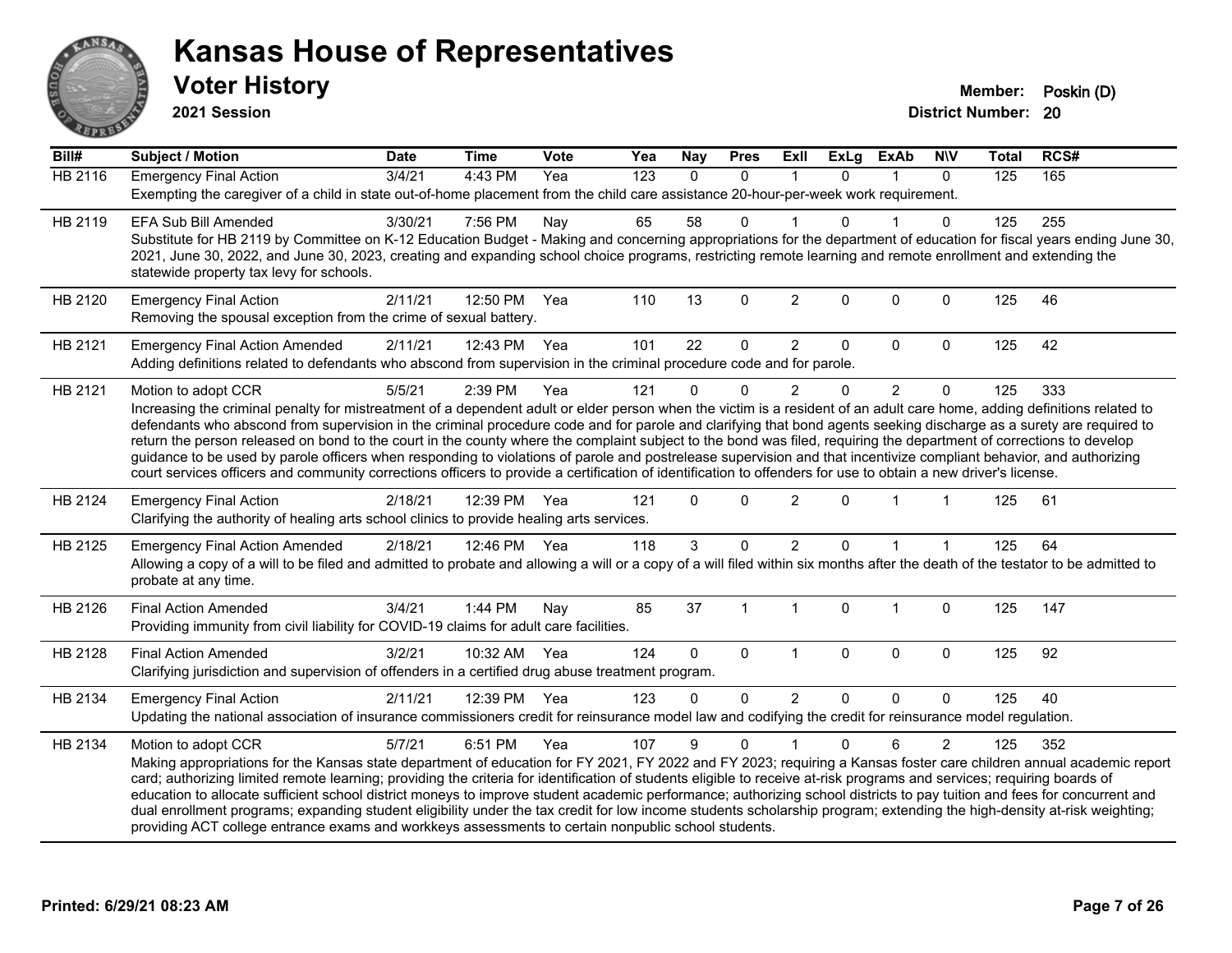

**2021 Session**

| Bill#   | <b>Subject / Motion</b>                                                                                                                                                                                                                                                                                                                                                                                | <b>Date</b> | <b>Time</b> | <b>Vote</b> | Yea | <b>Nav</b>     | <b>Pres</b>  | ExII           | ExLa     | <b>ExAb</b>    | <b>NIV</b>     | Total | RCS# |
|---------|--------------------------------------------------------------------------------------------------------------------------------------------------------------------------------------------------------------------------------------------------------------------------------------------------------------------------------------------------------------------------------------------------------|-------------|-------------|-------------|-----|----------------|--------------|----------------|----------|----------------|----------------|-------|------|
| HB 2136 | <b>Final Action Amended</b>                                                                                                                                                                                                                                                                                                                                                                            | 2/25/21     | 11:40 AM    | Yea         | 124 | $\Omega$       | $\mathbf{0}$ | $\overline{1}$ | 0        | $\Omega$       | $\mathbf{0}$   | 125   | 76   |
|         | Updating certain statutes relating to the regulation of the business of insurance; granting the commissioner of insurance certain investigative powers.                                                                                                                                                                                                                                                |             |             |             |     |                |              |                |          |                |                |       |      |
| HB 2137 | <b>Final Action Amended</b>                                                                                                                                                                                                                                                                                                                                                                            | 3/2/21      | 10:33 AM    | Yea         | 122 | $\overline{2}$ | $\mathbf{0}$ |                | $\Omega$ | $\Omega$       | $\Omega$       | 125   | 93   |
|         | Authorizing certain licensees under the Kansas liquor control act and the club and drinking establishment act to sell and serve cereal malt beverages.                                                                                                                                                                                                                                                 |             |             |             |     |                |              |                |          |                |                |       |      |
| HB 2137 | Motion to adopt CCR                                                                                                                                                                                                                                                                                                                                                                                    | 5/7/21      | 4:41 PM     | Yea         | 101 | 18             | 0            |                | 0        |                | $\Omega$       | 125   | 351  |
|         | Making amendments regarding licensure to sell alcoholic liquor and cereal malt beverages, authorizing transfers of bulk alcoholic liquor by certain licensees and<br>authorizing the sale of alcoholic liquor and cereal malt beverages on specified days and times and subject to certain conditions by licensees under the Kansas liquor<br>control act and the club and drinking establishment act. |             |             |             |     |                |              |                |          |                |                |       |      |
| HB 2138 | <b>Final Action</b>                                                                                                                                                                                                                                                                                                                                                                                    | 3/3/21      | $11:48$ AM  | Yea         | 120 | Δ              | $\Omega$     |                | 0        | 0              | $\mathbf{0}$   | 125   | 121  |
|         | Club and drinking establishment liquor license eligibility; spouse is a law enforcement officer in another county.                                                                                                                                                                                                                                                                                     |             |             |             |     |                |              |                |          |                |                |       |      |
| HB 2143 | <b>Emergency Final Action</b>                                                                                                                                                                                                                                                                                                                                                                          | 3/4/21      | 4:39 PM     | Yea         | 119 | 4              | $\Omega$     |                | $\Omega$ | $\overline{1}$ | $\Omega$       | 125   | 162  |
|         | Making exemption permanent for certain cash rebates on sales or leases of new motor vehicles for sales tax purposes.                                                                                                                                                                                                                                                                                   |             |             |             |     |                |              |                |          |                |                |       |      |
| HB 2143 | Motion to adopt CCR                                                                                                                                                                                                                                                                                                                                                                                    | 4/9/21      | 6:16 PM     | Yea         | 118 | 3              | $\mathbf{0}$ | $\mathfrak{p}$ | $\Omega$ | $\mathbf{0}$   | $\overline{2}$ | 125   | 315  |
|         | Making exemption permanent for certain cash rebates on sales or leases of new motor vehicles for sales tax purposes.                                                                                                                                                                                                                                                                                   |             |             |             |     |                |              |                |          |                |                |       |      |
| HB 2145 | <b>Final Action</b>                                                                                                                                                                                                                                                                                                                                                                                    | 3/2/21      | 10:35 AM    | Yea         | 124 | $\Omega$       | $\Omega$     |                | 0        | $\Omega$       | $\Omega$       | 125   | 94   |
|         | Exempting the retail sale of electricity by public utilities for electric vehicle charging stations from the jurisdiction of the state corporation commission.                                                                                                                                                                                                                                         |             |             |             |     |                |              |                |          |                |                |       |      |
| HB 2150 | <b>Final Action Amended</b>                                                                                                                                                                                                                                                                                                                                                                            | 3/25/21     | $11:18$ AM  | Yea         | 118 | 4              | $\Omega$     |                | 0        | 2              | $\Omega$       | 125   | 209  |
|         | Creating a definition of financial exploitation, requiring additional mandatory reporters and increasing investigation days in the abuse, neglect and financial exploitation of<br>certain adults.                                                                                                                                                                                                     |             |             |             |     |                |              |                |          |                |                |       |      |
| HB 2151 | <b>Emergency Final Action</b>                                                                                                                                                                                                                                                                                                                                                                          | 2/18/21     | 12:44 PM    | Yea         | 121 | $\Omega$       | $\Omega$     | $\mathfrak{p}$ | $\Omega$ |                |                | 125   | 63   |
|         | Creating Kansas elder and dependent adult abuse multidisciplinary teams and a coordinator.                                                                                                                                                                                                                                                                                                             |             |             |             |     |                |              |                |          |                |                |       |      |
| HB 2153 | <b>Final Action</b>                                                                                                                                                                                                                                                                                                                                                                                    | 3/3/21      | 11:50 AM    | Yea         | 124 | $\Omega$       | $\mathbf 0$  |                | 0        | $\Omega$       | $\Omega$       | 125   | 122  |
|         | Increasing the criminal penalty for mistreatment of a dependent adult or elder person when the victim is a resident of an adult care home.                                                                                                                                                                                                                                                             |             |             |             |     |                |              |                |          |                |                |       |      |
| HB 2155 | <b>Emergency Final Action</b>                                                                                                                                                                                                                                                                                                                                                                          | 2/18/21     | 12:43 PM    | Nay         | 85  | 36             | $\Omega$     | 2              | 0        |                | $\overline{1}$ | 125   | 62   |
|         | Providing for department of health and environment response operations for water and soil pollutant release, discharge or escape.                                                                                                                                                                                                                                                                      |             |             |             |     |                |              |                |          |                |                |       |      |
| HB 2158 | <b>Final Action</b>                                                                                                                                                                                                                                                                                                                                                                                    | 2/18/21     | 11:40 AM    | Yea         | 121 |                | $\Omega$     | 2              | U        | $\Omega$       |                | 125   | 56   |
|         | Making permanent provisions for the advisory committee on trauma and the statewide trauma system regional council to conduct closed meetings and keep privileged<br>records regarding trauma cases.                                                                                                                                                                                                    |             |             |             |     |                |              |                |          |                |                |       |      |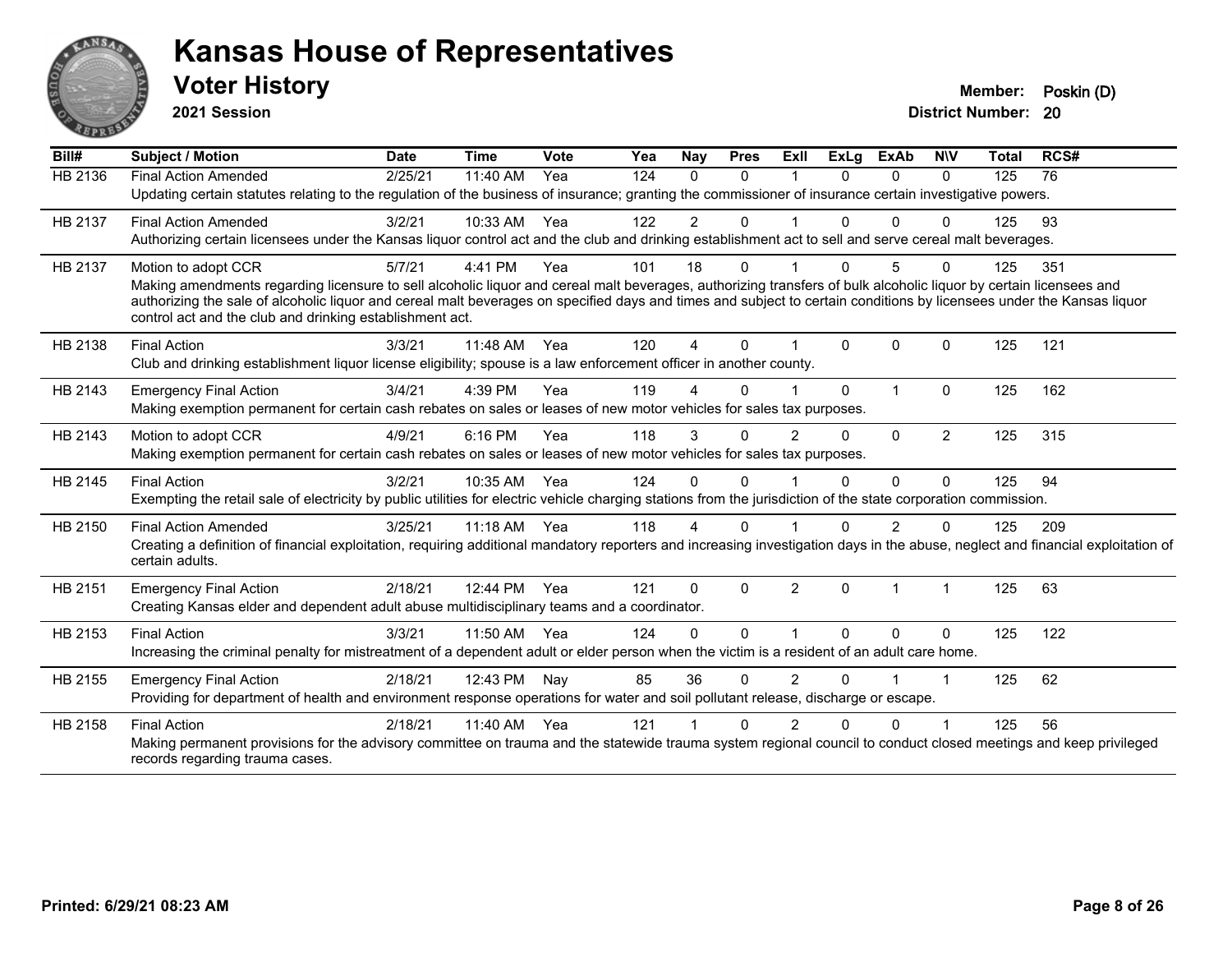

**2021 Session**

| Bill#          | <b>Subject / Motion</b>                                                                                                                                                                                                                                                                                                                                                                                                                                                                                                                                                                                                                                                                                                                                                                               | <b>Date</b> | <b>Time</b>  | Vote | Yea | Nay      | <b>Pres</b>  | ExII           | <b>ExLg</b>  | <b>ExAb</b>    | <b>NIV</b>  | Total | RCS# |
|----------------|-------------------------------------------------------------------------------------------------------------------------------------------------------------------------------------------------------------------------------------------------------------------------------------------------------------------------------------------------------------------------------------------------------------------------------------------------------------------------------------------------------------------------------------------------------------------------------------------------------------------------------------------------------------------------------------------------------------------------------------------------------------------------------------------------------|-------------|--------------|------|-----|----------|--------------|----------------|--------------|----------------|-------------|-------|------|
| <b>HB 2158</b> | Motion to adopt CCR                                                                                                                                                                                                                                                                                                                                                                                                                                                                                                                                                                                                                                                                                                                                                                                   | 5/5/21      | 2:45 PM      | Yea  | 121 | $\Omega$ | $\Omega$     | $\mathfrak{p}$ | $\Omega$     | $\mathfrak{p}$ | $\Omega$    | 125   | 334  |
|                | Establishing the joint committee on child welfare system oversight, providing certain exceptions to the confidentiality of state child death review board documents,<br>requiring visual observation of an alleged victim of child abuse or neglect as part of an investigation, exempting the caregiver of a child in state out-of-home placement<br>from the child care assistance 20-hour-per-week work requirement, permitting the secretary for children and families to license certain family foster homes where a<br>former foster care youth with certain juvenile adjudications resides making permanent provisions for the advisory committee on trauma and the statewide trauma system<br>regional council to conduct closed meetings and keep privileged records regarding trauma cases. |             |              |      |     |          |              |                |              |                |             |       |      |
| HB 2162        | <b>Final Action</b>                                                                                                                                                                                                                                                                                                                                                                                                                                                                                                                                                                                                                                                                                                                                                                                   | 3/2/21      | 10:25 AM     | Yea  | 123 | $\Omega$ | $\mathbf{1}$ | $\mathbf{1}$   | $\mathbf{0}$ | 0              | $\Omega$    | 125   | 88   |
|                | Amending and repealing reapportionment census data laws to conform with 2019 amendments to the Kansas constitution and to remove certain obsolete provisions.                                                                                                                                                                                                                                                                                                                                                                                                                                                                                                                                                                                                                                         |             |              |      |     |          |              |                |              |                |             |       |      |
| HB 2165        | <b>Emergency Final Action Amended</b><br>Providing for all vehicles more than 35 years old to qualify as an antique vehicle.                                                                                                                                                                                                                                                                                                                                                                                                                                                                                                                                                                                                                                                                          | 2/11/21     | 12:44 PM     | Nay  | 114 | 9        | 0            | $\overline{c}$ | 0            | 0              | $\mathbf 0$ | 125   | 43   |
| HB 2165        | Motion to Concur<br>Providing for all vehicles more than 35 years old to qualify as an antique vehicle.                                                                                                                                                                                                                                                                                                                                                                                                                                                                                                                                                                                                                                                                                               | 4/7/21      | 10:26 AM     | Nav  | 117 | 5        | $\mathbf 0$  | $\mathbf 1$    | $\mathbf{0}$ | $\overline{2}$ | $\Omega$    | 125   | 265  |
| HB 2166        | Final Action Sub Bill Amended                                                                                                                                                                                                                                                                                                                                                                                                                                                                                                                                                                                                                                                                                                                                                                         | 3/2/21      | 10:38 AM Yea |      | 124 | 0        | $\mathbf 0$  |                | 0            | $\Omega$       | $\Omega$    | 125   | 95   |
|                | Substitute for HB 2166 by Committee on Transportation - Providing for the Braden's hope for childhood cancer, proud educator and alpha kappa alpha distinctive license<br>plates and providing distinctive license plates for current and veteran members of the United States army, navy, marine corps, air force, coast guard and space force and<br>modifying the requirements to begin production on distinctive license plates.                                                                                                                                                                                                                                                                                                                                                                  |             |              |      |     |          |              |                |              |                |             |       |      |
| HB 2166        | Motion to Adopt CCR                                                                                                                                                                                                                                                                                                                                                                                                                                                                                                                                                                                                                                                                                                                                                                                   | 4/8/21      | 5:31 PM      | Nay  | 81  | 41       | $\Omega$     |                | $\Omega$     | $\overline{2}$ | $\Omega$    | 125   | 289  |
|                | Substitute for HB 2166 by Committee on Transportation - Providing for the Braden's hope for childhood cancer, proud educator, delta sigma theta, Gadsden flag, love,<br>Chloe foundation and alpha kappa alpha distinctive license plates and providing distinctive license plates for current and veteran members of the United States army,<br>navy, marine corps, air force, coast guard and space force, modifying the requirements to begin production on distinctive license plates, requiring reporting by<br>sponsoring organizations of distinctive license plates, allowing certain license plates issued by the division of vehicles to be personalized license plates and establishing<br>a fee on firefighter distinctive license plates.                                                |             |              |      |     |          |              |                |              |                |             |       |      |
| HB 2166        | <b>Consideration of Veto</b>                                                                                                                                                                                                                                                                                                                                                                                                                                                                                                                                                                                                                                                                                                                                                                          | 5/3/21      | 11:39 AM     | Nav  | 86  | 37       | $\mathbf{0}$ | $\Omega$       | 0            | 1              | 1           | 125   | 317  |
|                | Substitute for HB 2166 by Committee on Transportation - Providing for the Braden's hope for childhood cancer, proud educator, delta sigma theta, Gadsden flag, love,<br>Chloe foundation and alpha kappa alpha distinctive license plates and providing distinctive license plates for current and veteran members of the United States army,<br>navy, marine corps, air force, coast guard and space force, modifying the requirements to begin production on distinctive license plates, requiring reporting by<br>sponsoring organizations of distinctive license plates, allowing certain license plates issued by the division of vehicles to be personalized license plates and establishing<br>a fee on firefighter distinctive license plates.                                                |             |              |      |     |          |              |                |              |                |             |       |      |
| HB 2167        | <b>Emergency Final Action</b><br>Permitting concrete mixer trucks and requiring dump trucks to display license plates on the front of vehicles.                                                                                                                                                                                                                                                                                                                                                                                                                                                                                                                                                                                                                                                       | 2/10/21     | 11:59 PM Yea |      | 125 | 0        | $\Omega$     | $\Omega$       | 0            | 0              | $\mathbf 0$ | 125   | 34   |
| HB 2167        | Motion to Concur<br>Permitting concrete mixer trucks and requiring dump trucks to display license plates on the front of vehicles.                                                                                                                                                                                                                                                                                                                                                                                                                                                                                                                                                                                                                                                                    | 4/7/21      | 10:28 AM     | Yea  | 122 | 0        | 0            |                | $\Omega$     | $\overline{2}$ | $\mathbf 0$ | 125   | 266  |
| HB 2172        | <b>Final Action Amended</b>                                                                                                                                                                                                                                                                                                                                                                                                                                                                                                                                                                                                                                                                                                                                                                           | 2/18/21     | 11:41 AM Yea |      | 122 |          | $\Omega$     | 2              | $\Omega$     | $\Omega$       |             | 125   | 57   |
|                | Modifying water usage calculations and fees for multi-year flex accounts and permitting alternative base average water use calculations and prorated terms.                                                                                                                                                                                                                                                                                                                                                                                                                                                                                                                                                                                                                                           |             |              |      |     |          |              |                |              |                |             |       |      |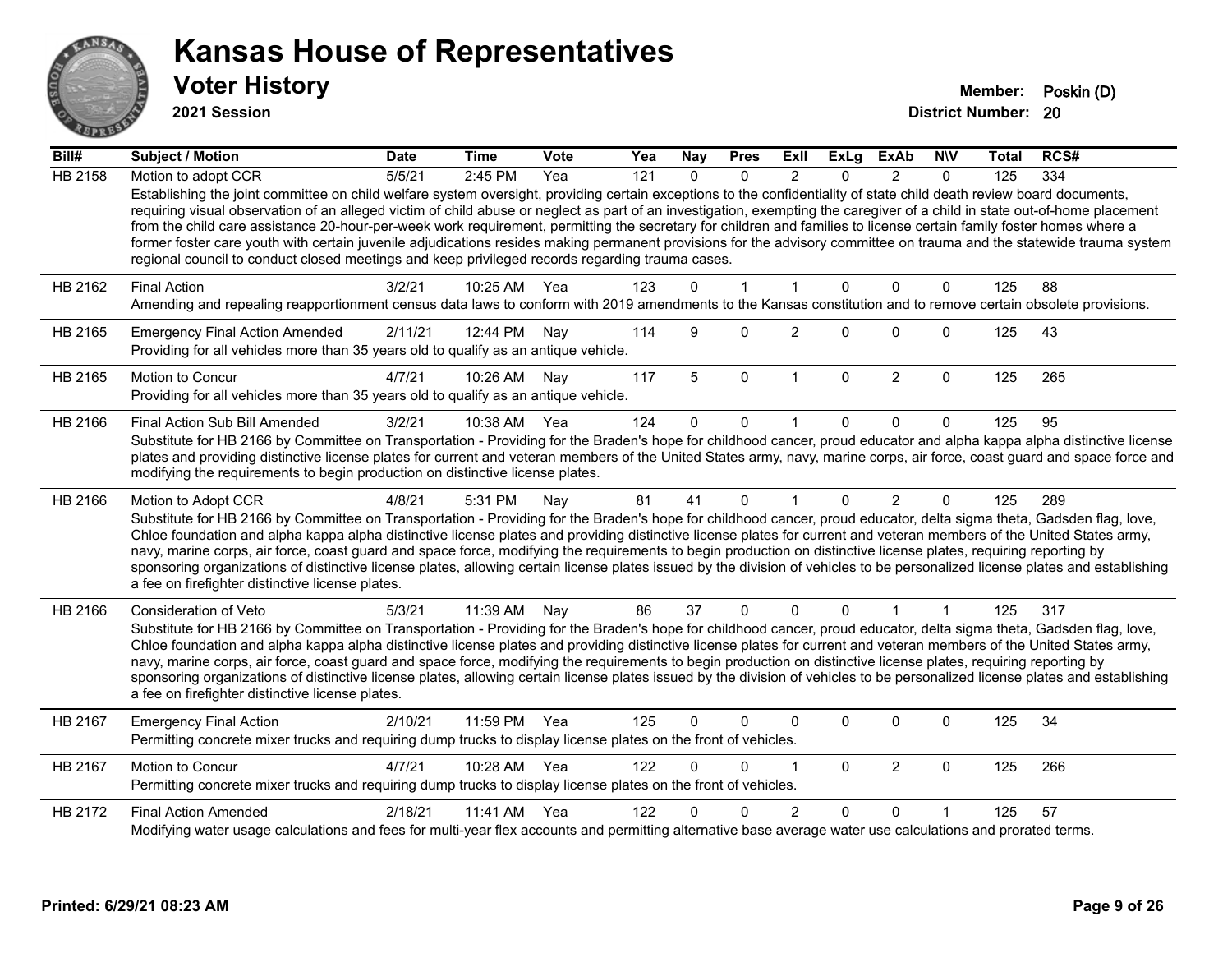

**2021 Session**

| Bill#   | <b>Subject / Motion</b>                                                                                                                                                                                                                                                                                                                                                                                                                                                                                                                                                                                                                                                                                                                                                                                                                                                                                           | <b>Date</b> | <b>Time</b> | <b>Vote</b> | Yea | Nay            | <b>Pres</b>  | <b>Exll</b>    | $\overline{Ex}$ Lg | <b>ExAb</b>    | <b>NIV</b>  | <b>Total</b> | RCS# |
|---------|-------------------------------------------------------------------------------------------------------------------------------------------------------------------------------------------------------------------------------------------------------------------------------------------------------------------------------------------------------------------------------------------------------------------------------------------------------------------------------------------------------------------------------------------------------------------------------------------------------------------------------------------------------------------------------------------------------------------------------------------------------------------------------------------------------------------------------------------------------------------------------------------------------------------|-------------|-------------|-------------|-----|----------------|--------------|----------------|--------------------|----------------|-------------|--------------|------|
| HB 2175 | <b>Emergency Final Action</b><br>Creating the Dwayne Peaslee technical training center district.                                                                                                                                                                                                                                                                                                                                                                                                                                                                                                                                                                                                                                                                                                                                                                                                                  | 2/25/21     | 12:52 PM    | Yea         | 122 | $\overline{2}$ | $\Omega$     | $\mathbf{1}$   | $\Omega$           | $\mathbf{0}$   | $\Omega$    | 125          | 81   |
| HB 2176 | <b>Emergency Final Action Amended</b><br>Clarify the vacation or exclusion of territory from city boundaries or release of easements.                                                                                                                                                                                                                                                                                                                                                                                                                                                                                                                                                                                                                                                                                                                                                                             | 3/25/21     | 12:22 PM    | Yea         | 120 | $\overline{2}$ | $\mathbf{0}$ | $\mathbf{1}$   | $\Omega$           | $\overline{2}$ | $\mathbf 0$ | 125          | 224  |
| HB 2178 | <b>Final Action</b><br>Vacating certain blocks in the original town plat set aside for a college and a park in the city of Americus and vesting fee simple title in the city.                                                                                                                                                                                                                                                                                                                                                                                                                                                                                                                                                                                                                                                                                                                                     | 2/18/21     | 11:42 AM    | Yea         | 121 |                | $\Omega$     | 2              | $\Omega$           | $\Omega$       | 1           | 125          | 58   |
| HB 2178 | Motion to Concur<br>Providing for the vacation or exclusion of territory or easements by cities, including certain blocks in the original town plat set aside for a college and a park in the<br>city of Americus.                                                                                                                                                                                                                                                                                                                                                                                                                                                                                                                                                                                                                                                                                                | 3/30/21     | 3:05 PM     | Yea         | 121 | $\overline{2}$ | 0            |                | $\Omega$           | $\Omega$       | 1           | 125          | 250  |
| HB 2183 | <b>Final Action Amended</b><br>Prohibiting the governor, the executive branch and the judicial branch from altering election laws or procedures and limiting the authority of the secretary of state to enter<br>into consent decrees with any court absent the approval of the legislative coordinating council.                                                                                                                                                                                                                                                                                                                                                                                                                                                                                                                                                                                                 | 3/3/21      | 11:53 AM    | Nav         | 84  | 39             |              |                | 0                  | $\Omega$       | 0           | 125          | 123  |
| HB 2183 | Motion to adopt CCR<br>Creating the transparency in revenues underwriting elections act; prohibiting the receipt and expenditure of private moneys by election officials; directing the secretary of<br>state to publish certain registered voter totals; relating to advance voting ballots by requiring signed statements for delivery of such ballots on behalf of a voter; limiting<br>the number of such ballots that can be delivered; prohibiting the altering or backdating of the mailing date on such ballots; requiring a matching signature on such<br>ballots; removing the secretary of state's authority to provide additional time for receipt of such ballots; prohibiting candidates for office from engaging in certain conduct<br>related to advance voting ballots; creating the crime of false representation of an election official; and, expanding the crime of electioneering.          | 4/8/21      | 10:11 PM    | Nay         | 80  | 42             | $\Omega$     |                | $\Omega$           | 2              | $\Omega$    | 125          | 296  |
| HB 2183 | <b>Consideration of Veto</b><br>Creating the transparency in revenues underwriting elections act; prohibiting the receipt and expenditure of private moneys by election officials; directing the secretary of<br>state to publish certain registered voter totals; relating to advance voting ballots by requiring signed statements for delivery of such ballots on behalf of a voter; limiting<br>the number of such ballots that can be delivered; prohibiting the altering or backdating of the mailing date on such ballots; requiring a matching signature on such<br>ballots; removing the secretary of state's authority to provide additional time for receipt of such ballots; prohibiting candidates for office from engaging in certain conduct<br>related to advance voting ballots; creating the crime of false representation of an election official; and, expanding the crime of electioneering. | 5/3/21      | 12:01 PM    | Nay         | 85  | 38             | 0            |                |                    |                |             | 125          | 319  |
| HB 2187 | <b>Final Action</b><br>Enacting the first-time home buyer savings account act.                                                                                                                                                                                                                                                                                                                                                                                                                                                                                                                                                                                                                                                                                                                                                                                                                                    | 2/18/21     | 11:44 AM    | Yea         | 119 | 3              | $\Omega$     | $\overline{2}$ | $\Omega$           | $\Omega$       | 1           | 125          | 59   |
| HB 2187 | Motion to Concur<br>Enacting the first-time home buyer savings account act.                                                                                                                                                                                                                                                                                                                                                                                                                                                                                                                                                                                                                                                                                                                                                                                                                                       | 5/5/21      | 2:47 PM     | Yea         | 119 | $\overline{2}$ | $\mathbf 0$  | $\overline{c}$ | $\Omega$           | $\overline{2}$ | 0           | 125          | 335  |
| HB 2191 | <b>Final Action</b><br>Increasing criminal penalties for the crimes of riot and incitement to riot when the crime occurs in a correctional facility.                                                                                                                                                                                                                                                                                                                                                                                                                                                                                                                                                                                                                                                                                                                                                              | 2/24/21     | 11:20 AM    | Yea         | 123 | $\mathbf{0}$   | $\Omega$     | 1              | $\Omega$           | $\mathbf{1}$   | $\mathbf 0$ | 125          | 67   |
| HB 2192 | <b>Final Action</b><br>Authorizing court services officers and community corrections officers to provide a certification of identification to offenders for use to obtain a new driver's license.                                                                                                                                                                                                                                                                                                                                                                                                                                                                                                                                                                                                                                                                                                                 | 2/25/21     | 11:41 AM    | Yea         | 124 | 0              | $\Omega$     |                | $\Omega$           | $\Omega$       | $\Omega$    | 125          | 77   |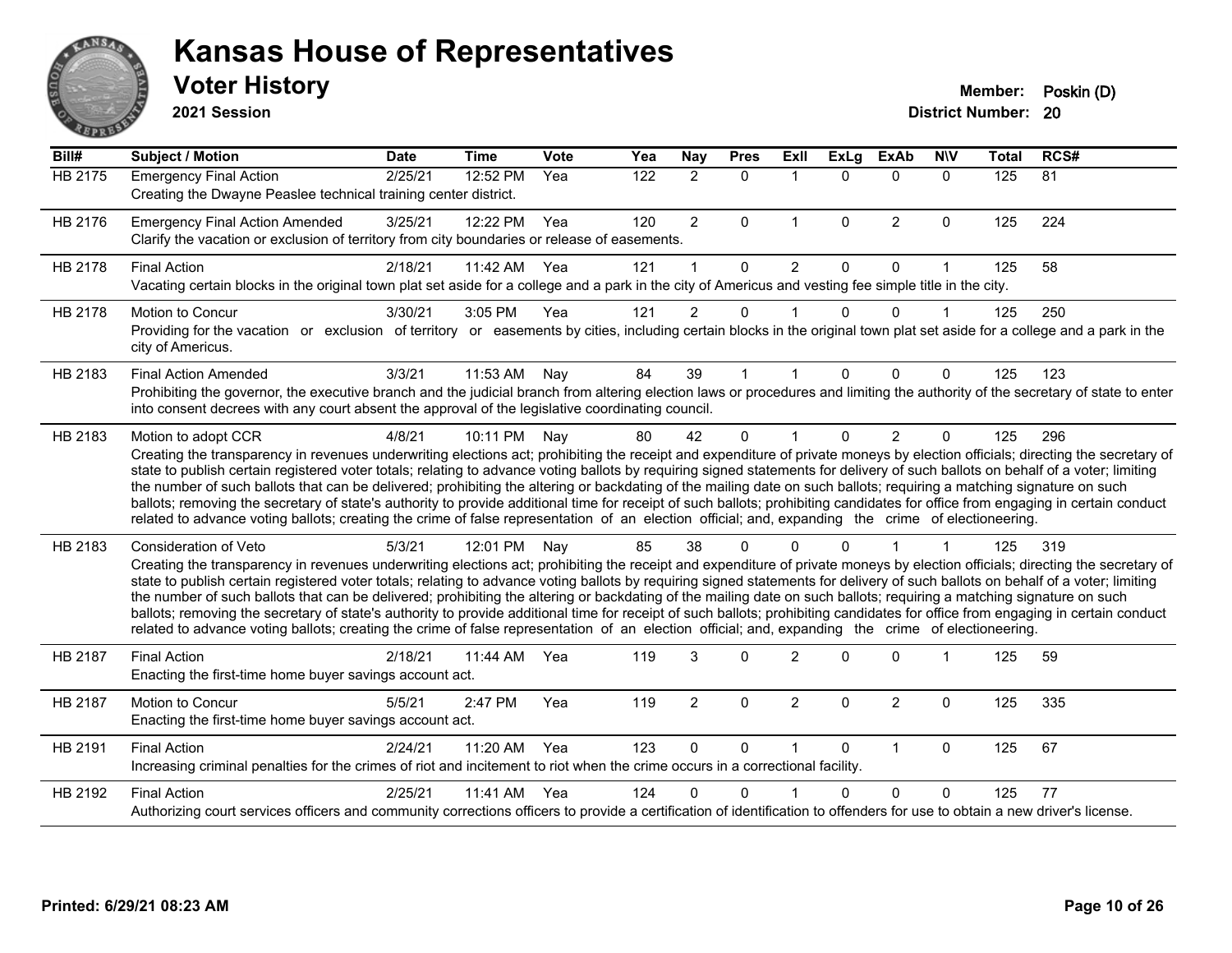

**2021 Session**

| Bill#          | <b>Subject / Motion</b>                                                                                                                                                                                                                                                                                                                                                                                                                                                                                                                                                                                                                                                                                                                                                                                                                                                                                                                                                                                                                                                                                                                           | <b>Date</b> | <b>Time</b>  | <b>Vote</b> | Yea | <b>Nay</b>     | <b>Pres</b> | ExII           | ExLg         | ExAb           | <b>NIV</b>  | Total | RCS# |
|----------------|---------------------------------------------------------------------------------------------------------------------------------------------------------------------------------------------------------------------------------------------------------------------------------------------------------------------------------------------------------------------------------------------------------------------------------------------------------------------------------------------------------------------------------------------------------------------------------------------------------------------------------------------------------------------------------------------------------------------------------------------------------------------------------------------------------------------------------------------------------------------------------------------------------------------------------------------------------------------------------------------------------------------------------------------------------------------------------------------------------------------------------------------------|-------------|--------------|-------------|-----|----------------|-------------|----------------|--------------|----------------|-------------|-------|------|
| <b>HB 2196</b> | Final Action Sub Bill Amended                                                                                                                                                                                                                                                                                                                                                                                                                                                                                                                                                                                                                                                                                                                                                                                                                                                                                                                                                                                                                                                                                                                     | 3/4/21      | 1:47 PM      | Nay         | 87  | 36             | $\Omega$    |                | $\Omega$     |                | $\Omega$    | 125   | 148  |
|                | Substitute for HB 2196 by Commerce, Labor and Economic Development - Changing provisions of the employment security law including creation of the unemployment<br>compensation modernization and improvement council, development of a new unemployment insurance information technology system, provision of tax information to<br>claimants, publication of trust fund data, the maximum benefit period, the charging of employer accounts for benefits paid, employer contribution rate determination and<br>schedules, abolishment of the employment security interest assessment fund, crediting of employer accounts for fraudulent or erroneous payments, appropriation of<br>federal COVID-19 moneys to the unemployment insurance trust fund, transfers from the state general fund to the unemployment insurance trust fund for improper<br>benefit payments, emergency expansion of the employment security board of review, providing for the my reemployment plan program and workforce training program<br>availability to claimants, changes to the shared work compensation program and other unemployment trust fund provisions. |             |              |             |     |                |             |                |              |                |             |       |      |
| HB 2196        | Motion to adopt CCR<br>Senate Substitute for HB 2196 by Committee on Commerce - Changing provisions of the employment security law including creation of the unemployment                                                                                                                                                                                                                                                                                                                                                                                                                                                                                                                                                                                                                                                                                                                                                                                                                                                                                                                                                                         | 4/9/21      | 5:58 PM      | Yea         | 122 | $\Omega$       | $\Omega$    | 2              |              | $\Omega$       |             | 125   | 314  |
|                | compensation modernization and improvement council, development of a new unemployment insurance information technology system, provision of tax information to                                                                                                                                                                                                                                                                                                                                                                                                                                                                                                                                                                                                                                                                                                                                                                                                                                                                                                                                                                                    |             |              |             |     |                |             |                |              |                |             |       |      |
|                | claimants, publication of trust fund data, the maximum benefit period, the charging of employer accounts for benefits paid, employer contribution rate determination and                                                                                                                                                                                                                                                                                                                                                                                                                                                                                                                                                                                                                                                                                                                                                                                                                                                                                                                                                                          |             |              |             |     |                |             |                |              |                |             |       |      |
|                | schedules, crediting of employer accounts for fraudulent or erroneous payments, transfer of federal COVID-19 moneys to the unemployment insurance trust fund,<br>emergency expansion of the employment security board of review, providing for the my reemployment plan program and workforce training program availability to                                                                                                                                                                                                                                                                                                                                                                                                                                                                                                                                                                                                                                                                                                                                                                                                                    |             |              |             |     |                |             |                |              |                |             |       |      |
|                | claimants, changes to the shared work compensation program and other unemployment trust fund provisions.                                                                                                                                                                                                                                                                                                                                                                                                                                                                                                                                                                                                                                                                                                                                                                                                                                                                                                                                                                                                                                          |             |              |             |     |                |             |                |              |                |             |       |      |
| HB 2201        | <b>Final Action Amended</b>                                                                                                                                                                                                                                                                                                                                                                                                                                                                                                                                                                                                                                                                                                                                                                                                                                                                                                                                                                                                                                                                                                                       | 3/2/21      | 10:40 AM     | Yea         | 118 | 6              | $\Omega$    |                | $\Omega$     | $\Omega$       | $\Omega$    | 125   | 96   |
|                | Decreasing the Eisenhower legacy transportation program alternate delivery project threshold, authorizing usage of federal stimulus funds and KDOT bonding authority.                                                                                                                                                                                                                                                                                                                                                                                                                                                                                                                                                                                                                                                                                                                                                                                                                                                                                                                                                                             |             |              |             |     |                |             |                |              |                |             |       |      |
| HB 2201        | Mot to Concur in Conference                                                                                                                                                                                                                                                                                                                                                                                                                                                                                                                                                                                                                                                                                                                                                                                                                                                                                                                                                                                                                                                                                                                       | 4/8/21      | 5:00 PM      | Yea         | 95  | 27             | $\Omega$    |                | $\Omega$     | $\overline{2}$ | $\Omega$    | 125   | 285  |
|                | Senate Substitute for HB 2201 by Committee on Transportation - Decreasing the Eisenhower legacy transportation program alternate delivery project threshold,<br>authorizing the usage of federal stimulus funds and KDOT bonding authority.                                                                                                                                                                                                                                                                                                                                                                                                                                                                                                                                                                                                                                                                                                                                                                                                                                                                                                       |             |              |             |     |                |             |                |              |                |             |       |      |
| HB 2203        | <b>Final Action</b>                                                                                                                                                                                                                                                                                                                                                                                                                                                                                                                                                                                                                                                                                                                                                                                                                                                                                                                                                                                                                                                                                                                               | 3/2/21      | 10:42 AM Yea |             | 122 | $\overline{2}$ | 0           |                | $\Omega$     | $\Omega$       | 0           | 125   | 97   |
|                | Establishing the asbestos remediation fund for fees collected as part of the Kansas asbestos control program.                                                                                                                                                                                                                                                                                                                                                                                                                                                                                                                                                                                                                                                                                                                                                                                                                                                                                                                                                                                                                                     |             |              |             |     |                |             |                |              |                |             |       |      |
| HB 2203        | Motion to Concur                                                                                                                                                                                                                                                                                                                                                                                                                                                                                                                                                                                                                                                                                                                                                                                                                                                                                                                                                                                                                                                                                                                                  | 4/8/21      | 7:45 PM      | Yea         | 121 |                |             | 1              | $\mathbf{0}$ | $\mathbf{1}$   | $\mathbf 0$ | 125   | 290  |
|                | Establishing the asbestos remediation fund for fees collected as part of the Kansas asbestos control program.                                                                                                                                                                                                                                                                                                                                                                                                                                                                                                                                                                                                                                                                                                                                                                                                                                                                                                                                                                                                                                     |             |              |             |     |                |             |                |              |                |             |       |      |
| HB 2208        | <b>Final Action Amended</b>                                                                                                                                                                                                                                                                                                                                                                                                                                                                                                                                                                                                                                                                                                                                                                                                                                                                                                                                                                                                                                                                                                                       | 3/3/21      | 11:55 AM     | Yea         | 124 | 0              | $\Omega$    | 1              | $\Omega$     | $\Omega$       | $\Omega$    | 125   | 124  |
|                | Authorizing telemedicine waivers for out-of-state healthcare providers, reducing certain requirements for licensure by the behavioral sciences regulatory board and<br>expanding out-of-state temporary permits to practice behavioral sciences professions.                                                                                                                                                                                                                                                                                                                                                                                                                                                                                                                                                                                                                                                                                                                                                                                                                                                                                      |             |              |             |     |                |             |                |              |                |             |       |      |
| HB 2208        | Motion to adopt CCR                                                                                                                                                                                                                                                                                                                                                                                                                                                                                                                                                                                                                                                                                                                                                                                                                                                                                                                                                                                                                                                                                                                               | 4/9/21      | 5:44 PM      | Yea         | 120 | $\overline{2}$ | $\Omega$    | $\overline{2}$ | $\mathbf{0}$ | $\Omega$       |             | 125   | 312  |
|                | Senate Substitute for HB 2208 by Committee on Public Health and Welfare - Establishing certification and funding for certified community behavioral health clinics,<br>enacting the rural emergency hospital act to provide for the licensure of rural emergency hospitals, authorizing telemedicine waivers for out-of-state healthcare                                                                                                                                                                                                                                                                                                                                                                                                                                                                                                                                                                                                                                                                                                                                                                                                          |             |              |             |     |                |             |                |              |                |             |       |      |
|                | providers, reducing certain requirements for licensure by the behavioral sciences regulatory board and expanding out-of-state temporary permits to practice behavioral<br>sciences professions.                                                                                                                                                                                                                                                                                                                                                                                                                                                                                                                                                                                                                                                                                                                                                                                                                                                                                                                                                   |             |              |             |     |                |             |                |              |                |             |       |      |
| HB 2209        | <b>Final Action Amended</b>                                                                                                                                                                                                                                                                                                                                                                                                                                                                                                                                                                                                                                                                                                                                                                                                                                                                                                                                                                                                                                                                                                                       | 3/3/21      | 11:57 AM     | Yea         | 121 | 3              | $\Omega$    | 1              | $\Omega$     | $\Omega$       | $\Omega$    | 125   | 125  |
|                | Enacting the psychology interjurisdictional compact to provide for interjurisdictional authorization to practice telepsychology and temporary in-person, face-to-face<br>psychology.                                                                                                                                                                                                                                                                                                                                                                                                                                                                                                                                                                                                                                                                                                                                                                                                                                                                                                                                                              |             |              |             |     |                |             |                |              |                |             |       |      |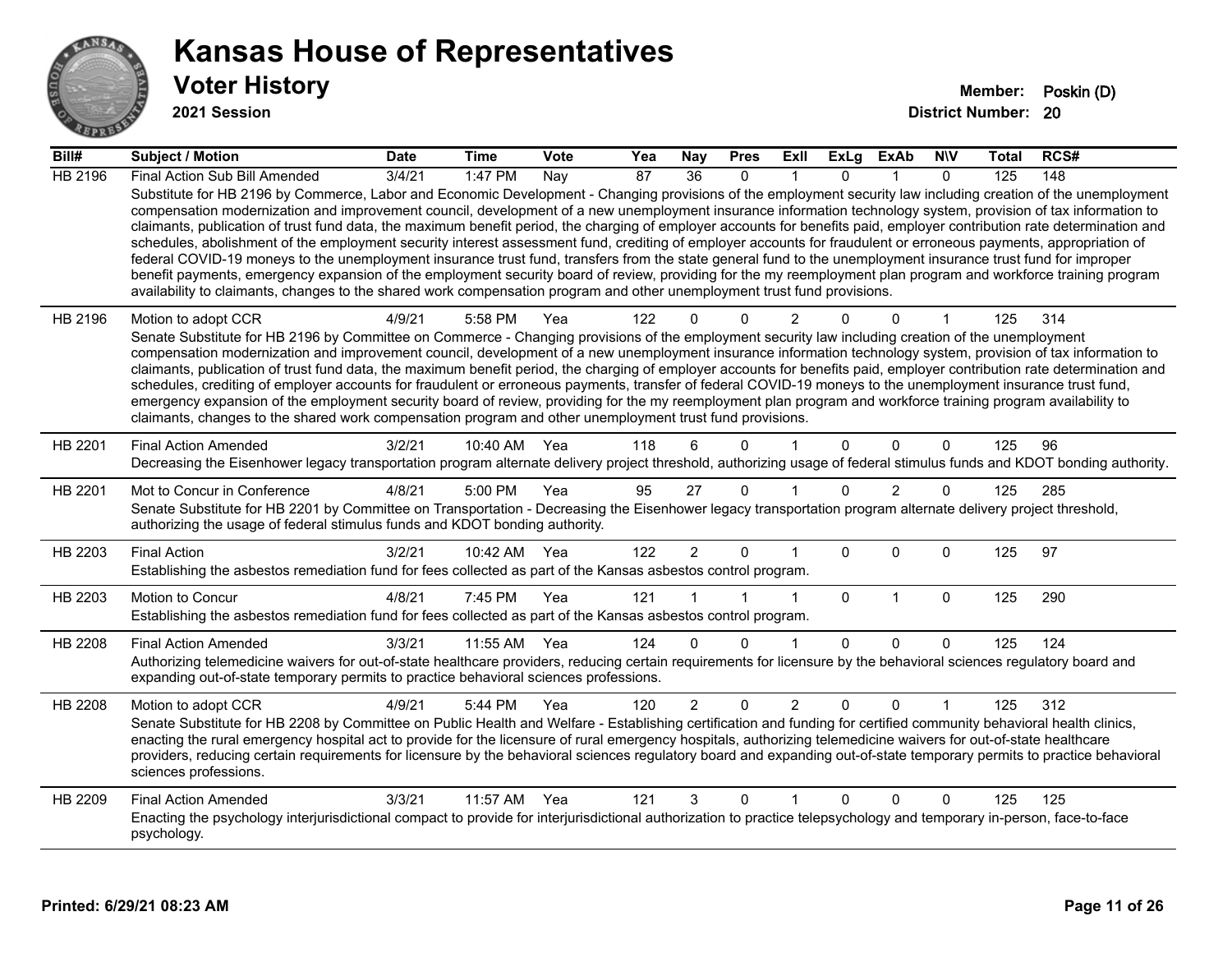

| Bill#          | <b>Subject / Motion</b>                                                                                                                                                                                                             | <b>Date</b> | <b>Time</b> | Vote | Yea | Nay            | <b>Pres</b>  | ExIl                 | <b>ExLg</b>  | <b>ExAb</b>  | <b>NIV</b>   | Total | RCS# |
|----------------|-------------------------------------------------------------------------------------------------------------------------------------------------------------------------------------------------------------------------------------|-------------|-------------|------|-----|----------------|--------------|----------------------|--------------|--------------|--------------|-------|------|
| HB 2212        | <b>Final Action</b>                                                                                                                                                                                                                 | 3/2/21      | 10:43 AM    | Yea  | 122 | $\overline{2}$ | $\mathbf 0$  | -1                   | $\Omega$     | $\mathbf{0}$ | $\mathbf{0}$ | 125   | 98   |
|                | Eliminating Kansas residency requirements for various liquor licenses.                                                                                                                                                              |             |             |      |     |                |              |                      |              |              |              |       |      |
| HB 2214        | <b>Final Action</b>                                                                                                                                                                                                                 | 3/2/21      | 10:45 AM    | Yea  | 124 | $\mathbf 0$    | $\mathbf 0$  | $\mathbf{1}$         | $\mathbf 0$  | $\mathbf 0$  | $\Omega$     | 125   | 99   |
|                | Authorizing the secretary of administration on behalf of the department of corrections to convey land in Mitchell county to the city of Beloit.                                                                                     |             |             |      |     |                |              |                      |              |              |              |       |      |
| HB 2218        | <b>Final Action</b>                                                                                                                                                                                                                 | 3/4/21      | 1:49 PM     | Yea  | 123 | 0              | 0            |                      | 0            |              | 0            | 125   | 149  |
|                | Updating membership and requirements of the Kansas state employees health care commission to include a current and retired state employee enrolled in the state<br>healthcare benefits program group health insurance medical plan. |             |             |      |     |                |              |                      |              |              |              |       |      |
|                |                                                                                                                                                                                                                                     |             |             |      |     |                |              |                      |              |              |              |       |      |
| HB 2218        | Motion to adopt CCR<br>Updating the membership and responsibilities of the Kansas state employees health care commission and requiring the commission to make certain reports and                                                   | 4/9/21      | 2:33 PM     | Yea  | 123 | 0              | $\mathbf{0}$ | $\overline{2}$       | $\mathbf 0$  | $\Omega$     | $\Omega$     | 125   | 306  |
|                | recommendations to the legislature.                                                                                                                                                                                                 |             |             |      |     |                |              |                      |              |              |              |       |      |
| HB 2219        | <b>Final Action</b>                                                                                                                                                                                                                 | 3/16/21     | $11:13$ AM  | Yea  | 123 | 1              | $\mathbf{0}$ |                      | $\Omega$     | $\Omega$     | $\mathbf{0}$ | 125   | 168  |
|                | Enacting the Kansas targeted employment act to provide tax credits for the employment of persons with developmental disabilities.                                                                                                   |             |             |      |     |                |              |                      |              |              |              |       |      |
| HB 2224        | <b>Final Action Amended</b>                                                                                                                                                                                                         | 3/4/21      | 1:50 PM     | Yea  | 117 | 6              | $\Omega$     | $\blacktriangleleft$ | $\Omega$     | $\mathbf{1}$ | $\Omega$     | 125   | 150  |
|                | Expanding the definition of "infectious disease" in certain statutes related to crimes in which bodily fluids may have been transmitted from one person to another.                                                                 |             |             |      |     |                |              |                      |              |              |              |       |      |
| HB 2224        | Mot to Concur in Conference                                                                                                                                                                                                         | 5/7/21      | 4:21 PM     | Yea  | 112 | 7              | $\Omega$     |                      | $\Omega$     | 5            | 0            | 125   | 350  |
|                | Expanding the definition of "infectious disease" in certain statutes related to crimes in which bodily fluids may have been transmitted from one person to another.                                                                 |             |             |      |     |                |              |                      |              |              |              |       |      |
| <b>HB 2227</b> | <b>Final Action Amended</b>                                                                                                                                                                                                         | 3/4/21      | 1:53 PM     | Yea  | 113 | 10             | $\mathbf 0$  |                      | $\Omega$     |              | $\Omega$     | 125   | 151  |
|                | Providing immunity from civil liability for COVID-19 claims for certain covered facilities, including adult care homes, community mental health centers, crisis intervention                                                        |             |             |      |     |                |              |                      |              |              |              |       |      |
|                | centers, community service providers and community developmental disability organizations.                                                                                                                                          |             |             |      |     |                |              |                      |              |              |              |       |      |
| HB 2228        | <b>Final Action Amended</b><br>Requiring law enforcement agencies to adopt a policy regarding submission of sexual assault evidence kits and allowing evidence collection at child advocacy centers or                              | 3/3/21      | 11:58 AM    | Yea  | 124 | 0              | $\mathbf{0}$ | $\overline{1}$       | $\mathbf{0}$ | $\Omega$     | $\Omega$     | 125   | 126  |
|                | other facilities.                                                                                                                                                                                                                   |             |             |      |     |                |              |                      |              |              |              |       |      |
| HB 2231        | <b>Emergency Final Action</b>                                                                                                                                                                                                       | 3/4/21      | 4:35 PM     | Nay  | 78  | 45             | $\Omega$     | $\mathbf{1}$         | $\Omega$     |              | $\mathbf 0$  | 125   | 159  |
|                | Amending the definition of the crime of conducting a pyramid promotional scheme, providing for an exemption and defining key terms.                                                                                                 |             |             |      |     |                |              |                      |              |              |              |       |      |
| HB 2234        | <b>Final Action</b>                                                                                                                                                                                                                 | 3/3/21      | 12:00 PM    | Yea  | 123 |                | $\Omega$     |                      | $\Omega$     | $\Omega$     | 0            | 125   | 127  |
|                | Requiring medical directors of emergency medical services to provide medical oversight of such services and emergency medical service providers.                                                                                    |             |             |      |     |                |              |                      |              |              |              |       |      |
| HB 2236        | <b>Final Action Amended</b>                                                                                                                                                                                                         | 3/18/21     | 11:27 AM    | Yea  | 122 | $\Omega$       | $\mathbf{0}$ |                      | $\Omega$     | 2            | $\Omega$     | 125   | 181  |
|                | Authorizing exclusion of the sales comparison approach in mortgage financing appraisals of certain unique residential real property in rural counties.                                                                              |             |             |      |     |                |              |                      |              |              |              |       |      |
| HB 2237        | <b>Final Action</b>                                                                                                                                                                                                                 | 2/24/21     | $11:22$ AM  | Yea  | 107 | 16             | $\Omega$     |                      | $\Omega$     | 1            | $\Omega$     | 125   | 68   |
|                | Extending the eligible time period for the rural opportunity zone loan repayment program and income tax credit.                                                                                                                     |             |             |      |     |                |              |                      |              |              |              |       |      |
| HB 2238        | <b>Final Action</b>                                                                                                                                                                                                                 | 3/2/21      | 10:47 AM    | Yea  | 124 | 0              | $\Omega$     |                      | 0            | $\mathbf 0$  | 0            | 125   | 100  |
|                | Eliminating the dollar limitation for acceptance of gifts by donors to school districts or cities, or both, for library purposes.                                                                                                   |             |             |      |     |                |              |                      |              |              |              |       |      |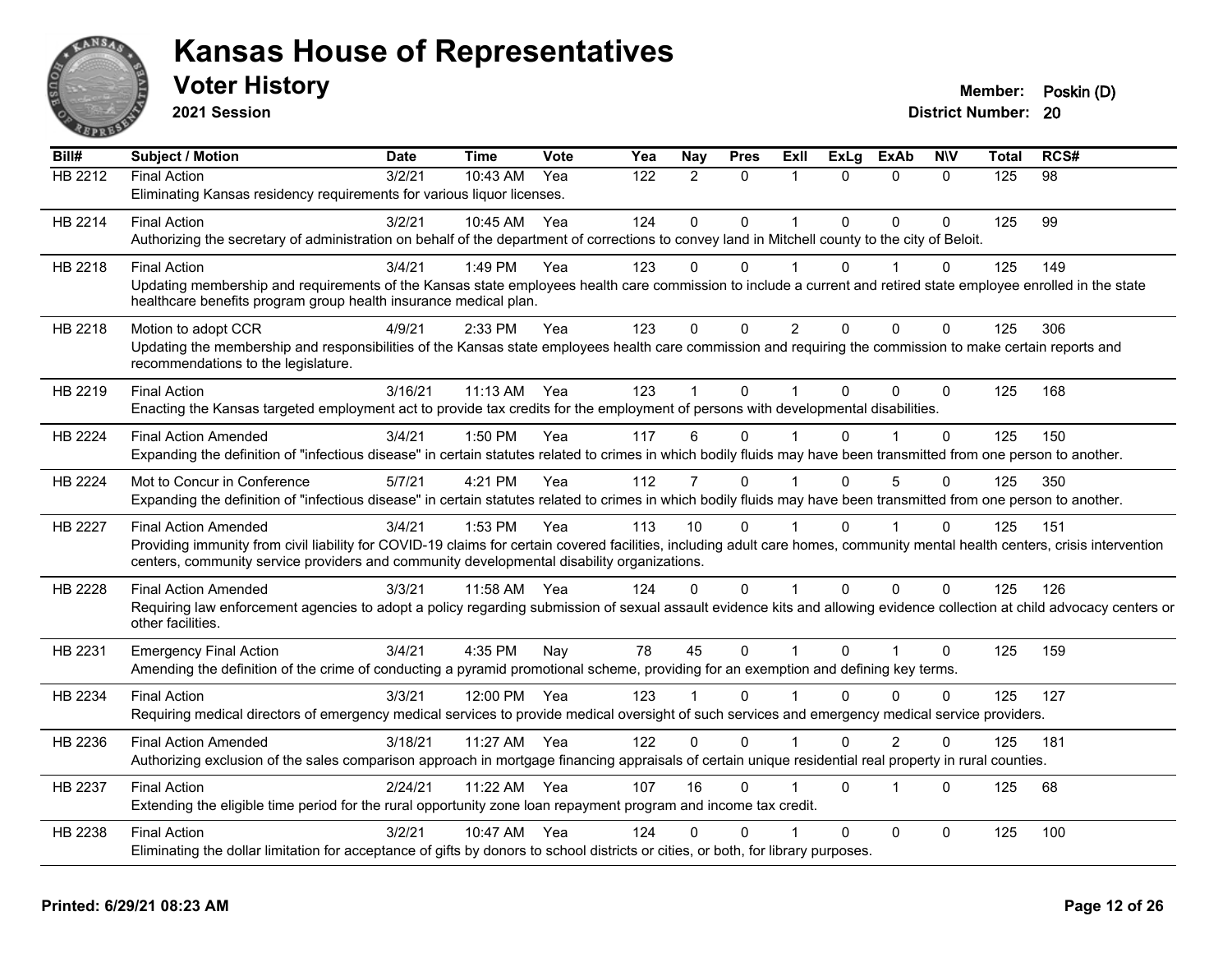

**2021 Session**

| Bill#          | <b>Subject / Motion</b>                                                                                                                                                                                                                                                                                                          | <b>Date</b> | <b>Time</b> | <b>Vote</b> | Yea              | <b>Nay</b>     | <b>Pres</b>  | Exll         | ExLg     | <b>ExAb</b>             | <b>N\V</b>   | <b>Total</b>     | RCS# |
|----------------|----------------------------------------------------------------------------------------------------------------------------------------------------------------------------------------------------------------------------------------------------------------------------------------------------------------------------------|-------------|-------------|-------------|------------------|----------------|--------------|--------------|----------|-------------------------|--------------|------------------|------|
| <b>HB 2239</b> | <b>Emergency Final Action Amended</b>                                                                                                                                                                                                                                                                                            | 3/4/21      | 4:33 PM     | Yea         | $\overline{123}$ | 0              | $\mathbf 0$  | 1            | $\Omega$ | $\overline{1}$          | $\mathbf{0}$ | $\overline{125}$ | 158  |
|                | Extending the Kansas corporate income tax net operating loss carryforward.                                                                                                                                                                                                                                                       |             |             |             |                  |                |              |              |          |                         |              |                  |      |
| HB 2243        | <b>Final Action</b>                                                                                                                                                                                                                                                                                                              | 2/25/21     | 11:43 AM    | Yea         | 123              | $\mathbf{1}$   | $\mathbf 0$  | $\mathbf{1}$ | $\Omega$ | $\mathbf 0$             | $\mathbf 0$  | 125              | 78   |
|                | Adjusting the frequency of the KPERS actuarial experience study.                                                                                                                                                                                                                                                                 |             |             |             |                  |                |              |              |          |                         |              |                  |      |
| HB 2243        | Motion to adopt CCR                                                                                                                                                                                                                                                                                                              | 4/8/21      | 5:11 PM     | Yea         | 122              | $\mathbf{0}$   | $\mathbf{0}$ |              | $\Omega$ | 2                       | $\Omega$     | 125              | 288  |
|                | Adjusting the frequency of the KPERS actuarial experience study, providing a moratorium on KPERS death and long-term disability employer contributions, allowing the<br>extension of certain DROP periods and conforming certain KPERS provisions with the federal CARES act.                                                    |             |             |             |                  |                |              |              |          |                         |              |                  |      |
| HB 2244        | <b>Emergency Final Action Amended</b>                                                                                                                                                                                                                                                                                            | 2/25/21     | 12:49 PM    | Yea         | 97               | 27             | $\Omega$     |              | $\Omega$ | $\Omega$                | $\Omega$     | 125              | 79   |
|                | Establishing requirements for the effective disposal of industrial hemp and requiring industrial hemp processors to register with the state fire marshal.                                                                                                                                                                        |             |             |             |                  |                |              |              |          |                         |              |                  |      |
| HB 2244        | Motion to adopt CCR                                                                                                                                                                                                                                                                                                              | 4/8/21      | 9:32 PM     | Yea         | 101              | 22             | $\mathbf{0}$ |              | $\Omega$ |                         | $\Omega$     | 125              | 295  |
|                | Establishing requirements for the effective disposal of industrial hemp and requiring industrial hemp processors to register with the state fire marshal.                                                                                                                                                                        |             |             |             |                  |                |              |              |          |                         |              |                  |      |
| HB 2245        | <b>Final Action</b>                                                                                                                                                                                                                                                                                                              | 3/4/21      | 1:54 PM     | Yea         | 123              | $\Omega$       | $\Omega$     |              | $\Omega$ | $\overline{\mathbf{1}}$ | $\Omega$     | 125              | 152  |
|                | Permitting the division of vehicles to collect emergency contact information for registration purposes and permitting law enforcement agencies to use such information in<br>the case of an emergency.                                                                                                                           |             |             |             |                  |                |              |              |          |                         |              |                  |      |
| HB 2245        | Motion to Concur                                                                                                                                                                                                                                                                                                                 | 4/7/21      | 10:30 AM    | Yea         | 122              | $\Omega$       | $\mathbf{0}$ |              | $\Omega$ | $\overline{2}$          | $\Omega$     | 125              | 267  |
|                | Permitting the division of vehicles to collect emergency contact information for registration purposes and permitting law enforcement agencies to use such information in<br>the case of an emergency.                                                                                                                           |             |             |             |                  |                |              |              |          |                         |              |                  |      |
| HB 2247        | <b>Final Action Amended</b>                                                                                                                                                                                                                                                                                                      | 3/2/21      | 10:48 AM    | Yea         | 124              | $\mathbf{0}$   | $\Omega$     |              | $\Omega$ | $\Omega$                | $\Omega$     | 125              | 101  |
|                | Designating a portion of K-67 highway as the COII Trenton J Brinkman memorial highway, designating bridges on U.S. highway 54 as the Max Zimmerman memorial                                                                                                                                                                      |             |             |             |                  |                |              |              |          |                         |              |                  |      |
|                | bridge and the Jack Taylor memorial bridge, designating a bridge on U.S. highway 77 as the PFC Loren H Larson bridge and designating a bridge on U.S. highway 166<br>as the Tyler A Juden memorial bridge.                                                                                                                       |             |             |             |                  |                |              |              |          |                         |              |                  |      |
| HB 2247        | Motion to Concur                                                                                                                                                                                                                                                                                                                 | 4/7/21      | 10:23 AM    | Yea         | 122              | $\mathbf{0}$   | $\mathbf{0}$ |              | $\Omega$ | 2                       | $\Omega$     | 125              | 264  |
|                | Designating a portion of K-67 highway as the COII Trenton J Brinkman memorial highway, designating bridges on U.S. highway 54 as the Max Zimmerman memorial<br>bridge and the Jack Taylor memorial bridge, designating a bridge on U.S. highway 77 as the PFC Loren H Larson bridge and designating a bridge on U.S. highway 166 |             |             |             |                  |                |              |              |          |                         |              |                  |      |
|                | as the Tyler A Juden memorial bridge.                                                                                                                                                                                                                                                                                            |             |             |             |                  |                |              |              |          |                         |              |                  |      |
| HB 2248        | <b>Final Action</b>                                                                                                                                                                                                                                                                                                              | 3/17/21     | 11:19 AM    | Yea         | 111              | 12             | $\mathbf 0$  | $\mathbf{1}$ | 0        | $\overline{1}$          | $\mathbf 0$  | 125              | 175  |
|                | Increasing state financial assistance to local health departments under specified circumstances.                                                                                                                                                                                                                                 |             |             |             |                  |                |              |              |          |                         |              |                  |      |
| HB 2252        | <b>Final Action Amended</b>                                                                                                                                                                                                                                                                                                      | 3/2/21      | 10:50 AM    | Yea         | 122              | $\overline{2}$ | $\Omega$     |              | $\Omega$ | $\Omega$                | $\mathbf{0}$ | 125              | 102  |
|                | Creating fulfillment house licenses to authorize storage and shipping services provided to winery special order shipping licensees.                                                                                                                                                                                              |             |             |             |                  |                |              |              |          |                         |              |                  |      |
| HB 2254        | <b>Final Action Amended</b>                                                                                                                                                                                                                                                                                                      | 2/24/21     | 11:23 AM    | Yea         | 123              | $\mathbf 0$    | $\Omega$     |              | $\Omega$ | 1                       | $\mathbf 0$  | 125              | 69   |
|                | Increasing the monetary cap on irrevocable prearranged funeral agreements to \$10,000.                                                                                                                                                                                                                                           |             |             |             |                  |                |              |              |          |                         |              |                  |      |
| HB 2254        | Mot to Concur in Conference                                                                                                                                                                                                                                                                                                      | 4/8/21      | 7:48 PM     | Yea         | 122              | $\mathbf{1}$   | $\mathbf{0}$ | 1            | 0        | 1                       | $\mathbf 0$  | 125              | 291  |
|                | Increasing the monetary cap on irrevocable prearranged funeral agreements to \$10,000.                                                                                                                                                                                                                                           |             |             |             |                  |                |              |              |          |                         |              |                  |      |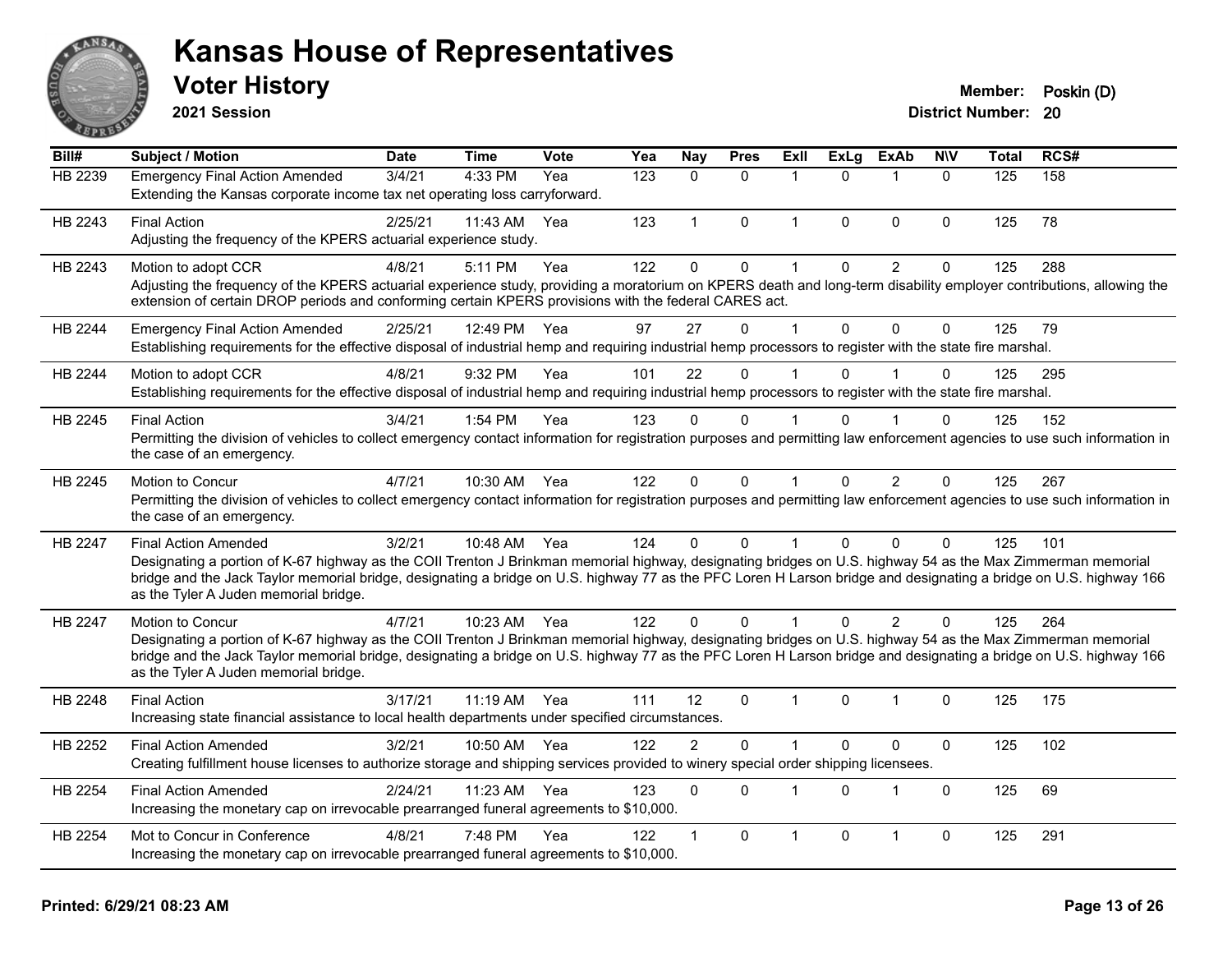

**2021 Session**

| Bill#          | <b>Subject / Motion</b>                                                                                                                                                   | <b>Date</b> | <b>Time</b>  | <b>Vote</b> | Yea | Nay            | <b>Pres</b>  | ExII         | <b>ExLg</b> | <b>ExAb</b>    | <b>NIV</b>   | <b>Total</b> | RCS# |
|----------------|---------------------------------------------------------------------------------------------------------------------------------------------------------------------------|-------------|--------------|-------------|-----|----------------|--------------|--------------|-------------|----------------|--------------|--------------|------|
| HB 2259        | <b>Final Action Amended</b>                                                                                                                                               | 3/2/21      | 10:53 AM     | Yea         | 75  | 49             | $\mathbf{0}$ | 1            | $\Omega$    | $\mathbf{0}$   | $\Omega$     | 125          | 103  |
|                | Permitting the use of expedited partner therapy to treat a sexually transmitted disease.                                                                                  |             |              |             |     |                |              |              |             |                |              |              |      |
| HB 2262        | <b>Final Action Amended</b>                                                                                                                                               | 2/24/21     | 11:25 AM Yea |             | 122 |                | $\mathbf 0$  |              | $\Omega$    | $\overline{1}$ | 0            | 125          | 70   |
|                | Eliminating the requirement to provide a permit to cremate in certain circumstances and authorizing electronic permits to cremate.                                        |             |              |             |     |                |              |              |             |                |              |              |      |
| HB 2264        | <b>Final Action</b>                                                                                                                                                       | 3/2/21      | 10:56 AM     | Yea         | 95  | 29             | $\mathbf{0}$ |              | $\Omega$    | $\mathbf{0}$   | 0            | 125          | 104  |
|                | Permitting student athletes at postsecondary educational institutions to receive compensation for the use of their name, image, likeness rights or athletic reputation.   |             |              |             |     |                |              |              |             |                |              |              |      |
| HB 2270        | <b>Final Action</b>                                                                                                                                                       | 3/2/21      | 10:58 AM Yea |             | 123 |                | $\Omega$     |              | U           | $\Omega$       | $\Omega$     | 125          | 105  |
|                | Modifying the distribution of the levy on fire insurance business premiums to the state fire marshal fee fund, the emergency medical services operating fund and the fire |             |              |             |     |                |              |              |             |                |              |              |      |
|                | service training program fund.                                                                                                                                            |             |              |             |     |                |              |              |             |                |              |              |      |
| HB 2275        | <b>Final Action</b>                                                                                                                                                       | 3/2/21      | 10:27 AM     | Yea         | 124 | $\Omega$       | $\Omega$     |              | $\Omega$    | $\mathbf{0}$   | $\Omega$     | 125          | 89   |
|                | Requiring the department of corrections to develop guidance to be used by parole officers when responding to violations of parole and postrelease supervision and that    |             |              |             |     |                |              |              |             |                |              |              |      |
|                | incentivize compliant behavior.                                                                                                                                           |             |              |             |     |                |              |              |             |                |              |              |      |
| HB 2277        | <b>Emergency Final Action Amended</b>                                                                                                                                     | 2/25/21     | 12:51 PM     | Yea         | 116 | 8              | $\mathbf 0$  | 1            | $\Omega$    | $\mathbf 0$    | 0            | 125          | 80   |
|                | Clarifying the definition of possession in the Kansas criminal code.                                                                                                      |             |              |             |     |                |              |              |             |                |              |              |      |
| HB 2279        | <b>Final Action Amended</b>                                                                                                                                               | 3/3/21      | 12:02 PM     | Yea         | 122 | $\overline{2}$ | $\mathbf 0$  | $\mathbf{1}$ | $\Omega$    | $\mathbf{0}$   | $\mathbf{0}$ | 125          | 128  |
|                | Enacting the physical therapy licensure compact and authorizing criminal history record checks.                                                                           |             |              |             |     |                |              |              |             |                |              |              |      |
| HB 2280        | <b>Final Action Amended</b>                                                                                                                                               | 3/3/21      | 12:03 PM     | Yea         | 116 | 8              | $\mathbf{0}$ | $\mathbf 1$  | $\Omega$    | $\mathbf 0$    | $\mathbf 0$  | 125          | 129  |
|                | Updating statutes relating to the powers, duties and functions of the state board of pharmacy.                                                                            |             |              |             |     |                |              |              |             |                |              |              |      |
| <b>HB 2287</b> | <b>Final Action</b>                                                                                                                                                       | 3/16/21     | 11:15 AM     | Yea         | 115 | 9              | $\mathbf{0}$ | 1            | $\Omega$    | $\mathbf{0}$   | $\Omega$     | 125          | 169  |
|                | Establishing the Kansas promise scholarship act to provide scholarships to students who attend postsecondary educational programs that correspond to high-need            |             |              |             |     |                |              |              |             |                |              |              |      |
|                | career fields.                                                                                                                                                            |             |              |             |     |                |              |              |             |                |              |              |      |
| HB 2292        | <b>Final Action</b>                                                                                                                                                       | 3/2/21      | 10:28 AM     | Yea         | 124 | $\Omega$       | $\Omega$     | $\mathbf{1}$ | $\Omega$    | $\mathbf 0$    | 0            | 125          | 90   |
|                | Creating exemptions in the open records act for cyber security assessments, plans and vulnerabilities.                                                                    |             |              |             |     |                |              |              |             |                |              |              |      |
| HB 2295        | <b>Final Action</b>                                                                                                                                                       | 3/4/21      | 1:56 PM      | Yea         | 122 |                | $\Omega$     | $\mathbf{1}$ | $\Omega$    | $\mathbf{1}$   | $\mathbf{0}$ | 125          | 153  |
|                | Exempting municipal motor grader vehicle operators from Kansas uniform commercial drivers' license act requirements.                                                      |             |              |             |     |                |              |              |             |                |              |              |      |
| HB 2297        | <b>Final Action</b>                                                                                                                                                       | 3/2/21      | 10:59 AM     | Yea         | 124 | $\Omega$       | $\Omega$     | 1            | $\Omega$    | $\Omega$       | $\mathbf{0}$ | 125          | 106  |
|                | Concerning requirements of publication of certain documents by the secretary of state; relating to session laws, the Kansas register, proposed amendments to the          |             |              |             |     |                |              |              |             |                |              |              |      |
|                | constitution of the state of Kansas, and Kansas administrative rules and regulations and guidance documents.                                                              |             |              |             |     |                |              |              |             |                |              |              |      |
| HB 2298        | <b>Final Action</b>                                                                                                                                                       | 3/2/21      | 11:01 AM Yea |             | 120 |                | $\Omega$     |              | $\Omega$    | $\Omega$       | $\Omega$     | 125          | 107  |
|                | Changing requirements for service of process on nonresident drivers and clarifying service of process on certain business entities.                                       |             |              |             |     |                |              |              |             |                |              |              |      |
| HB 2313        | <b>Final Action</b>                                                                                                                                                       | 3/4/21      | 1:32 PM      | Yea         | 123 | $\Omega$       | $\Omega$     |              |             |                | $\Omega$     | 125          | 142  |
|                | Allowing Kansas national guard and reservist members who are in good standing to receive a property tax exemption for up to two motor vehicles.                           |             |              |             |     |                |              |              |             |                |              |              |      |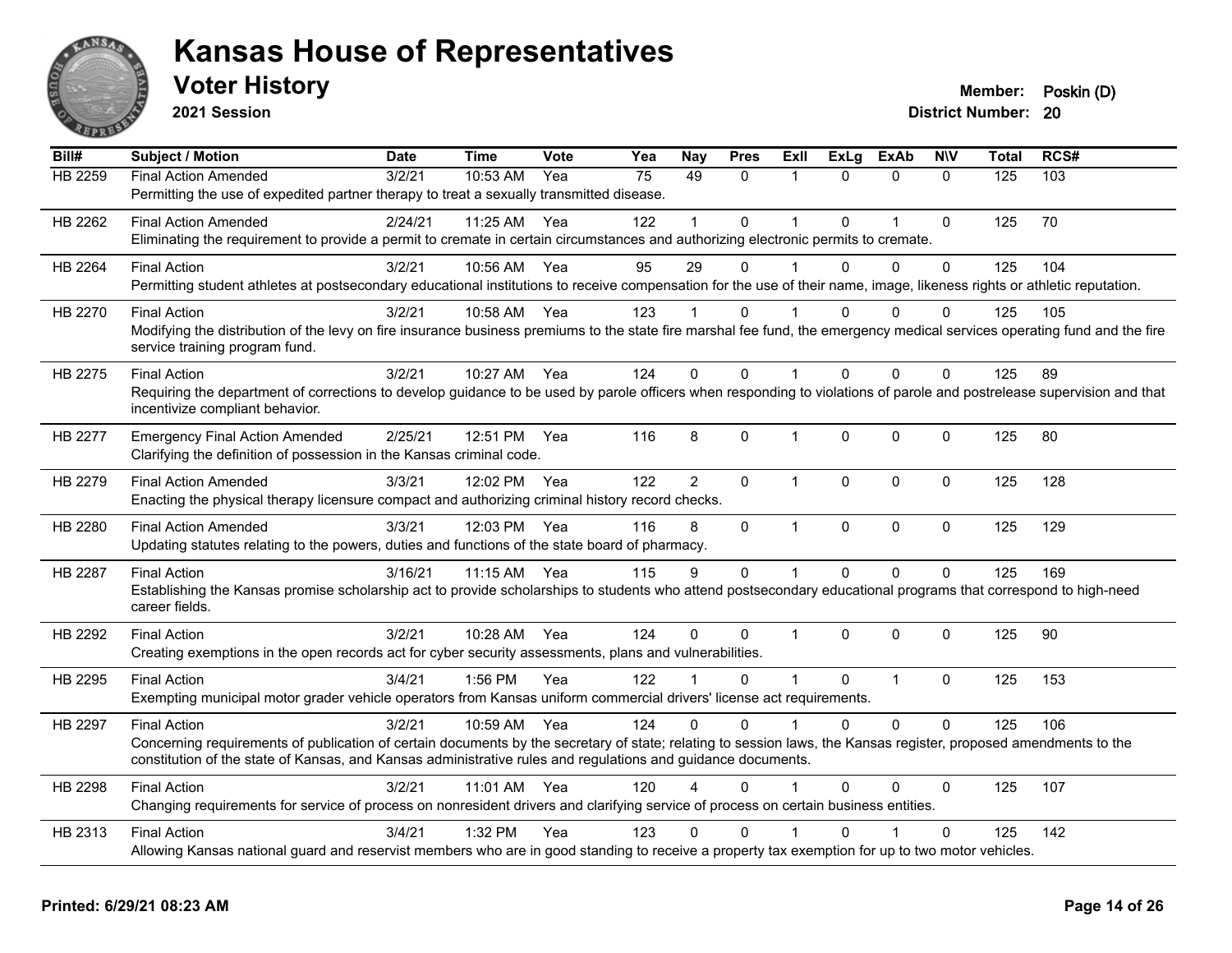

**2021 Session**

| Bill#   | Subject / Motion                                                                                                                                                                                                                                                                                                                                                                                                                                                                                                                                                                                                                                                                                                          | <b>Date</b> | <b>Time</b>  | Vote | Yea | <b>Nay</b>     | <b>Pres</b>  | Exll         | <b>ExLg</b>  | <b>ExAb</b>     | <b>NIV</b>   | Total | RCS# |
|---------|---------------------------------------------------------------------------------------------------------------------------------------------------------------------------------------------------------------------------------------------------------------------------------------------------------------------------------------------------------------------------------------------------------------------------------------------------------------------------------------------------------------------------------------------------------------------------------------------------------------------------------------------------------------------------------------------------------------------------|-------------|--------------|------|-----|----------------|--------------|--------------|--------------|-----------------|--------------|-------|------|
| HB 2313 | Motion to adopt CCR                                                                                                                                                                                                                                                                                                                                                                                                                                                                                                                                                                                                                                                                                                       | 5/7/21      | 11:59 PM     | Yea  | 108 | 3              | $\Omega$     |              | $\Omega$     | $\overline{13}$ | $\Omega$     | 125   | 355  |
|         | Senate Substitute for HB 2313 by Committee on Assessment and Taxation - Providing for reimbursement of property taxes for certain business shutdowns or<br>restrictions, allowing Kansas national guard and reservist members who are in good standing to receive a property tax exemption for up to two motor vehicles,<br>authorizing continuation of the statewide levy for schools and the exemption of a portion of residential property from such levy, authorizing appointment by the governor<br>of a member pro tempore when a vacancy on the state board of tax appeals exists and directing post audit study of the impact of non-profit and governmental entities<br>competing against for-profit businesses. |             |              |      |     |                |              |              |              |                 |              |       |      |
| HB 2315 | <b>Emergency Final Action</b><br>Providing a tax credit for contributions to technical colleges.                                                                                                                                                                                                                                                                                                                                                                                                                                                                                                                                                                                                                          | 3/4/21      | 4:41 PM      | Yea  | 119 | $\overline{4}$ | $\mathbf 0$  | $\mathbf 1$  | $\mathbf{0}$ | $\overline{1}$  | $\mathbf 0$  | 125   | 164  |
| HB 2316 | <b>Final Action</b><br>Eliminating the prohibition of a surcharge when purchases are made with a credit or debit card.                                                                                                                                                                                                                                                                                                                                                                                                                                                                                                                                                                                                    | 3/30/21     | 10:34 AM     | Yea  | 90  | 34             | $\mathbf{0}$ | 1            | $\Omega$     | $\mathbf 0$     | $\mathbf 0$  | 125   | 234  |
| HB 2321 | <b>Final Action Amended</b><br>Requiring electric public utilities to notify cities prior to construction of urban electric transmission lines.                                                                                                                                                                                                                                                                                                                                                                                                                                                                                                                                                                           | 3/2/21      | 11:03 AM     | Yea  | 122 | $\overline{2}$ | $\mathbf 0$  | $\mathbf{1}$ | $\mathbf 0$  | $\mathbf 0$     | $\mathbf 0$  | 125   | 108  |
| HB 2329 | <b>Final Action Amended</b><br>Updating the entities who are subject to the pipeline safety program of the state corporation commission.                                                                                                                                                                                                                                                                                                                                                                                                                                                                                                                                                                                  | 3/24/21     | 11:14 AM     | Yea  | 121 |                | $\Omega$     | $\mathbf{1}$ | $\mathbf{0}$ | $\overline{2}$  | $\mathbf 0$  | 125   | 200  |
| HB 2332 | <b>Final Action Amended</b><br>Requiring identification of the sender on third party solicitations to registered voters to file an application for an advance voting ballot.                                                                                                                                                                                                                                                                                                                                                                                                                                                                                                                                              | 3/3/21      | 12:05 PM     | Nay  | 86  | 38             | $\Omega$     | 1            | $\Omega$     | $\mathbf{0}$    | $\Omega$     | 125   | 130  |
| HB 2332 | Motion to adopt CCR<br>Prohibiting the modification of election laws other than by legislative process, requiring county election officials to maintain residential and mailing addresses for<br>registered voters, requiring identification of the sender on third party solicitations to registered voters to file an application for an advance voting ballot and prohibiting<br>such solicitations by nonresidents of this state, expanding the crime of election tampering and providing for the appointment of elected officials when vacancy is due to<br>military service.                                                                                                                                        | 4/8/21      | 10:21 PM     | Nay  | 83  | 38             | $\mathbf 0$  |              | $\Omega$     | 3               | $\mathbf{0}$ | 125   | 297  |
| HB 2332 | <b>Consideration of Veto</b><br>Prohibiting the modification of election laws other than by legislative process, requiring county election officials to maintain residential and mailing addresses for<br>registered voters, requiring identification of the sender on third party solicitations to registered voters to file an application for an advance voting ballot and prohibiting<br>such solicitations by nonresidents of this state, expanding the crime of election tampering and providing for the appointment of elected officials when vacancy is due to<br>military service.                                                                                                                               | 5/3/21      | 11:45 AM     | Nay  | 86  | 37             | $\mathbf{0}$ | $\Omega$     | $\Omega$     |                 | 1            | 125   | 318  |
| HB 2339 | <b>Final Action Amended</b><br>Expanding the crime of election tampering to include changing or altering votes cast, manipulating computer hardware or software or vote tabulation methods or<br>producing false vote totals.                                                                                                                                                                                                                                                                                                                                                                                                                                                                                             | 3/17/21     | 11:21 AM     | Yea  | 122 |                | $\Omega$     |              | $\Omega$     |                 | $\Omega$     | 125   | 176  |
| HB 2361 | <b>Final Action</b><br>Authorizing the supreme court to adopt rules establishing specialty courts, creating the specialty court funding advisory committee and the specialty court resources<br>fund.                                                                                                                                                                                                                                                                                                                                                                                                                                                                                                                     | 3/3/21      | 12:07 PM Yea |      | 122 |                | $\mathbf{1}$ | $\mathbf{1}$ | $\Omega$     | $\Omega$        | $\Omega$     | 125   | 131  |
| HB 2362 | <b>Final Action</b><br>Modifying the elements of and making changes to the criminal penalties of abuse of a child.                                                                                                                                                                                                                                                                                                                                                                                                                                                                                                                                                                                                        | 3/3/21      | 12:08 PM     | Yea  | 124 | 0              | $\Omega$     |              | $\Omega$     | $\mathbf 0$     | 0            | 125   | 132  |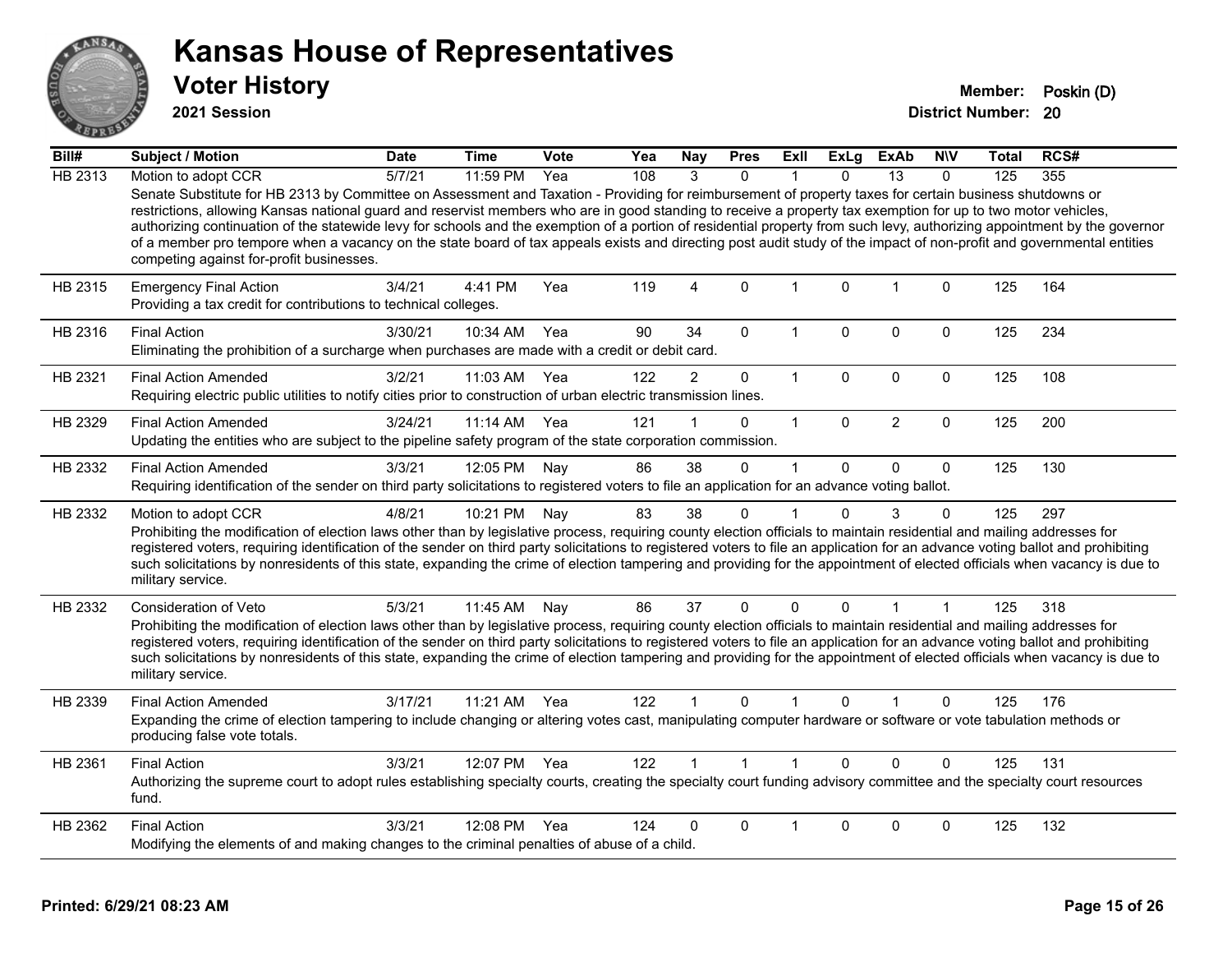

**2021 Session**

| Bill#          | <b>Subject / Motion</b>                                                                                                                                                                                                                                                                                                                                                                                                                                                                                                                                                                                             | <b>Date</b> | <b>Time</b>  | <b>Vote</b> | Yea | Nay           | <b>Pres</b>  | ExIl           | <b>ExLg</b>  | <b>ExAb</b>  | <b>NIV</b>  | <b>Total</b> | RCS# |
|----------------|---------------------------------------------------------------------------------------------------------------------------------------------------------------------------------------------------------------------------------------------------------------------------------------------------------------------------------------------------------------------------------------------------------------------------------------------------------------------------------------------------------------------------------------------------------------------------------------------------------------------|-------------|--------------|-------------|-----|---------------|--------------|----------------|--------------|--------------|-------------|--------------|------|
| <b>HB 2363</b> | <b>Final Action Amended</b><br>Increasing the maximum rate paid to appointed counsel.                                                                                                                                                                                                                                                                                                                                                                                                                                                                                                                               | 3/30/21     | 10:36 AM     | Yea         | 116 | 8             | $\mathbf{0}$ | $\mathbf{1}$   | $\Omega$     | $\mathbf{0}$ | $\Omega$    | 125          | 235  |
| HB 2366        | <b>Emergency Final Action</b><br>Requiring prosecutors to disclose their intent to introduce testimony from a jailhouse witness and to forward information to the Kansas bureau of investigation.                                                                                                                                                                                                                                                                                                                                                                                                                   | 4/8/21      | 11:33 AM     | Yea         | 123 | $\mathbf 0$   | $\mathbf 0$  | $\mathbf{1}$   | $\Omega$     | $\mathbf{1}$ | $\Omega$    | 125          | 279  |
| HB 2367        | <b>Final Action</b><br>Authorizing the state corporation commission to regulate certain transmission line wire stringing activities.                                                                                                                                                                                                                                                                                                                                                                                                                                                                                | 3/2/21      | 11:04 AM Yea |             | 124 | 0             | $\Omega$     |                | $\Omega$     | $\Omega$     | $\Omega$    | 125          | 109  |
| HB 2374        | <b>Final Action</b><br>Authorizing the Kansas sentencing commission to change risk assessment cut-off levels for participation in the certified drug abuse treatment program.                                                                                                                                                                                                                                                                                                                                                                                                                                       | 3/2/21      | 11:06 AM     | Yea         | 124 | 0             | $\mathbf{0}$ |                | $\Omega$     | $\mathbf 0$  | $\mathbf 0$ | 125          | 110  |
| HB 2377        | <b>Final Action Amended</b><br>Revising the laws concerning driving under the influence, including authorizing reinstatement of a driver's license for certain persons with an ignition interlock device<br>restriction, requiring persons with an ignition interlock device restriction to complete the ignition interlock device program before driving privileges are fully reinstated,<br>providing for reduced ignition interlock device program costs for certain persons and modifying the criminal penalties for driving a commercial motor vehicle under the<br>influence and driving under the influence. | 3/3/21      | 12:10 PM     | Yea         | 101 | 23            | $\Omega$     |                | $\Omega$     | $\Omega$     | $\Omega$    | 125          | 133  |
| HB 2379        | <b>Final Action Amended</b><br>Enacting the peer-to-peer vehicle sharing act to provide insurance, liability, recordkeeping and consumer protection requirements for peer-to-peer vehicle sharing.                                                                                                                                                                                                                                                                                                                                                                                                                  | 3/4/21      | $1:58$ PM    | Yea         | 123 | $\mathbf 0$   | $\Omega$     | 1              | $\Omega$     |              | $\Omega$    | 125          | 154  |
| HB 2380        | <b>Final Action Amended</b><br>Amending healthcare stabilization fund minimum professional liability insurance coverage requirements and the membership of the board of governors of such fund.                                                                                                                                                                                                                                                                                                                                                                                                                     | 3/30/21     | 10:37 AM     | Yea         | 104 | 20            | $\Omega$     |                | $\Omega$     | $\Omega$     | 0           | 125          | 236  |
| HB 2387        | <b>Final Action Amended</b><br>Revising laws relating to operating an aircraft under the influence, including prescribing criminal and administrative penalties and providing for testing of blood, breath,<br>urine or other bodily substances, and preliminary screening tests of breath or oral fluid.                                                                                                                                                                                                                                                                                                           | 3/2/21      | 11:08 AM     | Yea         | 101 | 23            | $\Omega$     |                | $\Omega$     | $\Omega$     | $\Omega$    | 125          | 111  |
| HB 2390        | <b>Final Action</b><br>Making permanent certain exceptions to the disclosure of public records under the open records act.                                                                                                                                                                                                                                                                                                                                                                                                                                                                                          | 3/2/21      | 10:30 AM     | Yea         | 124 | $\Omega$      | $\mathbf 0$  | 1              | $\mathbf{0}$ | $\mathbf 0$  | $\mathbf 0$ | 125          | 91   |
| HB 2390        | Motion to adopt CCR<br>Making permanent certain exceptions to the disclosure of public records under the open records act, creating exemptions in the open records act for cyber security<br>assessments, plans and vulnerabilities, prohibiting the filing of certain liens or claims against real or personal property and providing for criminal penalties and<br>authorizing local correctional or detention officers and administrative hearing officers to have identifying information restricted from public access on public websites that<br>identify home addresses or home ownership.                   | 4/9/21      | $10:20$ AM   | Yea         | 121 | $\mathcal{P}$ | $\Omega$     | $\mathfrak{p}$ | $\Omega$     | $\Omega$     | $\Omega$    | 125          | 300  |
| HB 2391        | <b>Final Action Amended</b><br>Changing the secretary of state's business filings provisions including instituting biennial business report filings and making other changes to business filing provisions,<br>information requirements and fees, removing exemptions from the open records act for tax records no longer kept by the secretary of state, permitting the public<br>recording of UCC filings with improperly included social security numbers and repealing certain obsolete statutes including blanket music license filing provisions.                                                             | 3/2/21      | 11:10 AM     | Yea         | 121 | 3             | $\Omega$     |                | $\Omega$     | $\Omega$     | 0           | 125          | 112  |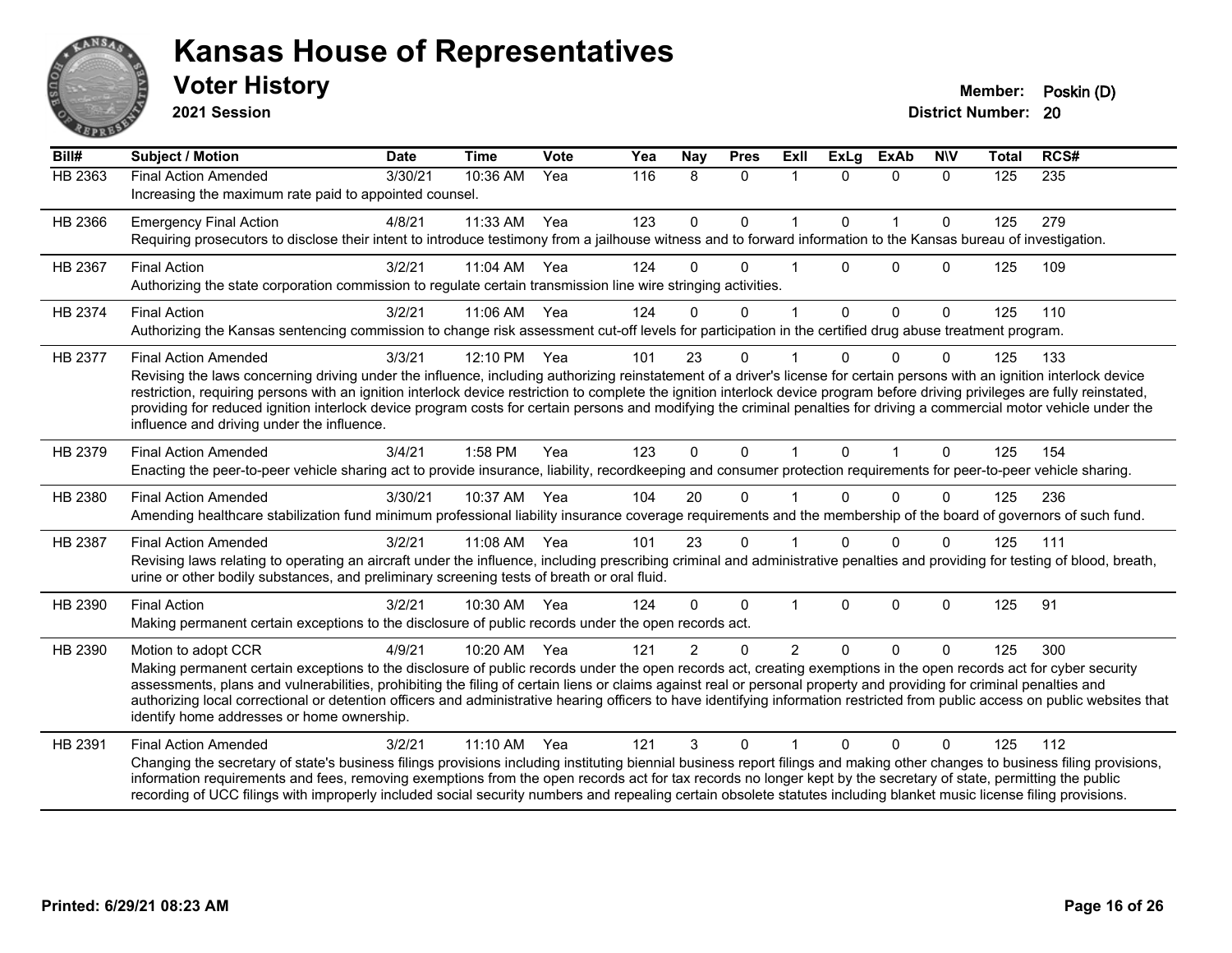|         | <b>Voter History</b><br>2021 Session                                                                                                                                                                                                                                                                                                                                                                                                                                                        |             |              |      |     |               |                |                |              |                |              | Member:<br><b>District Number: 20</b> | Poskin (D) |
|---------|---------------------------------------------------------------------------------------------------------------------------------------------------------------------------------------------------------------------------------------------------------------------------------------------------------------------------------------------------------------------------------------------------------------------------------------------------------------------------------------------|-------------|--------------|------|-----|---------------|----------------|----------------|--------------|----------------|--------------|---------------------------------------|------------|
| Bill#   | <b>Subject / Motion</b>                                                                                                                                                                                                                                                                                                                                                                                                                                                                     | <b>Date</b> | <b>Time</b>  | Vote | Yea | <b>Nay</b>    | <b>Pres</b>    | <b>Exll</b>    | ExLg         | <b>ExAb</b>    | <b>NIV</b>   | Total                                 | RCS#       |
| HB 2391 | Mot to Concur in Conference<br>Changing the secretary of state's business filings provisions, including instituting biennial business report filings, authorizing the secretary of state to contract with private<br>entities for printing and binding services, changing publication and price requirements for publications of the secretary of state and repealing certain obsolete statutes<br>including blanket music license filing provisions.                                       | 4/8/21      | 7:51 PM      | Yea  | 123 | $\mathbf{0}$  | $\Omega$       | $\mathbf{1}$   | $\mathbf{0}$ | $\mathbf{1}$   | $\Omega$     | 125                                   | 292        |
| HB 2397 | <b>EFA Sub Bill Amended</b><br>Appropriations for FY 2021, FY 2022, FY 2023 and FY 2024 for various state agencies.                                                                                                                                                                                                                                                                                                                                                                         | 3/30/21     | 8:00 PM      | Nay  | 71  | 52            | $\Omega$       | 1              | 0            | 1              | 0            | 125                                   | 257        |
| HB 2397 | <b>Motion to Concur</b><br>Senate Substitute for Substitute for HB 2397 by Committee on Ways and Means - Reconciling conflicting amendments to certain statutes.                                                                                                                                                                                                                                                                                                                            | 5/7/21      | 11:57 AM     | Yea  | 116 | 3             | 1              | 1              | $\mathbf 0$  | 3              | $\mathbf{1}$ | 125                                   | 348        |
| HB 2401 | <b>Final Action Amended</b><br>Authorizing the secretary of corrections to enter agreements for public-private partnerships for projects for new or renovated buildings at correctional institutions for<br>education, skills-building and spiritual needs programs; establishing a nonprofit corporation to receive gifts, donations, grants and other moneys and engage in<br>fundraising projects for funding such projects for education, skills-building and spiritual needs programs. | 3/23/21     | $11:13$ AM   | Yea  | 123 | 0             | 0              | $\overline{2}$ | $\mathbf 0$  | $\Omega$       | $\Omega$     | 125                                   | 189        |
| HB 2401 | <b>Motion to Concur</b><br>Authorizing the secretary of corrections to enter agreements for public-private partnerships for projects for new or renovated buildings at correctional institutions for<br>education, skills-building and spiritual needs programs; establishing a nonprofit corporation to receive gifts, donations, grants and other moneys and engage in<br>fundraising projects for funding such projects for education, skills-building and spiritual needs programs.     | 4/8/21      | 5:04 PM      | Yea  | 120 | $\mathcal{P}$ | 0              | 1              | $\mathbf 0$  | $\overline{2}$ | 0            | 125                                   | 286        |
| HB 2405 | <b>Emergency Final Action Amended</b><br>Authorizing the issuance of \$1,000,000,000 of pension obligation bonds to finance a portion of the unfunded actuarial liability of KPERS.                                                                                                                                                                                                                                                                                                         | 3/4/21      | $4:38$ PM    | Yea  | 117 | 6             | $\Omega$       | 1              | $\Omega$     |                | $\Omega$     | 125                                   | 161        |
| HB 2405 | Motion to adopt CCR<br>Authorizing the issuance of \$500,000,000 of pension obligation bonds to finance a portion of the unfunded actuarial liability of KPERS.                                                                                                                                                                                                                                                                                                                             | 4/9/21      | 5:48 PM      | Yea  | 112 | 10            | $\Omega$       | $\mathfrak{p}$ | $\Omega$     | $\Omega$       | $\mathbf{1}$ | 125                                   | 313        |
| HB 2406 | <b>Final Action Amended</b><br>Sunday start time for the sale of alcoholic liquor and cereal malt beverage in retail stores changed from 12 noon to 10 a.m.                                                                                                                                                                                                                                                                                                                                 | 3/24/21     | 11:17 AM     | Yea  | 80  | 42            | $\Omega$       |                | $\mathbf{0}$ | $\overline{2}$ | $\Omega$     | 125                                   | 201        |
| HB 2408 | <b>Final Action Amended</b><br>Authorizing the state historical society to convey certain real property to the lowa Tribe of Kansas and Nebraska.                                                                                                                                                                                                                                                                                                                                           | 3/30/21     | 10:38 AM Yea |      | 124 | $\Omega$      | $\Omega$       |                | $\Omega$     | $\Omega$       | $\Omega$     | 125                                   | 237        |
| HB 2412 | <b>Final Action Amended</b><br>Enacting the Kansas fights addiction act to establish a grant program for the purpose of preventing, reducing, treating and mitigating the effects of substance abuse and<br>addiction.                                                                                                                                                                                                                                                                      | 3/30/21     | 10:40 AM     | Nav  | 81  | 43            | $\Omega$       | 1              | $\mathbf 0$  | $\Omega$       | $\Omega$     | 125                                   | 238        |
| HB 2416 | <b>Final Action Amended</b><br>Modifying the procedure for declaring and extending a state of disaster emergency, limiting powers granted to the governor during a state of disaster emergency,<br>authorizing the legislative coordinating council and the legislature to take certain action related to a state of disaster emergency and prohibiting the governor or the state                                                                                                           | 3/4/21      | $2:05$ PM    | Nav  | 81  | 40            | $\overline{2}$ | 1              | $\Omega$     |                | $\Omega$     | 125                                   | 155        |
|         | board of education from closing private schools during a state of disaster emergency.                                                                                                                                                                                                                                                                                                                                                                                                       |             |              |      |     |               |                |                |              |                |              |                                       |            |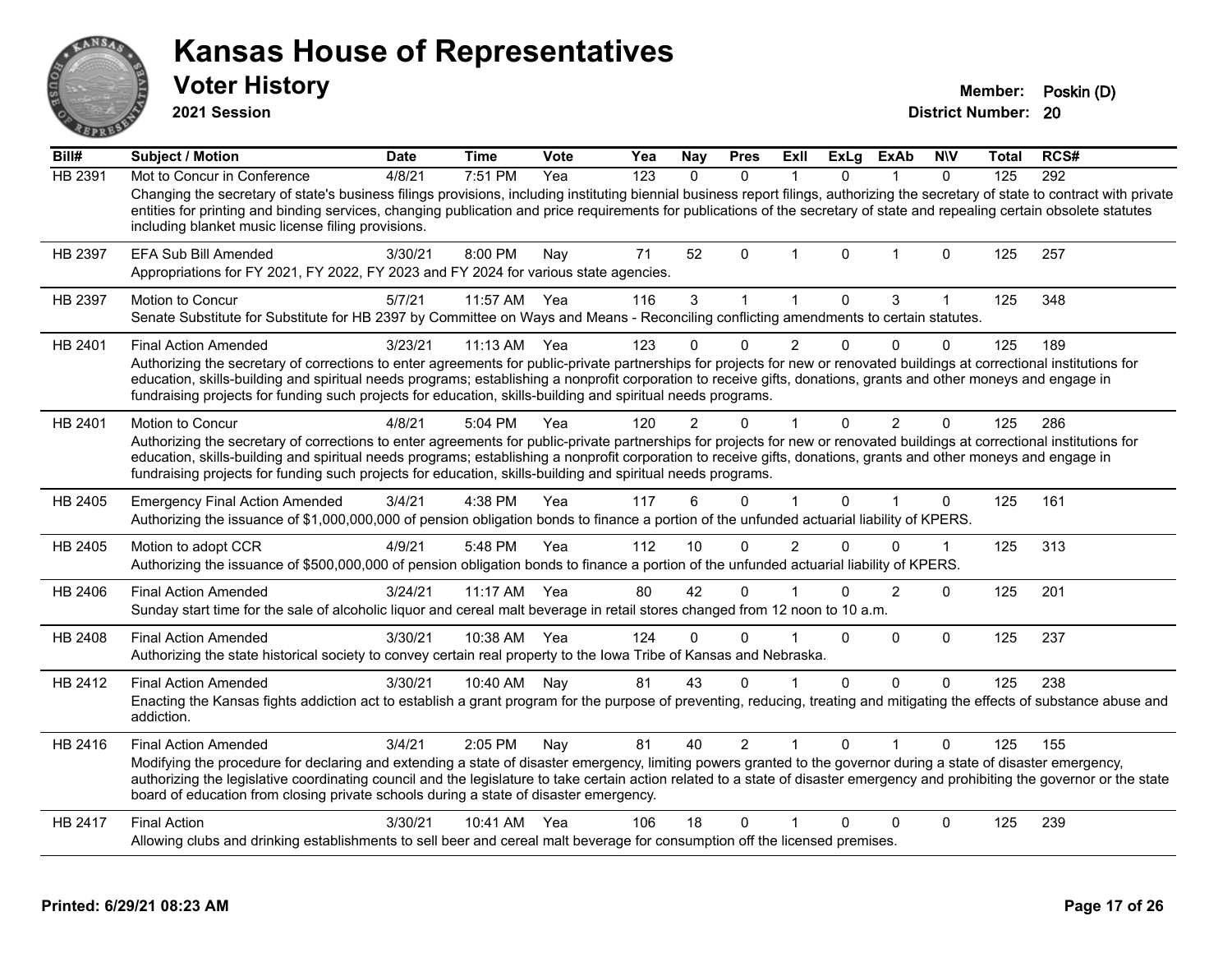

| Bill#           | <b>Subject / Motion</b>                                                                                                                                                                                                                                                                                                                           | <b>Date</b> | <b>Time</b>  | Vote      | Yea | Nay            | <b>Pres</b>  | ExIl           | <b>ExLg</b> | <b>ExAb</b>    | <b>NIV</b>   | Total | RCS#           |
|-----------------|---------------------------------------------------------------------------------------------------------------------------------------------------------------------------------------------------------------------------------------------------------------------------------------------------------------------------------------------------|-------------|--------------|-----------|-----|----------------|--------------|----------------|-------------|----------------|--------------|-------|----------------|
| <b>HB 2448</b>  | <b>Emergency Final Action</b>                                                                                                                                                                                                                                                                                                                     | 3/30/21     | 7:57 PM      | Yea       | 119 | $\overline{4}$ | $\mathbf{0}$ | $\mathbf{1}$   | $\Omega$    | 1              | $\mathbf{0}$ | 125   | 256            |
|                 | Permitting the secretary for children and families to license certain family foster homes where a former foster care youth with juvenile adjudications resides.                                                                                                                                                                                   |             |              |           |     |                |              |                |             |                |              |       |                |
| <b>HCR 5001</b> | <b>Emergency Final Action Amended</b>                                                                                                                                                                                                                                                                                                             | 1/21/21     | 12:56 PM     | Yea       | 117 | 5              | $\mathbf{0}$ | $\Omega$       | $\Omega$    | 3              | $\Omega$     | 125   | $\overline{5}$ |
|                 | Adopting joint rules for the House of Representatives and Senate for the 2021-2022 biennium.                                                                                                                                                                                                                                                      |             |              |           |     |                |              |                |             |                |              |       |                |
| <b>HCR 5003</b> | <b>EFA Amend and Debate</b>                                                                                                                                                                                                                                                                                                                       | 1/22/21     | 11:30 AM     | Nay       | 86  | 38             | $\mathsf{O}$ | $\mathbf 0$    | $\mathbf 0$ | $\mathbf{1}$   | $\mathbf 0$  | 125   | 10             |
|                 | Amending the bill of rights of the constitution of the state of Kansas to reserve to the people the right to regulate abortion through their elected state representatives and<br>senators.                                                                                                                                                       |             |              |           |     |                |              |                |             |                |              |       |                |
|                 | HCR 5013 Final Action                                                                                                                                                                                                                                                                                                                             | 3/18/21     | 11:29 AM Nay |           | 84  | 38             | $\Omega$     |                | $\Omega$    | $\overline{2}$ | $\mathbf{0}$ | 125   | 182            |
|                 | Urging congress to propose the "keep nine" amendment to the United States constitution to prohibit expanding the number of justices on the United States supreme<br>court.                                                                                                                                                                        |             |              |           |     |                |              |                |             |                |              |       |                |
| <b>HCR 5015</b> | <b>Final Action Amended</b>                                                                                                                                                                                                                                                                                                                       | 3/24/21     | 11:25 AM     | Nav       | 84  | 38             | $\mathbf 0$  | $\mathbf{1}$   | $\mathbf 0$ | $\overline{c}$ | $\mathbf 0$  | 125   | 202            |
|                 | Urging the United States Congress to reject the For the People Act of 2021.                                                                                                                                                                                                                                                                       |             |              |           |     |                |              |                |             |                |              |       |                |
| HR 6004         | <b>Emergency Final Action Amended</b>                                                                                                                                                                                                                                                                                                             | 1/21/21     | 12:54 PM Yea |           | 110 | 12             | $\mathbf{0}$ | $\mathbf{0}$   | $\Omega$    | 3              | $\Omega$     | 125   | $\overline{4}$ |
|                 | Adopting permanent rules of the House of Representatives for the 2021-2022 biennium.                                                                                                                                                                                                                                                              |             |              |           |     |                |              |                |             |                |              |       |                |
| HR 6009         | <b>Final Action</b>                                                                                                                                                                                                                                                                                                                               | 3/25/21     | 11:16 AM     | Nav       | 84  | 38             | $\Omega$     | $\mathbf 1$    | $\Omega$    | $\overline{2}$ | $\Omega$     | 125   | 208            |
|                 | Disapproving executive reorganization order no. 47 that relates to the newly named Kansas department of human services.                                                                                                                                                                                                                           |             |              |           |     |                |              |                |             |                |              |       |                |
| HR 6015         | <b>Emergency Final Action</b>                                                                                                                                                                                                                                                                                                                     | 3/30/21     | 7:48 PM      | Nay       | 84  | 39             | $\Omega$     |                | $\Omega$    |                | $\Omega$     | 125   | 254            |
|                 | Urging the legislative coordinating council to revoke an executive order issued by the governor related to mandating face coverings if such an executive order is issued<br>while the legislature is adjourned.                                                                                                                                   |             |              |           |     |                |              |                |             |                |              |       |                |
| HR 6018         | Motion to Adopt                                                                                                                                                                                                                                                                                                                                   | 5/26/21     | 12:42 PM     | <b>NV</b> | 83  | 27             | $\mathbf{1}$ | $\overline{1}$ | $\Omega$    | $\overline{7}$ | 6            | 125   | 359            |
|                 | Condemning the recent attacks on the State of Israel.                                                                                                                                                                                                                                                                                             |             |              |           |     |                |              |                |             |                |              |       |                |
| <b>SB 13</b>    | <b>Emergency Final Action Amended</b>                                                                                                                                                                                                                                                                                                             | 3/4/21      | 4:32 PM      | Yea       | 120 | 3              | $\mathbf 0$  | $\mathbf{1}$   | $\Omega$    | $\mathbf{1}$   | $\mathbf{0}$ | 125   | 157            |
|                 | Establishing notice and public hearing requirements prior to approval by a governing body to exceed its revenue neutral rate for property tax purposes and discontinuing<br>the city and county tax lid, prohibiting valuation increase of real property solely as the result of normal repair, replacement or maintenance of existing structure, |             |              |           |     |                |              |                |             |                |              |       |                |
|                 | establishing a payment plan for the payment of delinquent or nondelinquent property taxes and establishing the taxpayer notification costs fund.                                                                                                                                                                                                  |             |              |           |     |                |              |                |             |                |              |       |                |
| <b>SB 14</b>    | <b>Final Action</b>                                                                                                                                                                                                                                                                                                                               | 1/21/21     | 1:00 PM      | Yea       | 119 | 3              | $\Omega$     | $\Omega$       | $\Omega$    | 3              | $\Omega$     | 125   | 6              |
|                 | Extending certain provisions of the governmental response to the COVID-19 pandemic in Kansas and providing certain relief related to health, welfare, property and                                                                                                                                                                                |             |              |           |     |                |              |                |             |                |              |       |                |
|                 | economic security during this public health emergency.                                                                                                                                                                                                                                                                                            |             |              |           |     |                |              |                |             |                |              |       |                |
| <b>SB 15</b>    | <b>Emergency Final Action</b>                                                                                                                                                                                                                                                                                                                     | 2/11/21     | 12:36 PM     | Yea       | 122 |                | $\mathbf{0}$ | $\overline{2}$ | $\Omega$    | $\Omega$       | $\Omega$     | 125   | 38             |
|                 | Enacting the Kansas economic recovery loan deposit program, updating field of membership requirements of credit unions and allowing privilege tax deductions on<br>agricultural real estate loans and single family residence loans.                                                                                                              |             |              |           |     |                |              |                |             |                |              |       |                |
| <b>SB 16</b>    | <b>Final Action</b>                                                                                                                                                                                                                                                                                                                               | 4/6/21      | $9:19$ AM    | Yea       | 117 | $\Omega$       | $\mathbf{0}$ | $\overline{1}$ | $\Omega$    | $\overline{7}$ | $\mathbf 0$  | 125   | 260            |
|                 | Removing the requirement that certain entities submit certain reports to the division of post audit.                                                                                                                                                                                                                                              |             |              |           |     |                |              |                |             |                |              |       |                |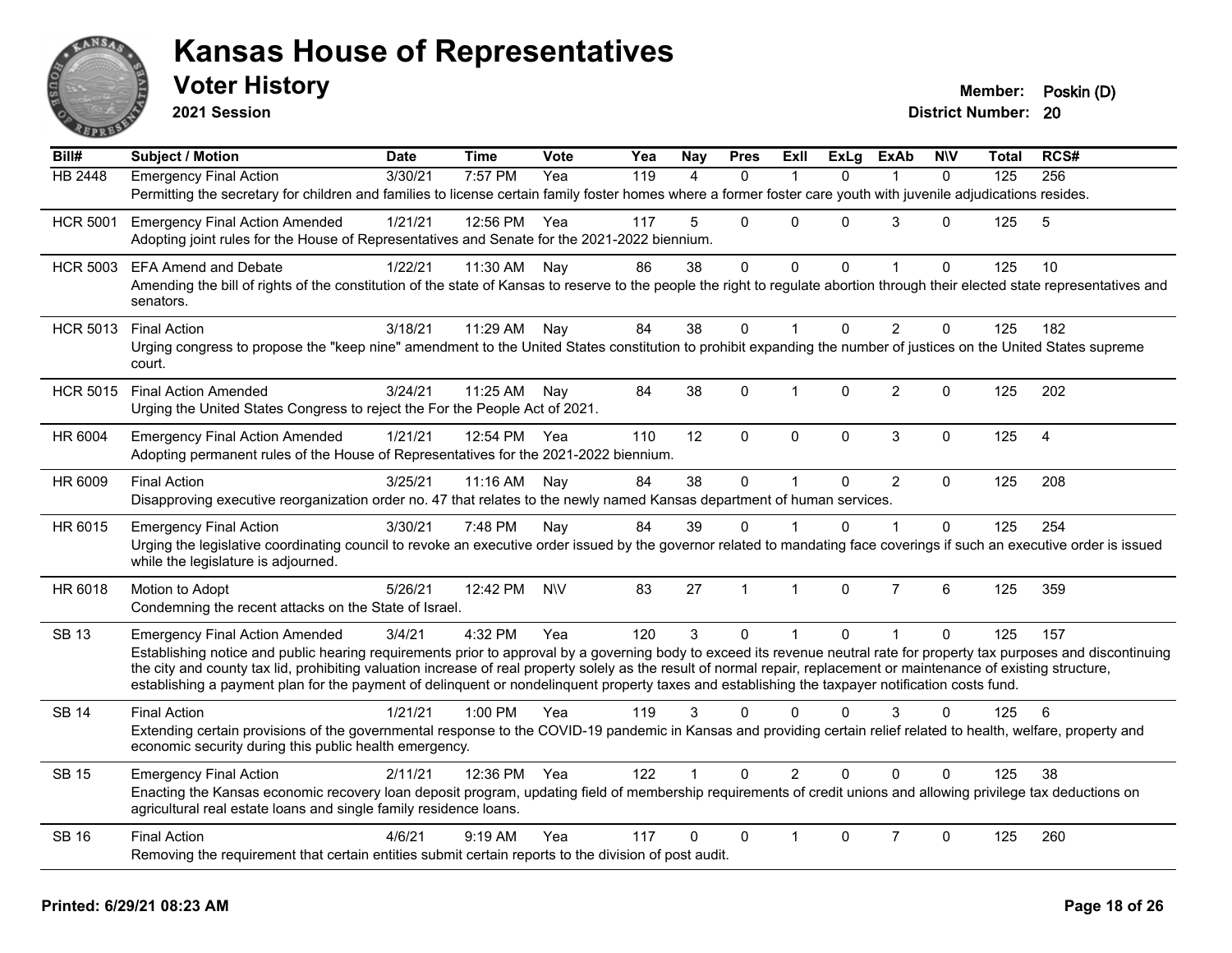

**2021 Session**

| Bill#        | <b>Subject / Motion</b>                                                                                                                                                                                                                                                                                                                                                                                                                                                                                                                                                                                                  | <b>Date</b> | <b>Time</b> | Vote | Yea | Nay            | <b>Pres</b>    | ExII           | <b>ExLg</b> | <b>ExAb</b>    | <b>NIV</b>     | <b>Total</b> | RCS# |
|--------------|--------------------------------------------------------------------------------------------------------------------------------------------------------------------------------------------------------------------------------------------------------------------------------------------------------------------------------------------------------------------------------------------------------------------------------------------------------------------------------------------------------------------------------------------------------------------------------------------------------------------------|-------------|-------------|------|-----|----------------|----------------|----------------|-------------|----------------|----------------|--------------|------|
| <b>SB 21</b> | <b>Emergency Final Action Amended</b><br>Approving election for sales tax authority for Cherokee county.                                                                                                                                                                                                                                                                                                                                                                                                                                                                                                                 | 3/4/21      | 4:40 PM     | Yea  | 119 | 4              | $\mathbf 0$    | 1              | 0           | $\overline{1}$ | $\mathbf 0$    | 125          | 163  |
| <b>SB 24</b> | <b>Final Action Amended</b><br>Prohibiting municipalities from imposing restrictions on customer's use of energy based upon source of energy.                                                                                                                                                                                                                                                                                                                                                                                                                                                                            | 3/24/21     | 11:27 AM    | Nay  | 93  | 29             | $\mathbf 0$    | $\mathbf{1}$   | 0           | $\overline{2}$ | $\Omega$       | 125          | 203  |
| SB 26        | Final Action Sub Bill<br>House Substitute for SB 26 by Committee on Transportation - Designating a portion of K-7 as the Senator Bud Burke memorial highway and designating a portion of<br>United States highway 77 as the CPL Allen E Oatney and SP4 Gene A Myers memorial highway.                                                                                                                                                                                                                                                                                                                                    | 3/23/21     | 11:14 AM    | Yea  | 123 | 0              | 0              | $\overline{2}$ | 0           | 0              | 0              | 125          | 190  |
| <b>SB 26</b> | Motion to adopt CCR<br>House Substitute for SB 26 by Committee on Transportation - Updating motor carrier laws and the regulation of motor carriers by the state corporation commission.                                                                                                                                                                                                                                                                                                                                                                                                                                 | 4/8/21      | 2:17 PM     | Yea  | 123 | $\Omega$       | $\Omega$       | $\mathbf 1$    | $\Omega$    | $\overline{1}$ | $\Omega$       | 125          | 280  |
| <b>SB 27</b> | <b>Final Action</b><br>Amending the Kansas storage tank act to extend the sunsets of certain funds and to increase certain liability and reimbursement amounts.                                                                                                                                                                                                                                                                                                                                                                                                                                                          | 2/24/21     | 11:27 AM    | Yea  | 123 | 0              | 0              |                | 0           |                | 0              | 125          | 71   |
| <b>SB 29</b> | <b>Emergency Final Action Amended</b><br>Updating the version of risk-based capital instructions in effect.                                                                                                                                                                                                                                                                                                                                                                                                                                                                                                              | 2/25/21     | 12:57 PM    | Yea  | 124 | $\Omega$       | $\Omega$       |                | $\Omega$    | $\Omega$       | $\Omega$       | 125          | 84   |
| <b>SB 29</b> | Motion to Adopt CCR<br>Providing for short-term, limited-duration health plans.                                                                                                                                                                                                                                                                                                                                                                                                                                                                                                                                          | 5/7/21      | 11:53 AM    | Nay  | 68  | 51             | $\mathbf 0$    | $\mathbf{1}$   | $\Omega$    | $\mathbf{3}$   | $\overline{2}$ | 125          | 347  |
| <b>SB 29</b> | Consideration of Veto<br>Providing for short-term, limited-duration health plans.                                                                                                                                                                                                                                                                                                                                                                                                                                                                                                                                        | 5/26/21     | 11:53 AM    | Nay  | 67  | 48             | 0              | $\mathbf{1}$   | 0           | $\overline{7}$ | $\overline{2}$ | 125          | 357  |
| SB 33        | <b>Final Action</b><br>Providing for display show licenses under the vehicle dealers and manufacturers licensing act.                                                                                                                                                                                                                                                                                                                                                                                                                                                                                                    | 3/2/21      | 11:12 AM    | Yea  | 124 | 0              | $\mathbf 0$    | $\mathbf{1}$   | 0           | $\mathbf 0$    | 0              | 125          | 113  |
| <b>SB 36</b> | <b>Final Action Amended</b><br>Requiring the Kansas highway patrol to make multiple vehicle checks within a set time period for certain salvage vehicle pools and allowing salvage vehicle pools and<br>dealers to apply for ownership documents for vehicles that are disclaimed by insurance companies.                                                                                                                                                                                                                                                                                                                | 3/24/21     | 11:28 AM    | Yea  | 116 | 6              | $\mathbf{0}$   |                | $\Omega$    | 2              | $\Omega$       | 125          | 204  |
| <b>SB 36</b> | Motion to adopt CCR<br>Requiring the Kansas highway patrol to make multiple vehicle checks within a set time period for certain salvage vehicle pools and allowing salvage vehicle pools and<br>dealers to apply for ownership documents for vehicles that are disclaimed by insurance companies, prohibiting the towing vehicles outside the state of Kansas without<br>prior consent, requiring an interstate search of registered owners and lienholders prior to sale of vehicles less than 15 years old and requiring publication in the<br>newspaper seven days prior to sale of vehicles and property at auction. | 4/8/21      | 10:35 AM    | Yea  | 118 | $\overline{4}$ | $\Omega$       |                | $\Omega$    |                | $\mathbf 1$    | 125          | 273  |
| SB 37        | <b>Final Action</b><br>Updating producer licensing statutes pertaining to appointment, examinations, fees, licensing, renewal dates, continuing education, suspension, revocation and denial of<br>licensure and reinstatement.                                                                                                                                                                                                                                                                                                                                                                                          | 3/25/21     | 11:19 AM    | Yea  | 109 | 13             | $\Omega$       |                | $\Omega$    | $\overline{2}$ | $\Omega$       | 125          | 210  |
| <b>SB 38</b> | <b>Emergency Final Action Amended</b><br>Establishing the Kansas pesticide waste disposal program and permitting up to \$50,000 to be transferred annually from the Kansas agricultural remediation fund to a<br>new Kansas pesticide waste disposal fund.                                                                                                                                                                                                                                                                                                                                                               | 3/25/21     | 12:13 PM    | Yea  | 121 | $\mathbf{1}$   | $\overline{0}$ |                | $\Omega$    | $\overline{2}$ | $\Omega$       | 125          | 216  |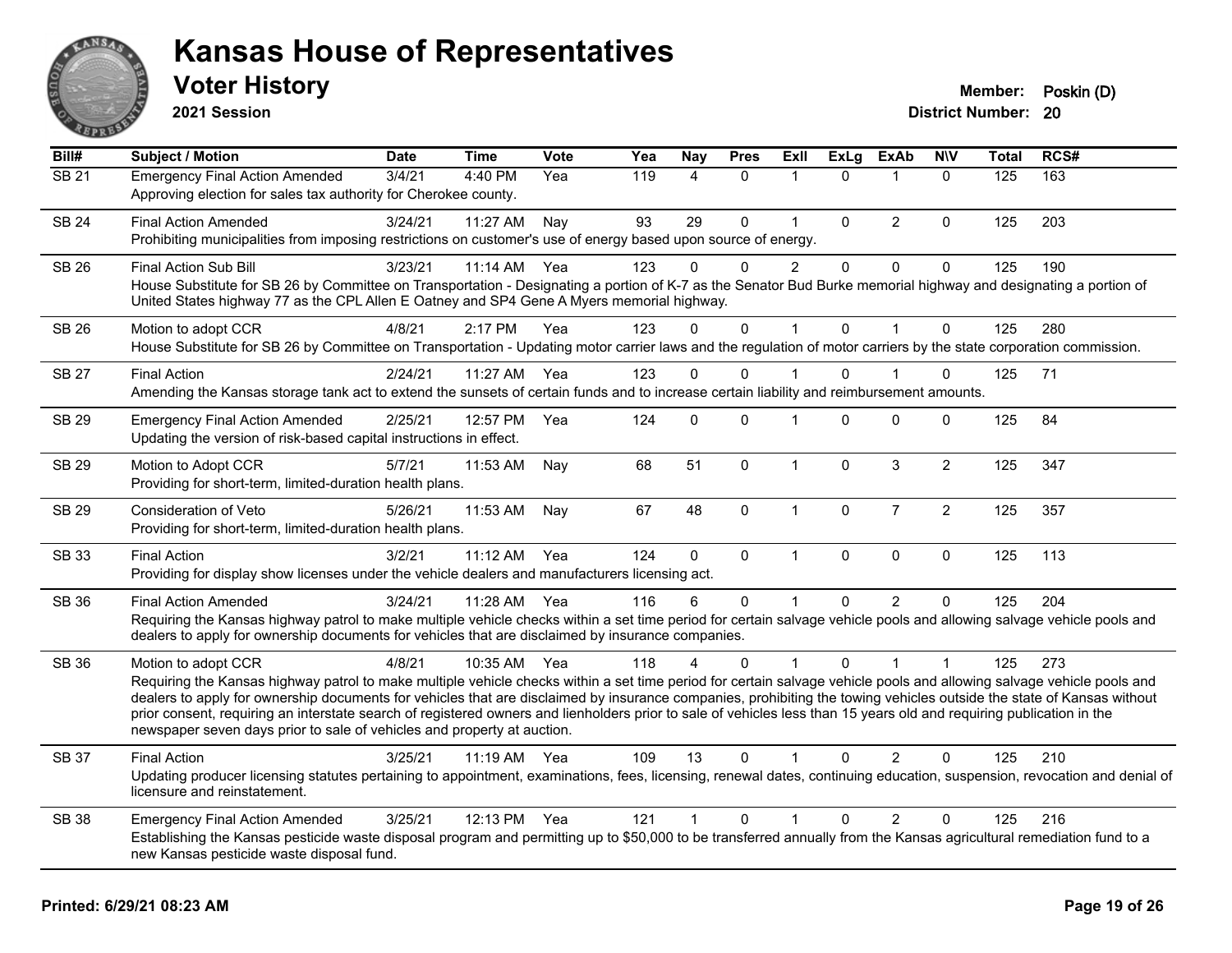# ANS **PIVE**

#### **Kansas House of Representatives**

| Bill#        | <b>Subject / Motion</b>                                                                                                                                                                                                                                                                                                                                                                                                                                                                                                                                                                                                                                                                                                                                                                                                                                                                                                                                                                                                                                                                                          | <b>Date</b> | <b>Time</b>  | <b>Vote</b> | Yea | <b>Nay</b>     | <b>Pres</b>  | ExII         | <b>ExLg</b>  | <b>ExAb</b>             | <b>NIV</b>   | Total | RCS# |  |
|--------------|------------------------------------------------------------------------------------------------------------------------------------------------------------------------------------------------------------------------------------------------------------------------------------------------------------------------------------------------------------------------------------------------------------------------------------------------------------------------------------------------------------------------------------------------------------------------------------------------------------------------------------------------------------------------------------------------------------------------------------------------------------------------------------------------------------------------------------------------------------------------------------------------------------------------------------------------------------------------------------------------------------------------------------------------------------------------------------------------------------------|-------------|--------------|-------------|-----|----------------|--------------|--------------|--------------|-------------------------|--------------|-------|------|--|
| <b>SB 38</b> | Motion to adopt CCR<br>Establishing the Kansas pesticide waste disposal program and implementing the provisions of 2011 executive reorganization order No. 40 relating to the Kansas<br>department of agriculture's division of conservation.                                                                                                                                                                                                                                                                                                                                                                                                                                                                                                                                                                                                                                                                                                                                                                                                                                                                    | 4/8/21      | $2:19$ PM    | Yea         | 120 | 3              | $\Omega$     | $\mathbf{1}$ | $\Omega$     | $\overline{1}$          | $\mathbf{0}$ | 125   | 281  |  |
| SB 39        | <b>Emergency Final Action Amended</b><br>Changing Kansas department of agriculture division of animal health license, permit and registration renewal deadlines and allowing the animal health commissioner to<br>recover the actual cost of official calfhood vaccination tags.                                                                                                                                                                                                                                                                                                                                                                                                                                                                                                                                                                                                                                                                                                                                                                                                                                 | 2/25/21     | 12:54 PM     | Yea         | 117 | $\overline{7}$ | $\mathbf 0$  |              | $\mathbf{0}$ | $\Omega$                | $\mathbf{0}$ | 125   | 82   |  |
| <b>SB 40</b> | <b>Emergency Final Action Amended</b><br>Updating provisions related to the Kansas department of agriculture division of conservation.                                                                                                                                                                                                                                                                                                                                                                                                                                                                                                                                                                                                                                                                                                                                                                                                                                                                                                                                                                           | 2/25/21     | 12:59 PM     | Yea         | 123 |                | $\Omega$     |              | $\mathbf{0}$ | $\mathbf 0$             | $\mathbf{0}$ | 125   | 85   |  |
| <b>SB 40</b> | Motion to adopt CCR<br>Prescribing powers, duties and functions of the board of education of each school district, the governing body of each community college and the governing body of<br>each technical college related to the COVID-19 health emergency, adding the vice president of the senate to the legislative coordinating council, modifying the<br>procedure for the declaration and extension of a state of disaster emergency under the Kansas emergency management act, prohibiting certain actions by the governor<br>related to the COVID-19 health emergency and revoking all executive orders related to such emergency on March 31, 2021, establishing judicial review for certain<br>executive orders issued during a state of disaster emergency and certain actions taken by a local unit of government during a state of local disaster emergency,<br>authorizing the legislature or the legislative coordinating council to revoke certain orders issued by the secretary of health and environment and limiting powers granted<br>to local health officers related to certain orders. | 3/16/21     | 12:40 PM Yea |             | 118 | 5              | $\Omega$     |              | $\mathbf 0$  | $\mathbf 0$             |              | 125   | 171  |  |
| <b>SB 47</b> | <b>Emergency Final Action Amended</b><br>Enacting the Kansas taxpayer protection act, requiring the signature and tax identification number of paid tax return preparers on income tax returns and authorizing<br>actions to enjoin paid tax return preparers from engaging in certain conduct.                                                                                                                                                                                                                                                                                                                                                                                                                                                                                                                                                                                                                                                                                                                                                                                                                  | 3/4/21      | 4:29 PM      | Yea         | 115 | 8              | $\mathbf{0}$ | $\mathbf{1}$ | $\mathbf 0$  | $\overline{\mathbf{1}}$ | $\mathbf{0}$ | 125   | 156  |  |
| <b>SB 47</b> | Motion to adopt CCR<br>Enacting the Kansas taxpayer protection act requiring the signature and tax identification number of paid tax return preparers on income tax returns and authorizing<br>actions to enjoin paid tax return preparers from engaging in certain conduct, exempting compensation attributable as a result of identity fraud, extending the dates when<br>corporate returns are required to be filed, providing conformity with the federal return due date for returns other than corporate returns, providing a temporary withholding<br>option for certain teleworking employees, establishing the Eisenhower foundation contribution credit and the friends of cedar crest association contribution credit,<br>extending the time period and expanding eligibility for the single city port authority credit, extending the time period for eligibility in the loan repayment program and<br>income tax credit related to rural opportunity zones and defining rural opportunity zone on the basis of population.                                                                          | 5/4/21      | 11:26 AM     | Yea         | 107 | 14             | $\mathbf{0}$ | $\mathbf{1}$ | $\Omega$     | 3                       | $\mathbf{0}$ | 125   | 328  |  |
| <b>SB 50</b> | <b>Final Action Amended</b><br>Requiring marketplace facilitators to collect and remit sales, compensating use and transient guest taxes and prepaid wireless 911 fees, removing clickthrough nexus<br>provisions, providing for addition and subtraction modifications for the treatment of global intangible low-taxed income, business interest, capital contributions, FDIC<br>premiums and business meals, expanding the expense deduction for income taxpayers and calculating the deduction amount, providing the ability to elect to itemize for<br>individuals, providing an exemption of unemployment compensation income attributable as a result of identity fraud, removing the line for reporting compensating use<br>tax from individual tax returns, extending the dates when corporate tax returns are required to be filed, increasing the Kansas standard deduction and providing for an<br>extension of the corporate net operating loss carryforward period.                                                                                                                                | 3/30/21     | 10:46 AM     | Nav         | 81  | 43             | $\Omega$     |              | $\Omega$     | $\mathbf{0}$            | $\mathbf{0}$ | 125   | 240  |  |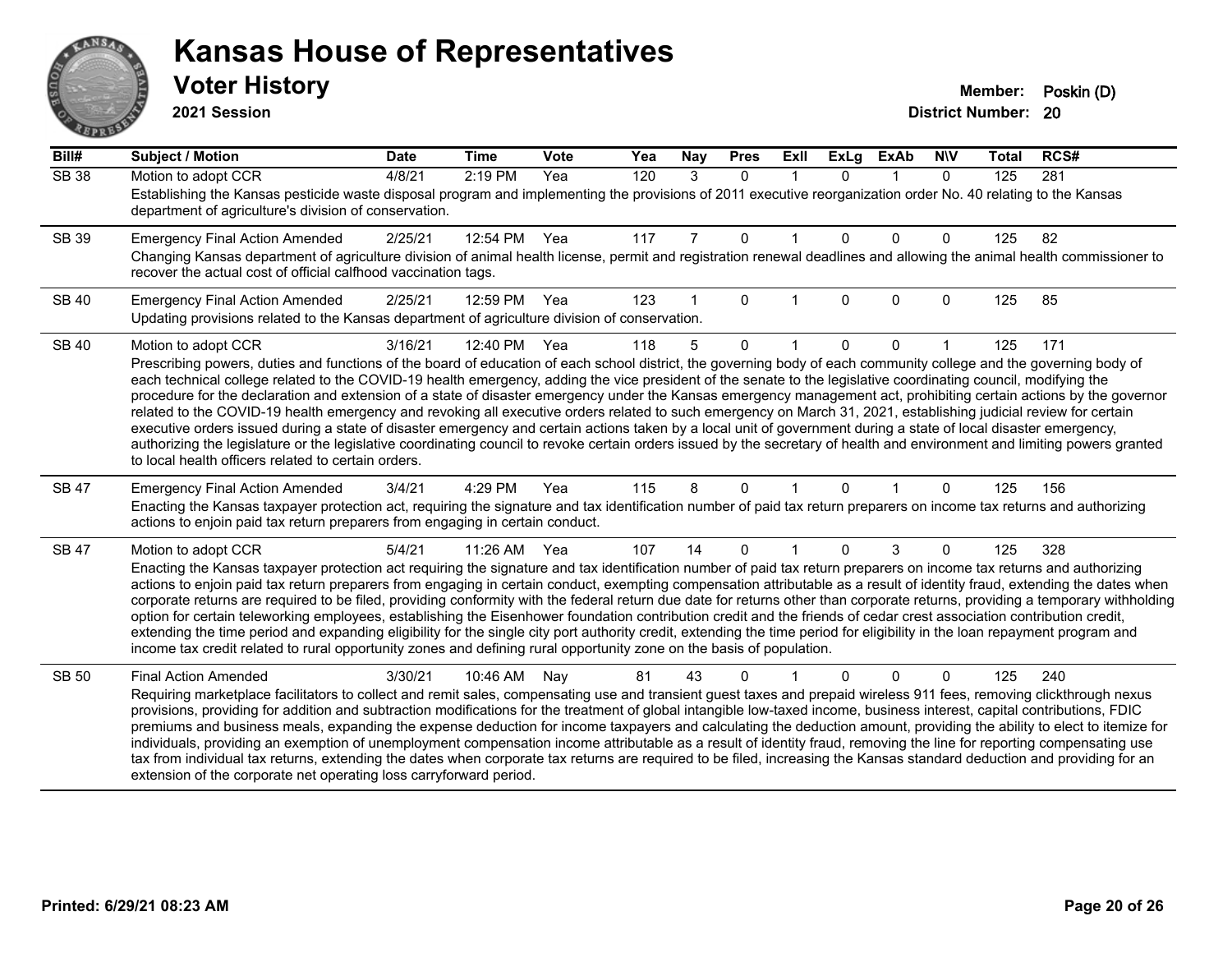

**2021 Session**

| Bill#        | <b>Subject / Motion</b>                                                                                                                                                                                                                                                                                                                                                                                                                                                                                                                                                                                                                                                                                                                                                                                                                                                                                                                            | <b>Date</b> | <b>Time</b>  | Vote | Yea | Nay            | <b>Pres</b>  | <b>Exll</b>    | <b>ExLg</b> | <b>ExAb</b>    | <b>NIV</b>   | <b>Total</b> | RCS# |
|--------------|----------------------------------------------------------------------------------------------------------------------------------------------------------------------------------------------------------------------------------------------------------------------------------------------------------------------------------------------------------------------------------------------------------------------------------------------------------------------------------------------------------------------------------------------------------------------------------------------------------------------------------------------------------------------------------------------------------------------------------------------------------------------------------------------------------------------------------------------------------------------------------------------------------------------------------------------------|-------------|--------------|------|-----|----------------|--------------|----------------|-------------|----------------|--------------|--------------|------|
| <b>SB 50</b> | Consideration of Veto                                                                                                                                                                                                                                                                                                                                                                                                                                                                                                                                                                                                                                                                                                                                                                                                                                                                                                                              | 5/3/21      | 12:47 PM     | Nay  | 84  | 39             | $\Omega$     | $\Omega$       | $\Omega$    |                |              | 125          | 321  |
|              | Requiring marketplace facilitators to collect and remit sales, compensating use and transient guest taxes and prepaid wireless 911 fees, removing clickthrough nexus<br>provisions, providing for addition and subtraction modifications for the treatment of global intangible low-taxed income, business interest, capital contributions, FDIC<br>premiums and business meals, expanding the expense deduction for income taxpayers and calculating the deduction amount, providing the ability to elect to itemize for<br>individuals, providing an exemption of unemployment compensation income attributable as a result of identity fraud, removing the line for reporting compensating use<br>tax from individual tax returns, extending the dates when corporate tax returns are required to be filed, increasing the Kansas standard deduction and providing for an<br>extension of the corporate net operating loss carryforward period. |             |              |      |     |                |              |                |             |                |              |              |      |
| SB 52        | <b>Emergency Final Action</b><br>Creating the Sedgwick county urban area nuisance abatement act.                                                                                                                                                                                                                                                                                                                                                                                                                                                                                                                                                                                                                                                                                                                                                                                                                                                   | 3/25/21     | 12:18 PM     | Yea  | 80  | 42             | $\Omega$     |                | $\Omega$    | $\overline{2}$ | $\Omega$     | 125          | 220  |
| SB 55        | <b>Final Action Amended</b><br>Clarifying the authority of healing arts school clinics to provide healing arts services.                                                                                                                                                                                                                                                                                                                                                                                                                                                                                                                                                                                                                                                                                                                                                                                                                           | 3/24/21     | 11:29 AM     | Yea  | 122 | $\mathbf{0}$   | $\Omega$     | 1              | $\Omega$    | $\overline{2}$ | $\Omega$     | 125          | 205  |
| <b>SB 55</b> | Motion to Adopt CCR                                                                                                                                                                                                                                                                                                                                                                                                                                                                                                                                                                                                                                                                                                                                                                                                                                                                                                                                | 4/8/21      | 11:43 PM     | Nay  | 76  | 43             | $\Omega$     |                | $\Omega$    | 3              | 2            | 125          | 298  |
|              | Creating the fairness in women's sports act to require that female student athletic teams only include members who are biologically female.                                                                                                                                                                                                                                                                                                                                                                                                                                                                                                                                                                                                                                                                                                                                                                                                        |             |              |      |     |                |              |                |             |                |              |              |      |
| <b>SB 58</b> | <b>Final Action Amended</b>                                                                                                                                                                                                                                                                                                                                                                                                                                                                                                                                                                                                                                                                                                                                                                                                                                                                                                                        | 3/25/21     | 11:20 AM     | Yea  | 122 | $\Omega$       | $\Omega$     |                | $\Omega$    | $\overline{2}$ | $\mathbf 0$  | 125          | 211  |
|              | Prohibiting the filing of certain liens or claims against real or personal property and providing for criminal penalties.                                                                                                                                                                                                                                                                                                                                                                                                                                                                                                                                                                                                                                                                                                                                                                                                                          |             |              |      |     |                |              |                |             |                |              |              |      |
| SB 60        | <b>Final Action Amended</b>                                                                                                                                                                                                                                                                                                                                                                                                                                                                                                                                                                                                                                                                                                                                                                                                                                                                                                                        | 3/30/21     | 10:48 AM Yea |      | 113 | 11             | $\Omega$     |                | $\Omega$    | $\Omega$       | $\mathbf{0}$ | 125          | 241  |
|              | Defining proximate result for purposes of determining when a crime is committed partly within this state and amending the crimes of criminal sodomy and sexual battery<br>to make certain conduct unlawful when the victim's consent was obtained through a knowing misrepresentation.                                                                                                                                                                                                                                                                                                                                                                                                                                                                                                                                                                                                                                                             |             |              |      |     |                |              |                |             |                |              |              |      |
| SB 60        | Motion to adopt CCR                                                                                                                                                                                                                                                                                                                                                                                                                                                                                                                                                                                                                                                                                                                                                                                                                                                                                                                                | 5/4/21      | 11:05 AM Yea |      | 118 | 3              | $\mathbf{0}$ |                | $\Omega$    | 3              | $\Omega$     | 125          | 327  |
|              | Creating the crime of sexual extortion and requiring an offender to register under the Kansas offender registration act, prohibiting a court from requiring psychiatric or<br>psychological examinations of an alleged victim of any crime, increasing criminal penalties for fleeing or attempting to elude a police officer when operating a stolen<br>vehicle, committing certain driving violations or causing a collision involving another driver, defining proximate result for purposes of determining when a crime is<br>committed partly within this state, removing the spousal exception from the crime of sexual battery and making fleeing or attempting to elude a police officer evidence of<br>intent to commit theft of a vehicle.                                                                                                                                                                                               |             |              |      |     |                |              |                |             |                |              |              |      |
| SB 63        | Final Action Sub Bill                                                                                                                                                                                                                                                                                                                                                                                                                                                                                                                                                                                                                                                                                                                                                                                                                                                                                                                              | 3/23/21     | 11:19 AM     | Nay  | 77  | 46             | $\Omega$     | $\overline{2}$ | $\Omega$    | $\Omega$       | $\Omega$     | 125          | 191  |
|              | House Substitute for SB 63 by Committee on K-12 Education Budget - Enacting the back to school act to require school districts to provide a full-time, in person<br>attendance option for all students beginning March 31, 2021, for school year 2020-2021.                                                                                                                                                                                                                                                                                                                                                                                                                                                                                                                                                                                                                                                                                        |             |              |      |     |                |              |                |             |                |              |              |      |
| SB 64        | <b>Final Action</b>                                                                                                                                                                                                                                                                                                                                                                                                                                                                                                                                                                                                                                                                                                                                                                                                                                                                                                                                | 3/24/21     | 11:12 AM     | Yea  | 120 | $\overline{2}$ | $\Omega$     |                | $\Omega$    | 2              | $\Omega$     | 125          | 199  |
|              | Amending the private and out-of-state postsecondary educational institution act to clarify the state board of regents' authority and provide additional student<br>protections and institutional accountability.                                                                                                                                                                                                                                                                                                                                                                                                                                                                                                                                                                                                                                                                                                                                   |             |              |      |     |                |              |                |             |                |              |              |      |
| SB 65        | <b>Emergency Final Action Amended</b>                                                                                                                                                                                                                                                                                                                                                                                                                                                                                                                                                                                                                                                                                                                                                                                                                                                                                                              | 3/25/21     | 12:16 PM     | Yea  | 121 |                | $\Omega$     | 1              | $\Omega$    | $\mathcal{P}$  | $\Omega$     | 125          | 219  |
|              | Enhancing the high performance incentive program by decoupling the KIT and KIR workforce training programs and by providing for the transferability of the tax credit.                                                                                                                                                                                                                                                                                                                                                                                                                                                                                                                                                                                                                                                                                                                                                                             |             |              |      |     |                |              |                |             |                |              |              |      |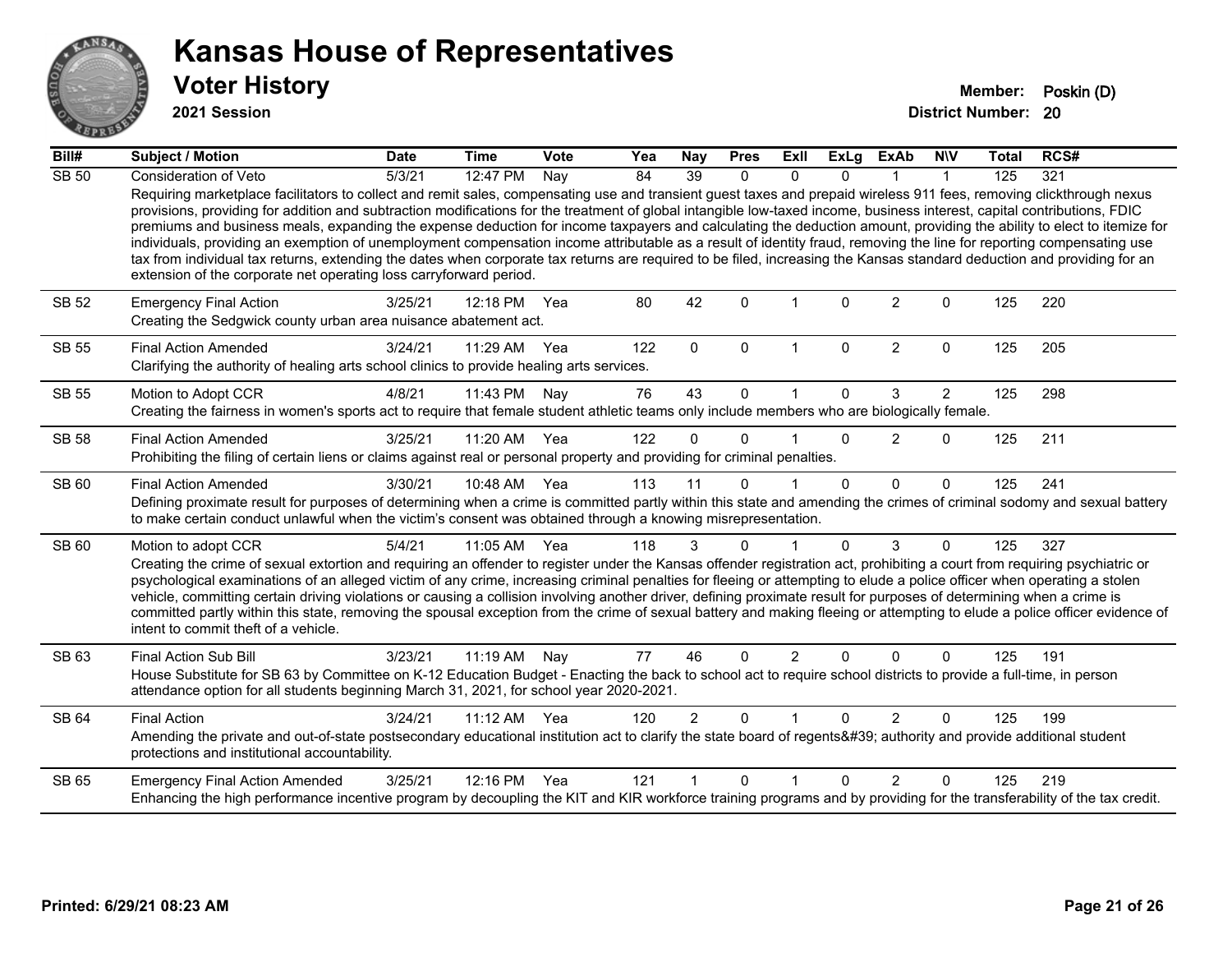# ANS **PIVE**

#### **Kansas House of Representatives**

**2021 Session**

**Voter History Member: Poskin (D)** 

| Bill#        | <b>Subject / Motion</b>                                                                                                                                                                                                                                                                                                                                                                                                                                                                                                                                                                                                                                                                                                                        | <b>Date</b> | <b>Time</b> | Vote | Yea | <b>Nay</b>     | <b>Pres</b>  | <b>ExII</b>          | <b>ExLg</b> | <b>ExAb</b>    | <b>NIV</b>   | <b>Total</b> | RCS# |
|--------------|------------------------------------------------------------------------------------------------------------------------------------------------------------------------------------------------------------------------------------------------------------------------------------------------------------------------------------------------------------------------------------------------------------------------------------------------------------------------------------------------------------------------------------------------------------------------------------------------------------------------------------------------------------------------------------------------------------------------------------------------|-------------|-------------|------|-----|----------------|--------------|----------------------|-------------|----------------|--------------|--------------|------|
| <b>SB 66</b> | <b>Emergency Final Action Amended</b><br>Amending the angel investor tax credit with respect to the definition of qualified securities, tax credit limitations and amounts, investor requirements and extending the<br>date that credits may be allowed, and also amending the tax credit for expenses incurred to make a residence accessible to persons with a disability by increasing the<br>credit.                                                                                                                                                                                                                                                                                                                                       | 3/25/21     | 12:14 PM    | Yea  | 109 | 12             | $\mathbf{1}$ | $\mathbf{1}$         | 0           | $\overline{2}$ | $\mathbf{0}$ | 125          | 217  |
| SB 67        | <b>Final Action Amended</b><br>Expanding the definitions of all-terrain vehicles and recreational off-highway vehicles.                                                                                                                                                                                                                                                                                                                                                                                                                                                                                                                                                                                                                        | 3/23/21     | 11:21 AM    | Yea  | 99  | 24             | $\Omega$     | $\overline{2}$       | $\Omega$    | $\mathbf{0}$   | $\mathbf 0$  | 125          | 192  |
| SB 67        | Motion to adopt CCR<br>Permitting funeral escorts to direct traffic for funeral processions and requiring drivers to yield the right-of-way and move over for authorized utility or telecommunication<br>vehicles.                                                                                                                                                                                                                                                                                                                                                                                                                                                                                                                             | 4/8/21      | 10:37 AM    | Yea  | 119 | 3              | 0            | $\mathbf{1}$         | $\mathbf 0$ | 1              | $\mathbf{1}$ | 125          | 274  |
| <b>SB77</b>  | <b>Final Action Amended</b><br>Enacting the audiology and speech-language pathology interstate compact.                                                                                                                                                                                                                                                                                                                                                                                                                                                                                                                                                                                                                                        | 3/18/21     | 11:30 AM    | Yea  | 119 | 3              | $\Omega$     | $\mathbf{1}$         | $\Omega$    | 2              | $\Omega$     | 125          | 183  |
| <b>SB78</b>  | Final Action Sub Bill<br>House Substitute for SB 78 by Committee on Insurance and Pensions - Updating the national insurance commissioners credit for insurance reinsurance model law,<br>codifying the national insurance commissioners credit for reinsurance model regulation and updating certain terms and definitions relating to the insurance holding<br>company act, service contracts and surplus lines insurance. Eliminating certain requirements relating to the annual submittal of certain documents by out-of-state risk<br>retention groups, extending the time frame to submit certain documents by professional employer organizations, abolishing the utilization review advisory committee and<br>replacing it with URAC. | 3/30/21     | 10:49 AM    | Yea  | 124 | $\mathbf{0}$   | $\Omega$     | $\mathbf{1}$         | $\Omega$    | $\mathbf{0}$   | $\Omega$     | 125          | 242  |
| <b>SB78</b>  | Motion to adopt CCR<br>House Substitute for SB 78 by Committee on Insurance and Pensions - Updating the national insurance commissioners credit for insurance reinsurance model law,<br>codifying the national insurance commissioners credit for reinsurance model regulation and updating certain terms and definitions relating to the insurance holding<br>company act, service contracts and surplus lines insurance. Eliminating certain requirements relating to the annual submittal of certain documents by out-of-state risk<br>retention groups, extending the time frame to submit certain documents by professional employer organizations, abolishing the utilization review advisory committee and<br>replacing it with URAC.   | 5/7/21      | 11:24 AM    | Yea  | 113 | $\overline{7}$ | $\mathbf{0}$ | 1                    | $\Omega$    | 4              | $\Omega$     | 125          | 346  |
| <b>SB 86</b> | <b>Final Action Amended</b><br>Conforming certain KPERS provisions with the federal CARES act.                                                                                                                                                                                                                                                                                                                                                                                                                                                                                                                                                                                                                                                 | 3/24/21     | 11:30 AM    | Yea  | 122 | $\mathbf 0$    | $\mathbf 0$  | $\mathbf{1}$         | $\Omega$    | $\overline{2}$ | 0            | 125          | 206  |
| <b>SB 86</b> | Motion to adopt CCR<br>Establishing the Kansas extraordinary utility costs loan deposit program and the Kansas economic recovery loan deposit program and amending the city utility low-<br>interest loan program by providing for electronic repayment of loans, cash basis exception, payment frequency, loan security and an ending date for making loans.                                                                                                                                                                                                                                                                                                                                                                                  | 4/9/21      | 11:43 AM    | Yea  | 117 | 6              | 0            | $\overline{2}$       | $\Omega$    | $\mathbf{0}$   | $\Omega$     | 125          | 302  |
| <b>SB 88</b> | <b>EFA Amend and Debate</b><br>House Substitute for SB 88 by Committee on Financial Institutions and Rural Development - Establishing the city utility low-interest loan program, allowing cities to apply<br>to the state treasurer for loans from state unencumbered funds for extraordinary electric or natural gas costs incurred during the extreme winter weather event of<br>February 2021.                                                                                                                                                                                                                                                                                                                                             | 3/3/21      | 11:34 AM    | Yea  | 124 | 0              | $\Omega$     |                      | 0           | $\Omega$       | $\Omega$     | 125          | 116  |
| SB 89        | <b>Emergency Final Action Amended</b><br>Exempting the transport of agricultural forage commodities from secured load requirements.                                                                                                                                                                                                                                                                                                                                                                                                                                                                                                                                                                                                            | 3/25/21     | 12:15 PM    | Yea  | 122 | $\Omega$       | $\Omega$     | $\blacktriangleleft$ | $\Omega$    | 2              | $\Omega$     | 125          | 218  |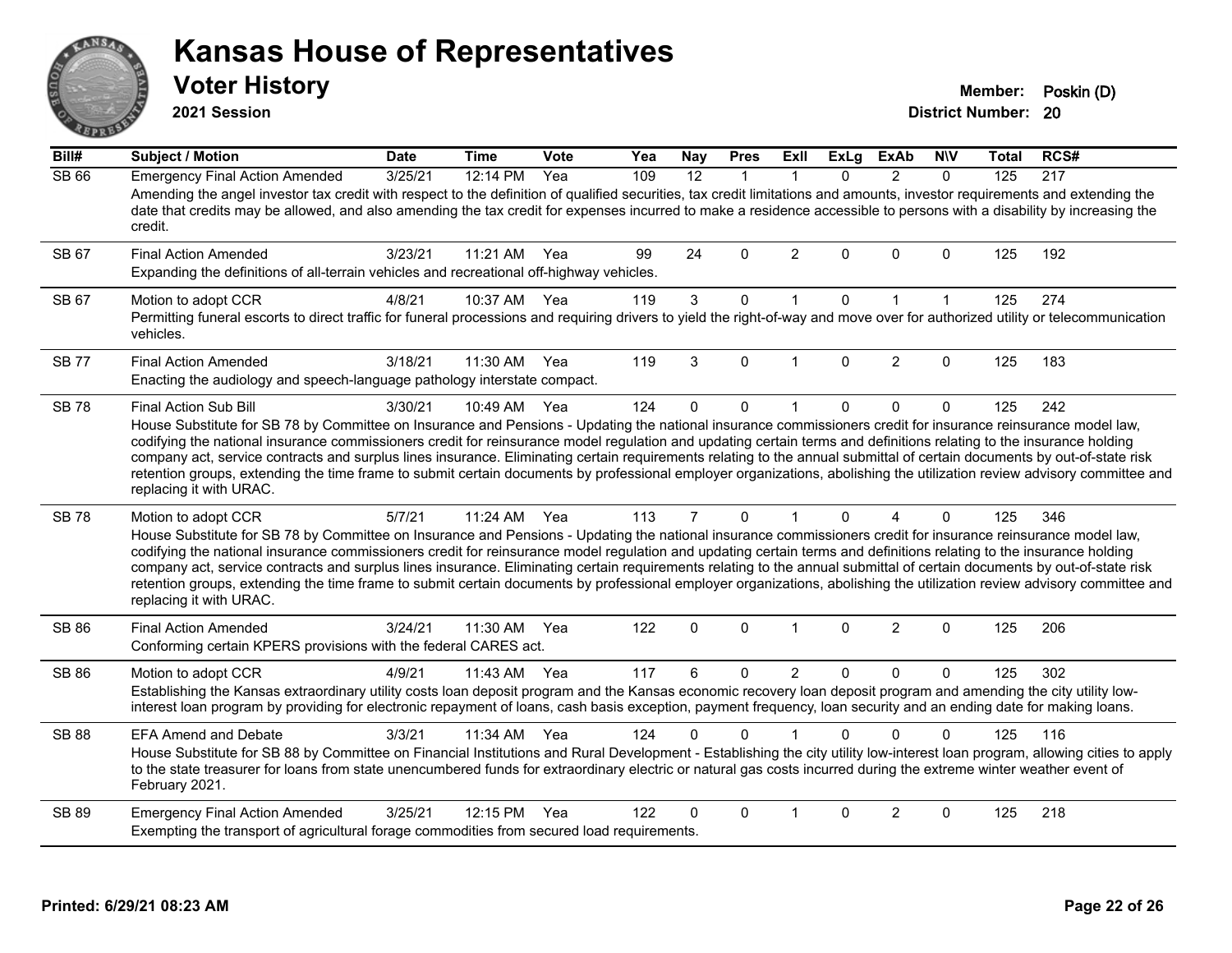

| $\overline{BiII#}$ | <b>Subject / Motion</b>                                                                                                                                                                                                                                                                                                                                                 | <b>Date</b> | <b>Time</b> | Vote | Yea | Nay            | <b>Pres</b>  | <b>Exll</b>    | <b>ExLg</b>  | <b>ExAb</b>    | <b>NIV</b>   | <b>Total</b> | RCS# |
|--------------------|-------------------------------------------------------------------------------------------------------------------------------------------------------------------------------------------------------------------------------------------------------------------------------------------------------------------------------------------------------------------------|-------------|-------------|------|-----|----------------|--------------|----------------|--------------|----------------|--------------|--------------|------|
| SB 90              | <b>Emergency Final Action Amended</b><br>Amending the Kansas rural housing incentive district act to permit bond funding for vertical residential renovation of older buildings in central business districts and by<br>changing the definitions of an eligible city or county.                                                                                         | 3/25/21     | 12:20 PM    | Yea  | 105 | 17             | $\Omega$     |                | $\Omega$     | $\mathcal{P}$  | $\Omega$     | 125          | 222  |
| SB 91              | EFA Sub Bill<br>House Substitute for SB 91 by Committee on Commerce, Labor and Economic Development - Providing liability protection for businesses, municipalities and<br>educational institutions that participate in high school work-based learning programs and providing that schools are responsible for injuries to students participating in<br>such programs. | 4/8/21      | 11:31 AM    | Yea  | 123 | $\mathbf{0}$   | $\Omega$     |                | $\Omega$     |                | $\Omega$     | 125          | 278  |
| <b>SB 95</b>       | <b>Final Action Amended</b><br>Exempting motor vehicle odometer reading recording requirements when such recording requirements are exempted by federal law.                                                                                                                                                                                                            | 3/23/21     | 11:22 AM    | Yea  | 123 | $\Omega$       | $\Omega$     | $\overline{2}$ | $\Omega$     | $\Omega$       | $\mathbf{0}$ | 125          | 193  |
| <b>SB 95</b>       | Motion to adopt CCR<br>Exempting motor vehicle odometer reading recording requirements when such recording requirements are exempted by federal law and expanding the definitions of all-<br>terrain vehicles and recreational off-highway vehicles.                                                                                                                    | 4/8/21      | 10:40 AM    | Yea  | 116 | 6              | $\Omega$     |                | $\mathbf{0}$ |                | $\mathbf{1}$ | 125          | 275  |
| SB 99              | Final Action Sub Bill<br>House Substitute for SB 99 by Committee on Transportation - Increasing the bond amount required for a vehicle dealer license and providing for display show licenses<br>under the vehicle dealers and manufacturers licensing act.                                                                                                             | 3/23/21     | 11:23 AM    | Yea  | 121 | 2              | $\Omega$     | $\mathcal{P}$  | $\Omega$     | $\Omega$       | $\Omega$     | 125          | 194  |
| SB 103             | <b>Final Action Amended</b><br>Amending the Kansas power of attorney act regarding the form of a power of attorney and the duties of third parties relying and acting on a power of attorney.                                                                                                                                                                           | 3/25/21     | 11:21 AM    | Yea  | 122 | $\mathbf 0$    | $\mathbf 0$  |                | $\mathbf 0$  | $\overline{2}$ | $\mathbf{0}$ | 125          | 212  |
| SB 103             | Motion to adopt CCR<br>Amending the Kansas power of attorney act regarding the form of a power of attorney and the duties of third parties relying and acting on a power of attorney.                                                                                                                                                                                   | 4/7/21      | 3:44 PM     | Yea  | 123 | $\Omega$       | $\Omega$     |                | $\Omega$     |                | $\Omega$     | 125          | 268  |
| SB 106             | <b>Final Action Amended</b><br>Enacting the revised uniform law on notarial acts and repealing the uniform law on notarial acts.                                                                                                                                                                                                                                        | 3/30/21     | 10:51 AM    | Yea  | 122 | $\overline{2}$ | $\Omega$     |                | $\Omega$     | $\Omega$       | $\Omega$     | 125          | 243  |
| <b>SB 106</b>      | Motion to adopt CCR<br>Enacting the revised uniform law on notarial acts and repealing the uniform law on notarial acts.                                                                                                                                                                                                                                                | 4/7/21      | 3:46 PM     | Yea  | 123 | $\mathbf 0$    | $\mathbf 0$  | $\mathbf{1}$   | $\mathbf 0$  | $\overline{1}$ | $\mathbf 0$  | 125          | 269  |
| <b>SB 107</b>      | <b>Final Action Amended</b><br>Enacting the uniform fiduciary income and principal act (UFIPA).                                                                                                                                                                                                                                                                         | 3/25/21     | 11:23 AM    | Yea  | 122 | $\mathbf{0}$   | $\mathbf{0}$ | $\mathbf{1}$   | $\mathbf{0}$ | $\overline{2}$ | $\Omega$     | 125          | 213  |
| SB 107             | Motion to adopt CCR<br>Enacting the uniform fiduciary income and principal act (UFIPA).                                                                                                                                                                                                                                                                                 | 4/7/21      | 3:48 PM     | Yea  | 123 | $\mathbf 0$    | $\mathbf 0$  | $\mathbf{1}$   | 0            | $\mathbf{1}$   | $\mathbf 0$  | 125          | 270  |
| <b>SB 118</b>      | <b>Final Action</b><br>Providing for the dissolution of special districts and the assumption of responsibilities by a city or county.                                                                                                                                                                                                                                   | 3/23/21     | 11:26 AM    | Yea  | 121 | $\overline{2}$ | $\mathbf 0$  | $\overline{2}$ | $\Omega$     | $\Omega$       | $\mathbf 0$  | 125          | 195  |
| SB 122             | <b>Final Action Amended</b><br>Modifying certain rules of evidence in the code of civil procedure related to authentication of records and documents.                                                                                                                                                                                                                   | 3/30/21     | 10:52 AM    | Yea  | 117 | 7              | $\Omega$     |                | $\Omega$     | $\Omega$       | $\mathbf{0}$ | 125          | 244  |
| SB 122             | Motion to adopt CCR<br>Modifying certain rules of evidence in the code of civil procedure related to authentication of records and documents.                                                                                                                                                                                                                           | 4/7/21      | 3:49 PM     | Yea  | 115 | 8              | 0            |                | $\Omega$     | $\mathbf{1}$   | 0            | 125          | 271  |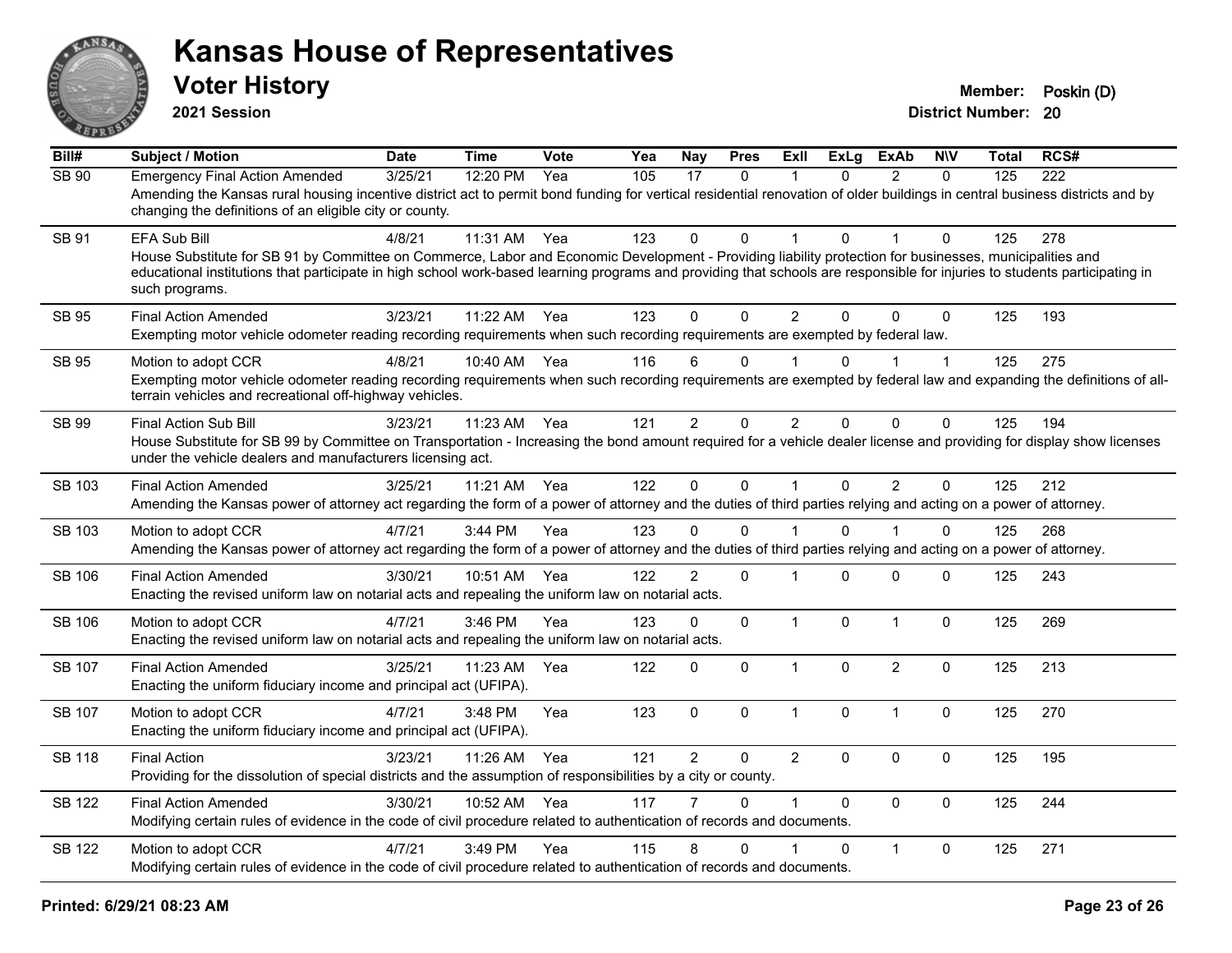

**2021 Session**

| Bill#         | Subject / Motion                                                                                                                                                                                                                                                                                                                                                                                                                                                                                                                                                                                                                                                                                                                                                                                                                                                     | <b>Date</b> | <b>Time</b> | <b>Vote</b> | Yea | <b>Nay</b>     | <b>Pres</b>  | Exll         | <b>ExLg</b>  | <b>ExAb</b>    | <b>NIV</b>     | <b>Total</b> | RCS# |
|---------------|----------------------------------------------------------------------------------------------------------------------------------------------------------------------------------------------------------------------------------------------------------------------------------------------------------------------------------------------------------------------------------------------------------------------------------------------------------------------------------------------------------------------------------------------------------------------------------------------------------------------------------------------------------------------------------------------------------------------------------------------------------------------------------------------------------------------------------------------------------------------|-------------|-------------|-------------|-----|----------------|--------------|--------------|--------------|----------------|----------------|--------------|------|
| <b>SB 124</b> | Final Action Sub Bill Amended<br>House Substitute for SB 124 by Committee on Commerce, Labor and Economic Development - Expanding STAR bonds by adding rural redevelopment projects and<br>major business facilities, prohibiting public officials from employment with a developer, providing for public notice of hearings on city or county websites, posting of<br>certain documents and links on websites, disclosure of names of developer, disclosure of state, federal and local tax incentives within a STAR bond district, changing<br>certain project financing, investment and sales provisions, adding visitor tracking plan requirements and additional feasibility study requirements with oversight by the<br>secretary, requiring approval by the secretary for real estate transfers, requiring district contiguity and extending the sunset date. | 3/30/21     | 10:53 AM    | Yea         | 101 | 23             | 0            |              | <sup>0</sup> | $\Omega$       | $\Omega$       | 125          | 245  |
| SB 127        | <b>Final Action Amended</b><br>Modifying the eligibility requirements for restricted driving privileges, increasing the age for eligibility to renew drivers' licenses online to 65 and allowing drivers' license<br>renewal notices to be sent electronically.                                                                                                                                                                                                                                                                                                                                                                                                                                                                                                                                                                                                      | 3/30/21     | 10:55 AM    | Yea         | 123 |                |              |              |              |                | 0              | 125          | 246  |
| <b>SB 127</b> | Motion to adopt CCR<br>Modifying the eligibility requirements for restricted driving privileges, increasing the age for eligibility to renew drivers' licenses online to 65, allowing drivers' license<br>renewal notices to be sent electronically, authorizing a waiver of traffic fines for manifest hardship situations and excluding the additional 90-day wait period for driver's<br>license suspension for certain offenses.                                                                                                                                                                                                                                                                                                                                                                                                                                 | 4/8/21      | 10:42 AM    | Yea         | 122 | $\Omega$       | $\Omega$     |              | U            |                |                | 125          | 276  |
| <b>SB 142</b> | <b>Emergency Final Action Amended</b><br>Requiring coast guard-approved personal flotation devices as prescribed by the secretary of wildlife, parks and tourism in rules and regulations.                                                                                                                                                                                                                                                                                                                                                                                                                                                                                                                                                                                                                                                                           | 3/25/21     | 12:24 PM    | Yea         | 102 | 20             | $\mathbf{0}$ | $\mathbf{1}$ | $\Omega$     | $\overline{2}$ | $\Omega$       | 125          | 225  |
| <b>SB 142</b> | Motion to adopt CCR<br>Amending certain department of wildlife, parks and tourism statutes by requiring coast guard-approved personal flotation devices as prescribed by the secretary of<br>wildlife, parks and tourism in rules and regulations and updating the reference to the guidelines of the American fisheries society in the commercialization of wildlife<br>statute.                                                                                                                                                                                                                                                                                                                                                                                                                                                                                    | 4/8/21      | 2:23 PM     | Yea         | 109 | 14             | 0            |              |              |                | $\Omega$       | 125          | 282  |
| SB 143        | <b>Emergency Final Action Amended</b><br>Updating definitions and increasing maximum functional unit license and storage fees relating to grain and public warehouse laws.                                                                                                                                                                                                                                                                                                                                                                                                                                                                                                                                                                                                                                                                                           | 3/25/21     | 12:21 PM    | Yea         | 117 | 5              | $\Omega$     |              | $\Omega$     | $\overline{2}$ | $\Omega$       | 125          | 223  |
| <b>SB 143</b> | Motion to adopt CCR<br>Updating definitions and increasing maximum functional unit license and storage fees relating to grain and public warehouse laws.                                                                                                                                                                                                                                                                                                                                                                                                                                                                                                                                                                                                                                                                                                             | 4/8/21      | 2:25 PM     | Yea         | 115 | 8              | 0            |              |              |                | $\Omega$       | 125          | 283  |
| SB 158        | EFA Sub Bill Amended<br>House Substitute for SB 158 by Committee on Federal and State Affairs - Creating the Kansas medical marijuana regulation act.                                                                                                                                                                                                                                                                                                                                                                                                                                                                                                                                                                                                                                                                                                                | 5/6/21      | 3:36 PM     | Yea         | 79  | 42             | 0            | 0            |              | 2              | $\overline{1}$ | 125          | 342  |
| SB 159        | <b>Emergency Final Action Amended</b><br>Paying certain claims against the state submitted by the joint committee on special claims against the state.                                                                                                                                                                                                                                                                                                                                                                                                                                                                                                                                                                                                                                                                                                               | 3/30/21     | 8:01 PM     | Yea         | 106 | 17             | 0            |              | $\Omega$     |                | $\mathbf 0$    | 125          | 258  |
| SB 159        | Motion to adopt CCR<br>Appropriations for FY 2021, FY 2022, and FY 2023, for various state agencies; authorizing the payment of certain claims against the state; authorizing certain transfers<br>and capital improvement projects.                                                                                                                                                                                                                                                                                                                                                                                                                                                                                                                                                                                                                                 | 5/7/21      | 3:50 PM     | Yea         | 98  | 21             | 0            |              | $\Omega$     | 4              |                | 125          | 349  |
| SB 160        | <b>Emergency Final Action Amended</b><br>Updating the reference to the guidelines of the American fisheries society in the commercialization of wildlife statute.                                                                                                                                                                                                                                                                                                                                                                                                                                                                                                                                                                                                                                                                                                    | 3/25/21     | 12:19 PM    | Yea         | 120 | $\overline{2}$ | $\Omega$     |              |              | 2              | $\Omega$       | 125          | 221  |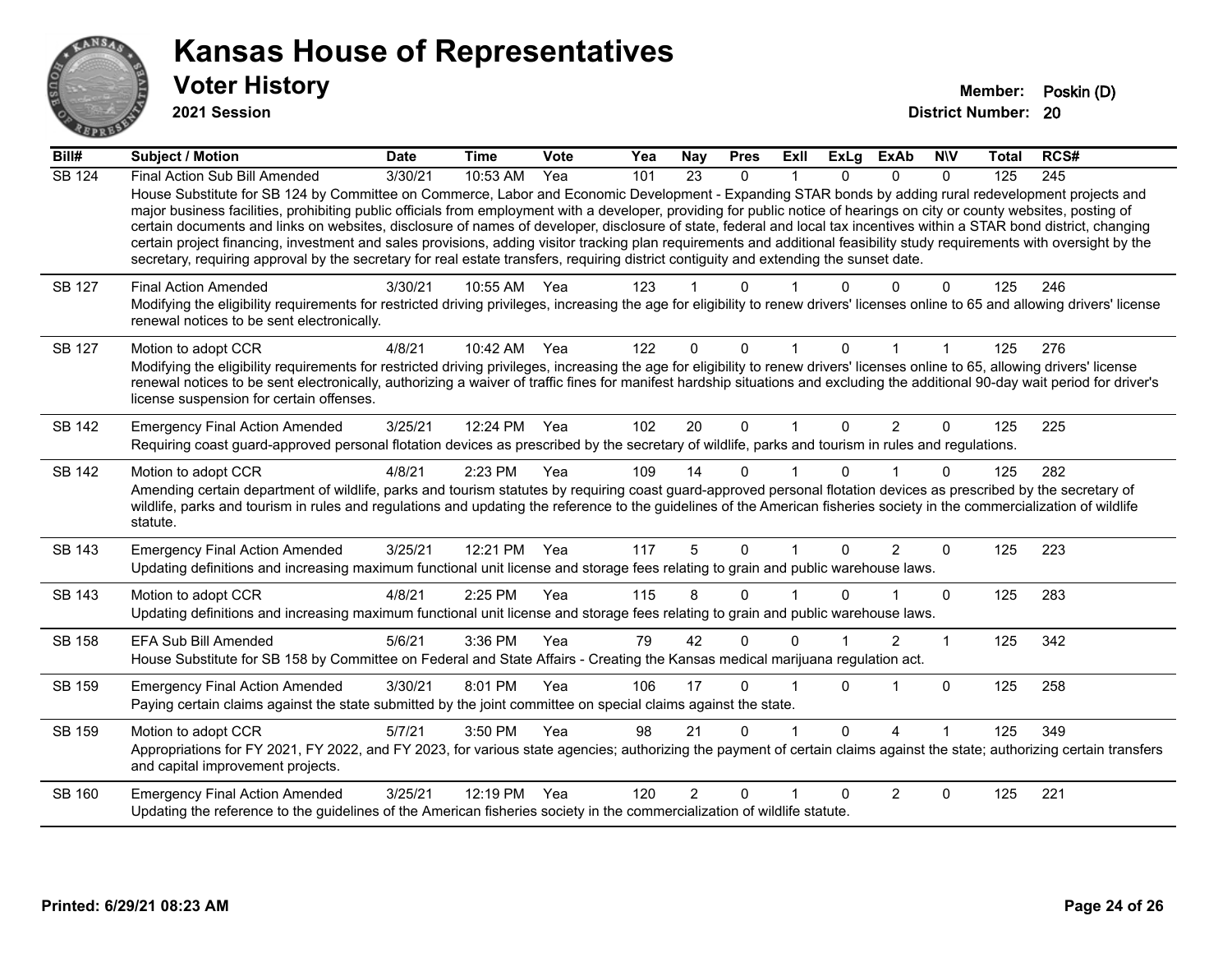

**2021 Session**

**Bill# Subject / Motion Date Time Vote Yea Nay Pres Exll ExLg ExAb N\V Total RCS#** SB 170 Emergency Final Action Amended 3/18/21 11:54 AM Nay 98 23 0 1 0 2 1 125 185 Clarifying the authority of the Kansas commission for the deaf and hard of hearing with regard to registration of interpreters, establishing guidelines for communication access services and authorizing the adoption of rules and regulations. SB 170 Motion to adopt CCR 4/9/21 2:25 PM Yea 119 4 0 2 0 0 0 125 304 Enacting the psychology interjurisdictional compact to provide for interjurisdictional authorization to practice telepsychology and temporary in-person, face-to-face psychology and enacting the physical therapy licensure compact and authorizing criminal history record checks in the physical therapy practice act. SB 172 Final Action Amended and the 3/30/21 10:56 AM Nay  $\begin{array}{cccccc} 82 & 42 & 0 & 1 & 0 & 0 & 0 & 125 & 247 \end{array}$ Creating the crimes of trespassing on a critical infrastructure facility and criminal damage to a critical infrastructure facility and eliminating the crime of tampering with a pipeline. SB 175 Final Action Amended and the 3/25/21 11:24 AM Yea 119 10 1 1 0 1 0 1 1 0 1 125 214 Enacting the rural emergency hospital act to provide for the licensure of rural emergency hospitals and establishing the rural hospital innovation grant program to assist rural hospitals in serving rural communities. SB 175 Motion to adopt CCR 4/8/21 3:30 PM Nav 64 59 0 1 0 1 0 125 284 Enacting the rural emergency hospital act to provide for the licensure of rural emergency hospitals and establishing the rural hospital innovation grant program to assist rural hospitals in serving rural communities. SB 178 Final Action Amended 3/18/21 11:31 AM Yea 121 1 0 1 0 2 0 125 184 Providing for trust company charter conversions. SB 235 Final Action 3/16/21 11:19 AM Nay 55 69 0 1 0 0 0 125 170 Enacting the back to school act to require school districts to provide a full-time, in person attendance option for all students beginning on March 26, 2021. SB 238 Final Action Sub Amended 3/25/21 11:27 AM Yea 121 1 0 1 0 2 0 125 215 Establishing certification and funding for certified community behavioral health clinics, authorizing telemedicine waivers for out-of-state healthcare providers, reducing certain requirements for licensure by the behavioral sciences regulatory board and expanding out-of-state temporary permits to practice behavioral sciences professions. SB 238 Motion to adopt CCR 4/9/21 2:28 PM Yea 116 7 0 2 0 0 0 125 305 Requiring emergency medical services operators be overseen by medical directors or physicians; clarifying duties and functions of the state board of pharmacy; providing for confidentiality of investigations, inspections and audits; establishing fees on out-of-state facilities; defining telepharmacy and requiring the adoption of rules and regulations related thereto. SB 273 Final Action Sub Bill 3/30/21 10:57 AM Yea 123 1 0 1 0 0 0 125 248 House Substitute for Substitute for SB 273 by Committee on Judiciary - Directing that tobacco product manufacturer remittances be credited to the Kansas endowment for youth fund rather than deposited into escrow upon certification by the attorney general. SB 273 Motion to Adopt CCR 5/7/21 11:59 PM Nay 68 42 1 1 0 13 0 125 354 Enacting the COVID-19 small business relief act to provide funds for impacted small businesses, create the COVID-19 small business relief fund of the legislative coordinating council and the COVID-19 small business relief claims board, require certain counties to establish and administer a county COVID-19 small business relief fund and certain cities to establish and administer a city COVID-19 small business relief fund, require a study by the legislative division of post audit and prohibit compensation for intangible losses related to the COVID-19 public health emergency under the Kansas emergency management act.